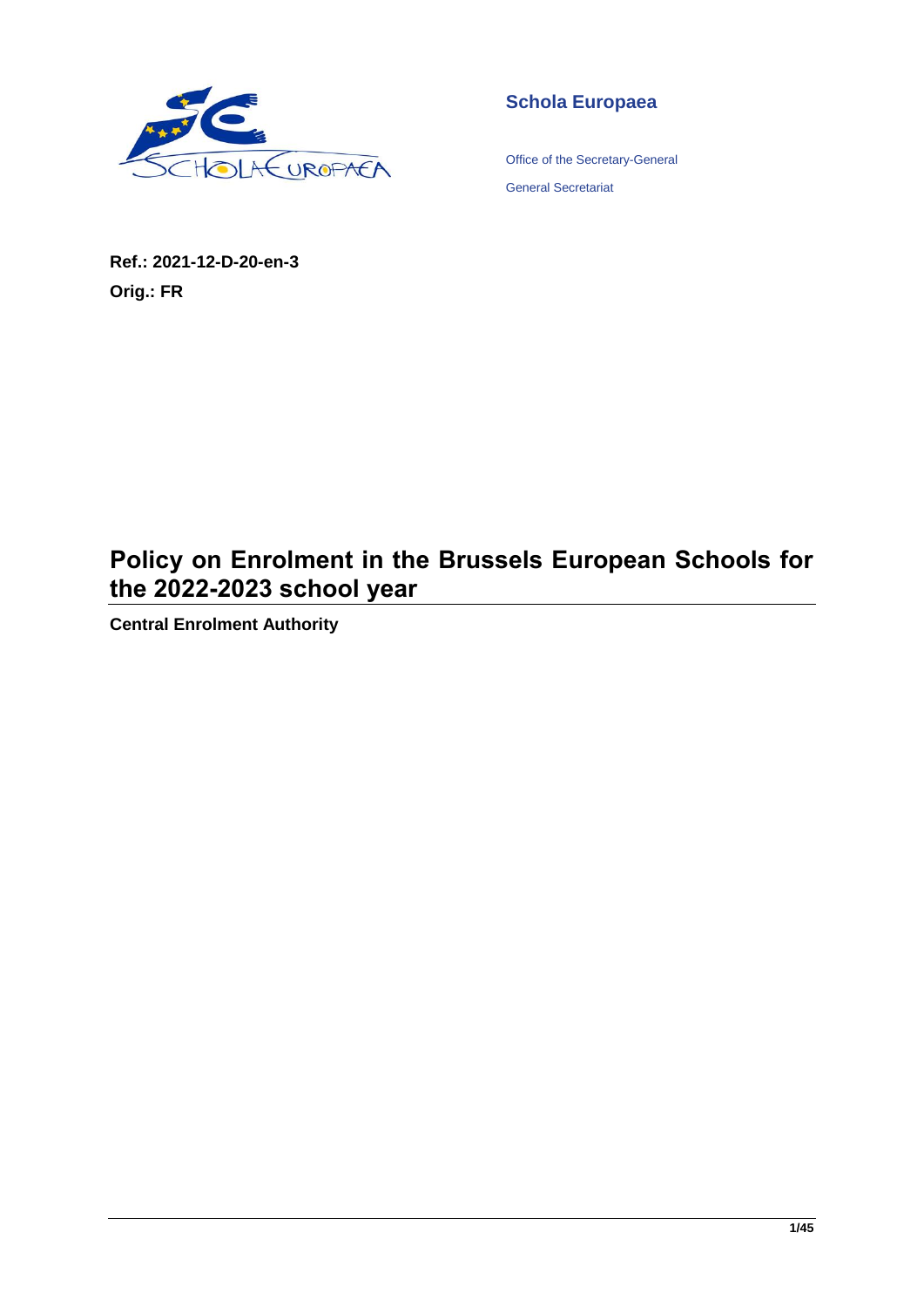# <span id="page-1-0"></span>**I. PRELIMINARY REMARKS**

Throughout the document use will be made of abbreviations, thus making for more concise writing and reading. A summary table is appended in Annex IV.

Unlike in the other cycles, N1 and N2 form a single year group to be taken into consideration, particularly for calculation of the thresholds of places available. The nursery cycle class is therefore referred to as N1 + N2.

P1 to P5 mean the five primary cycle year groups.

S1 to S7 mean the seven secondary cycle year groups.

Language sections have:

- classes<sup>1</sup> in several schools/sites, in which case they are said to be multiple,
- classes in only one school/site, in which case they are said to be single.

The following initials are used to refer to:

#### - **multiple language sections**

- DE German language section
- EL Greek language section (for the nursery cycle, P1 to P4)
- EN English language section
- ES Spanish language section
- FR French language section
- IT Italian language section
- NL Dutch language section

#### - **single language sections**

- BG Bulgarian language section, open up to S6
- CS Czech language section
- DA Danish language section
- EL Greek language section as from P5
- ET Estonian language section, open up to S1
- FI Finnish language section
- HU Hungarian language section
- LT Lithuanian language section
- LV Latvian language section, open up to P5
- PL Polish language section
- PT Portuguese language section
- RO Romanian language section, open up to S5
- SK Slovakian language section, open up to P5
- SV Swedish language section

<sup>1</sup> Including satellite classes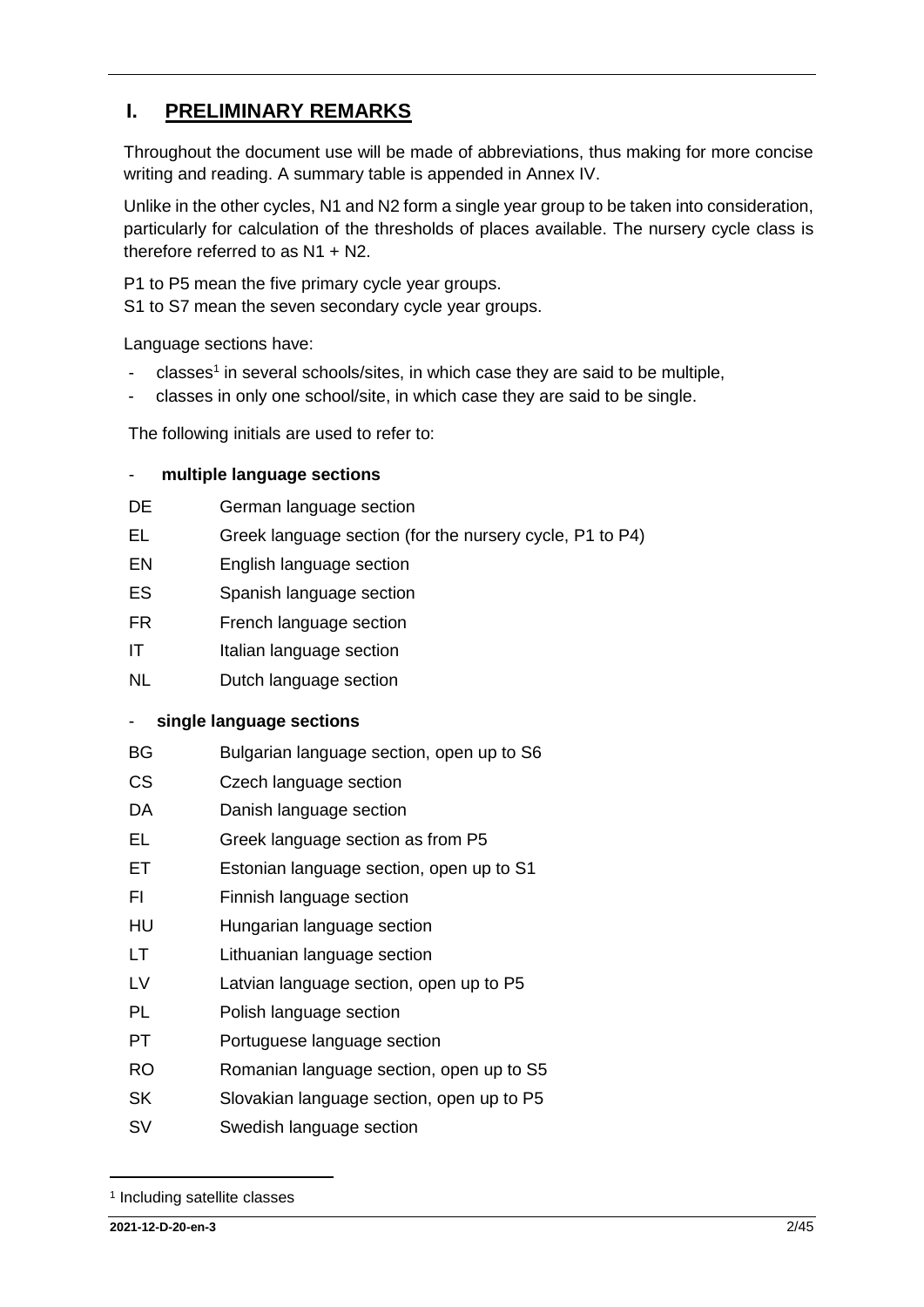In view of the constraints weighing on the structure of the European Schools in Brussels, **satellite classes** were placed, in previous school years, at the European School, Brussels I – Berkendael Site, although these do not have a corresponding language section.

At present, the classes in question are:

- German (L1 DE), open up to P5,
- Greek (L1 EL), open up to P4,
- English (L1 EN), open up to P4,
- Spanish (L1 ES), open up to P3,
- Italian (L1 IT), open up to P4.

Pupils in those classes will be regarded, for the purposes of application of all the texts in force within the European Schools as an organisation, as pupils of the language section corresponding to their Language 1.

**SWALS** for whom there is no language section corresponding to their mother tongue/dominant language in the Brussels European Schools for the cycle and year group sought are attached to the DE, EN or FR language sections.

The following pupils are concerned:

Bulgarian pupils (BG) in S7

Croatian pupils (HR)

Estonian pupils (ET) as from S2

Latvian pupils (LV) as from S1

Romanian pupils (RO) as from S6

Slovakian pupils (SK) as from S1

Slovenian pupils (SL)

**Maltese pupils (MT).**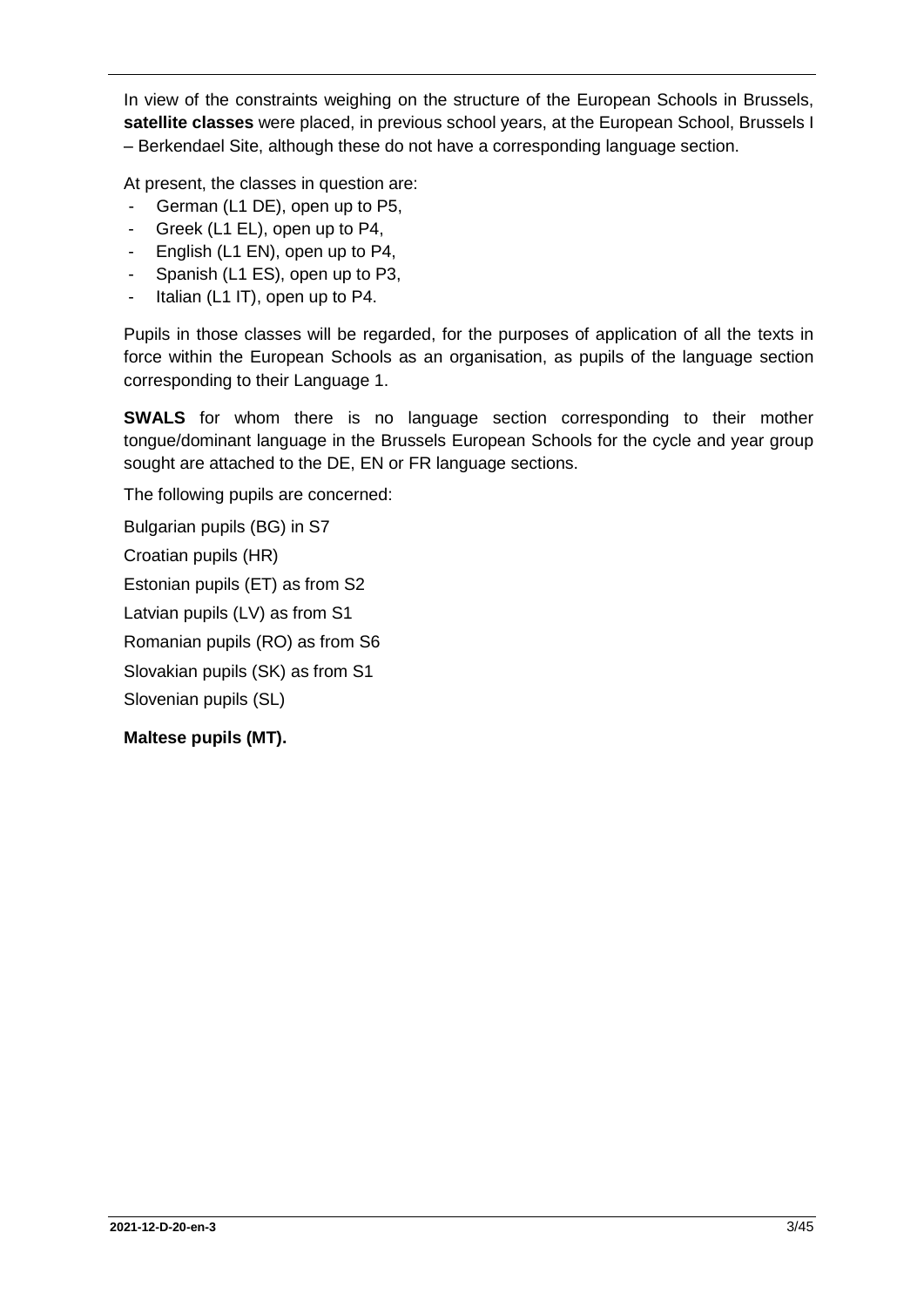**The schools/sites** are referred to as follows:

**EEB1** for **the European School, Brussels I**, which has two sites:

- **- EEB1 – UCC Site** for the Uccle site, located at 1180 Brussels, avenue du Vert Chasseur, 46,
- **- EEB1 – BRK Site** for the Berkendael site, located at 1190 Brussels, rue Berkendael, 70- 74.

**EEB2** for the **European School, Brussels II**, which has two sites:

- **EEB2 – WOL Site** for the Woluwé site, located at 1200 Brussels, avenue Oscar Jespers, 75;
- **EEB2 EVE Site** for the Evere site, located at 1130 Brussels, avenue du Bourget 30<sup>2</sup>;

**EEB3** for the **European School, Brussels III**, located at 1050 Brussels, boulevard du Triomphe, 135;

**EEB4** for the **European School, Brussels IV**, located at 1020 Brussels, drève Sainte-Anne, 86.

The Central Enrolment Authority is referred to as the CEA.

<sup>2</sup> Although the site is considered administratively to be located on the territory of the *commune* (local authority) of Haren, it is known in the European Schools and by the general public as the Evere site and referred to as such.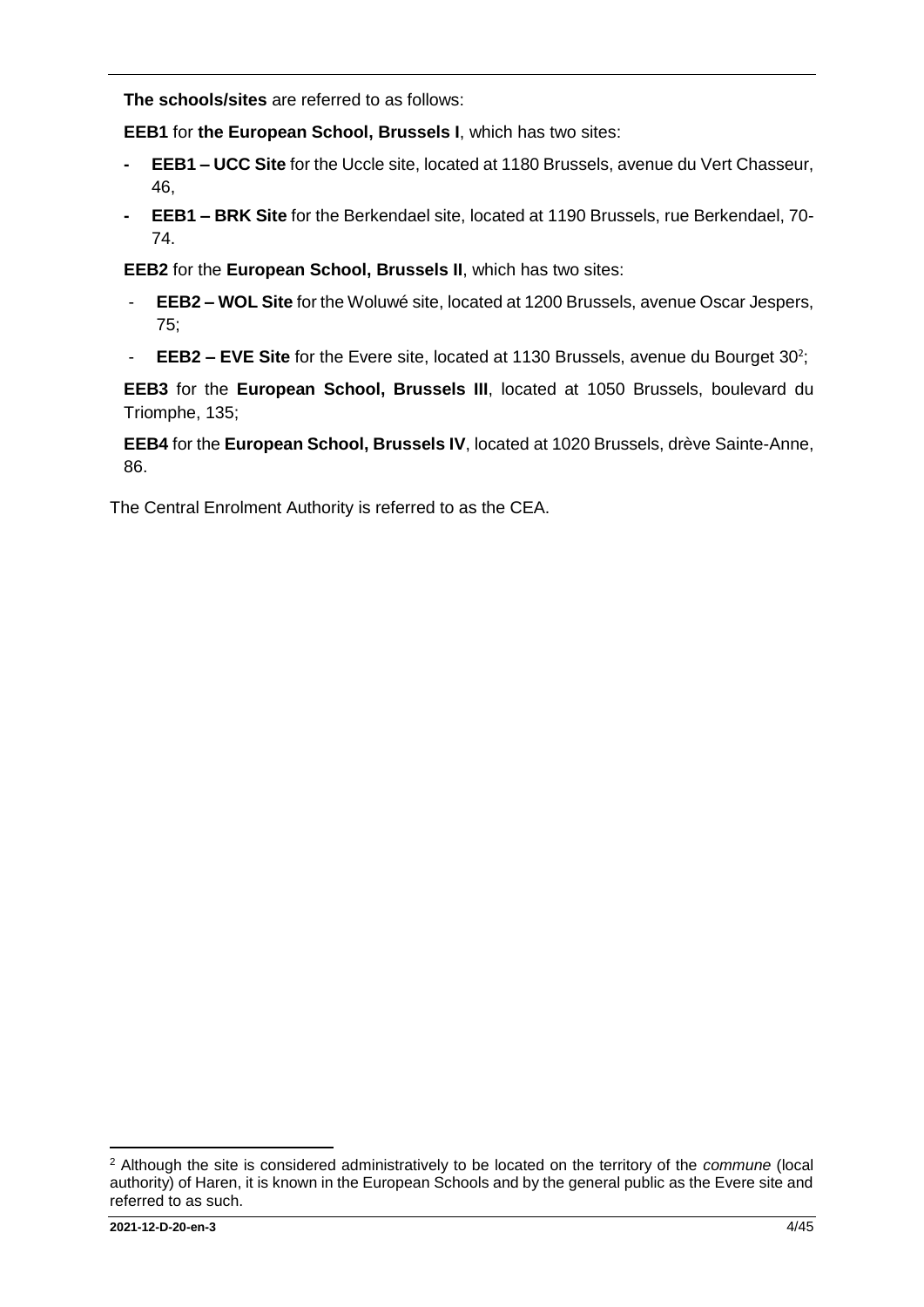# <span id="page-4-0"></span>**II. PREAMBLE**

At its meeting of 25 and 26 April 2006 in The Hague, the Board of Governors decided to create a Central Enrolment Authority (hereinafter referred to as the CEA) charged with deciding on enrolments in the Brussels European Schools. The details of the procedures governing its operation and its tasks are the subject of a set of Rules of Procedure, adopted by the Board of Governors at its meeting of 7-9 December 2016.

The basis of the Enrolment Policy devised by the Central Enrolment Authority is to be found in the public service mission assigned to the European Schools by the parties to the Convention defining the Statute of the European Schools, i.e. first and foremost, the education together of children of the staff of the European Communities (hereinafter referred to as category I pupils<sup>3</sup>).

It should, however, be noted that at its meeting of 25 and 26 October 2005, the Board of Governors confirmed that no guarantee of schooling in the European School of their choice could be given to parents applying for their category I child's enrolment in one of the Brussels Schools. This statement of fact is all the more true given the development of the situation of the European Schools since then.

The Brussels European Schools as a whole face considerable difficulties in terms of accommodation capacity. The following points in particular illustrate these accommodation difficulties:

- On the basis of the statistics currently in the CEA's possession, the total pupil population of the four schools is constantly increasing: 14 156 pupils were on roll in the Brussels European Schools on 11 October 2021, as compared with 13 916 pupils on 15 October 2020, i.e. an increase of 240 pupils, or 1.72 %.
- The number of classrooms available on each site is a constraining factor, whilst the maximum number of classrooms has been reached (or is being reached) at EEB1 – UCC Site, EEB2 – WOL Site and EEB3.
- Forming classes with pupil numbers approaching or even reaching the maximum limit of 30 leads to organisational difficulties, such as:
	- The admission of a single pupil with a special priority criterion means division of the group.
	- There is automatic division of the group for certain courses (for example, science courses in the secondary cycle cannot be taught to classes of more than 25 pupils $4$ , etc.).
- Independently of the formation of classes, the communal facilities (playground, school canteen, gymnasium, science laboratories, etc.) have to be able to accommodate all the pupils on roll in a school, whilst also meeting safety and security criteria.

<sup>4</sup> Decisions of the Board of Governors of 16-18 April 2013

 $\overline{a}$ 

<sup>&</sup>lt;sup>3</sup> Category I pupils are the children of staff in the service of the Community institutions and of the organisations listed on the European Schools' website [www.eursc.eu,](http://www.eursc.eu/) in 'Terms and conditions of admission', employed directly and continuously for a minimum period of one year.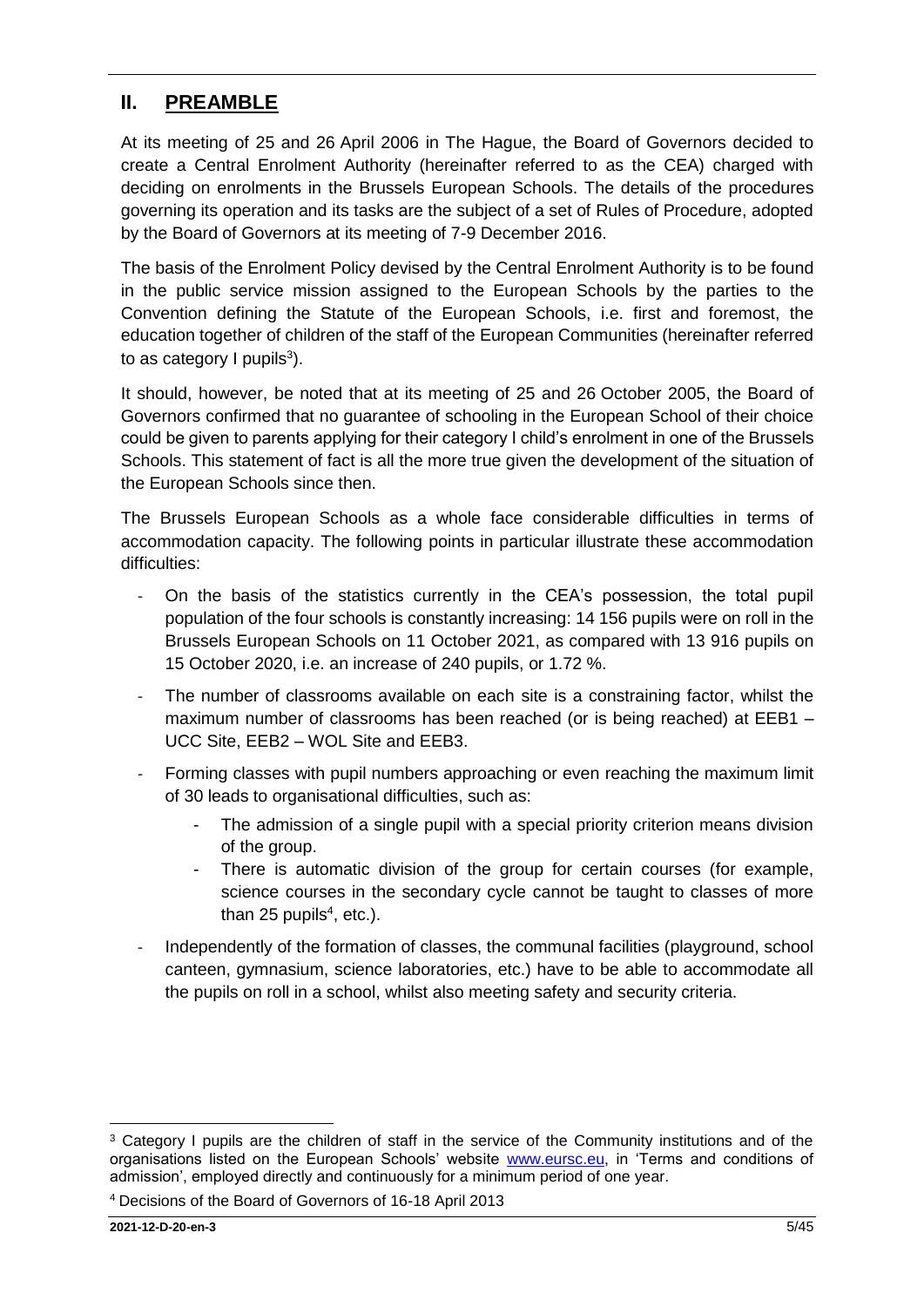- The site of the European School, Brussels  $I -$  Berkendael offers capacity to accommodate the nursery and primary teaching levels only. At present, FR, LV and SK language sections and DE, EL, EN, ES and IT satellite classes are accommodated there.
- The site of the European School, Brussels II Evere offers capacity to accommodate the nursery and primary teaching levels only. At present DE, EN, FR and IT language sections are located there.
- **The Policy's objective lies in making optimum use of the logistical accommodation capacity of the EEB2 – EVE Site, whilst ensuring that the viability of the nursery and primary level classes of the same language sections open on the other sites is not jeopardised, with the aim of ultimately enabling there to be harmonious distribution of the pupil population at the secondary level. That aim is achieved by setting differentiated thresholds of places available.**

**At the meeting of 20 October 2020, the Board of Governors decided to consolidate integration of the respective Berkendael and Evere sites into EEB1 and EEB2. Consequently, the pupils on roll in the language sections open on those sites, which offer an education restricted to the nursery and primary cycles, are destined to continue their schooling at secondary level at EEB1 – Uccle Site and at EEB2 – Woluwé Site respectively.** 

# <span id="page-5-0"></span>**III. GUIDELINES FOR THE 2022-2023 POLICY**

At its meeting of 8, 9 and 10 December 2021, the Board of Governors adopted the guidelines, which can be consulted on the European Schools' website [www.eursc.eu](http://www.eursc.eu/) under *Enrolments*. They are held to be reproduced in full here.

The CEA endeavoured to devise the Enrolment Policy for the 2022-2023 school year on the basis of the aforementioned decision of the Board of Governors.

In view of the growth in the pupil population and of the infrastructure made available to the European Schools, the CEA is not in a position to be able to guarantee the award of a place to all category I pupils for whom an application for enrolment in one of the Brussels European Schools is made, even though everything possible is done to achieve that objective in the interests of the pupils already on roll and to be enrolled, in particular by making full use of the new accommodation capacity offered by the Evere site of the European School, Brussels II.

During the enrolment session, the CEA will regularly examine the number of enrolment applications in accordance with the general rules and special priority criteria set out in this Enrolment Policy.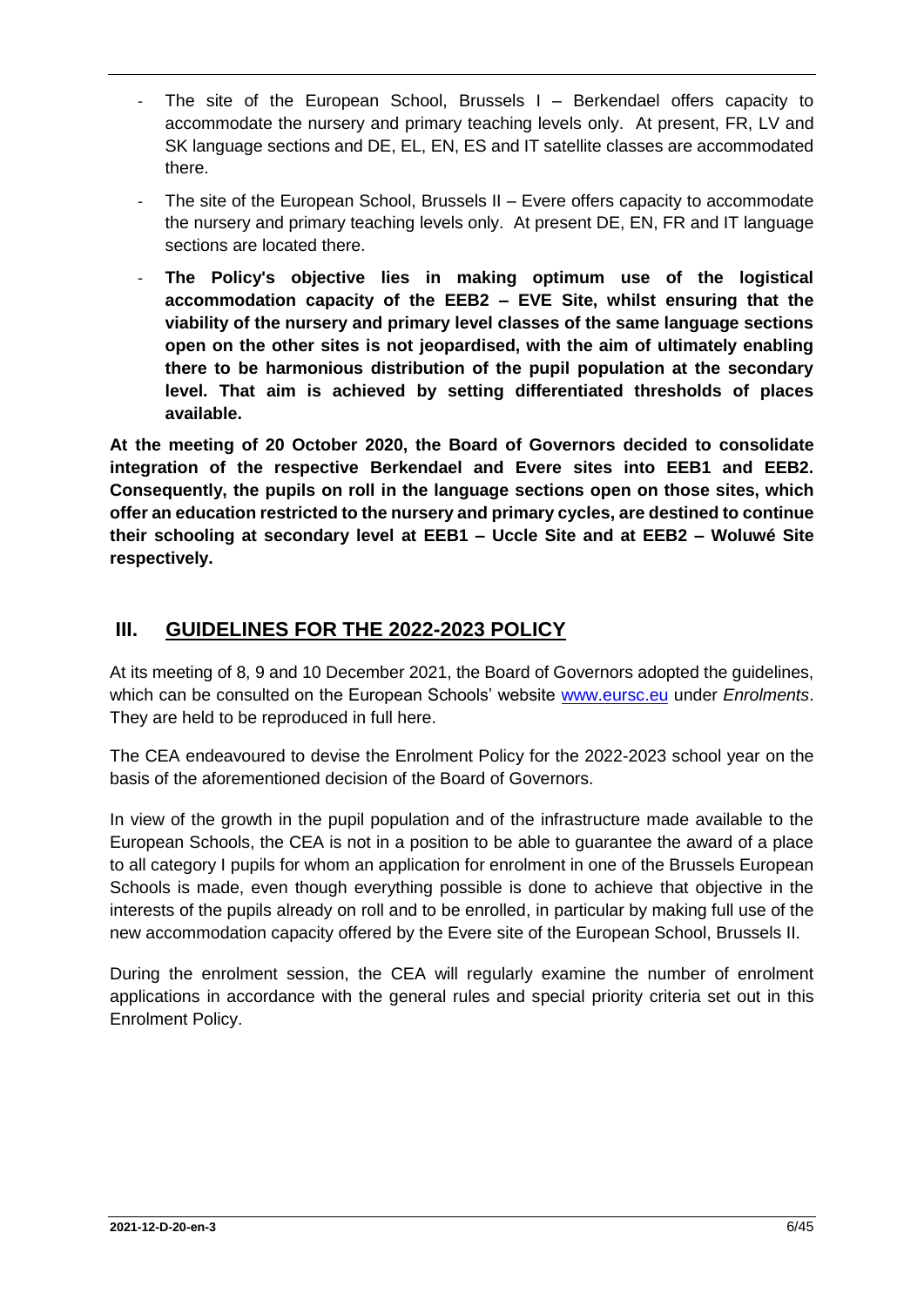# <span id="page-6-0"></span>**IV. IMPLEMENTATION**

In order to show strict objectivity in the handling of cases, a random computerised ranking of all enrolment and transfer applications will be produced during the two enrolment phases, of which account will be taken:

- whenever enrolment involves a multiple language section,
- with a view to establishing an order of award of places in cases of applications without a special priority criterion,
- and whenever the number of enrolment applications exceeds the number of places to be filled.

The random computerised ranking will also be used whenever the order of award of places is not expressly governed by the provisions of the Enrolment Policy.

During the two enrolment phases, the random ranking will determine the order in which applications are dealt with by the CEA for the award of places in a given language section and a given year group. After the start of the school year, the order in which applications are dealt with will be determined by the date and time of receipt of the complete application file.

The random ranking does not necessarily confer on a higher ranked applicant for enrolment greater entitlements, in terms of consideration of the preferences expressed by him/her, than on an applicant for enrolment ranked lower when the random ranking has been produced. The random ranking determines only the order in which applications are dealt with.

An enrolment or transfer application will always be included in the random computerised ranking, without prejudice to the decision to be taken by the CEA and without acknowledgement on the latter's part of any fact whatsoever.

The random ranking of application files is produced anonymously by the software handling applications via the Brussels European Schools enrolments portal.

The CEA will organise two enrolment phases, described below, for enrolments for the 2022- 2023 school year.

It should be pointed out that the award of a place during an enrolment phase rules out the possibility of obtaining another place which might become free during that phase or after its closing date.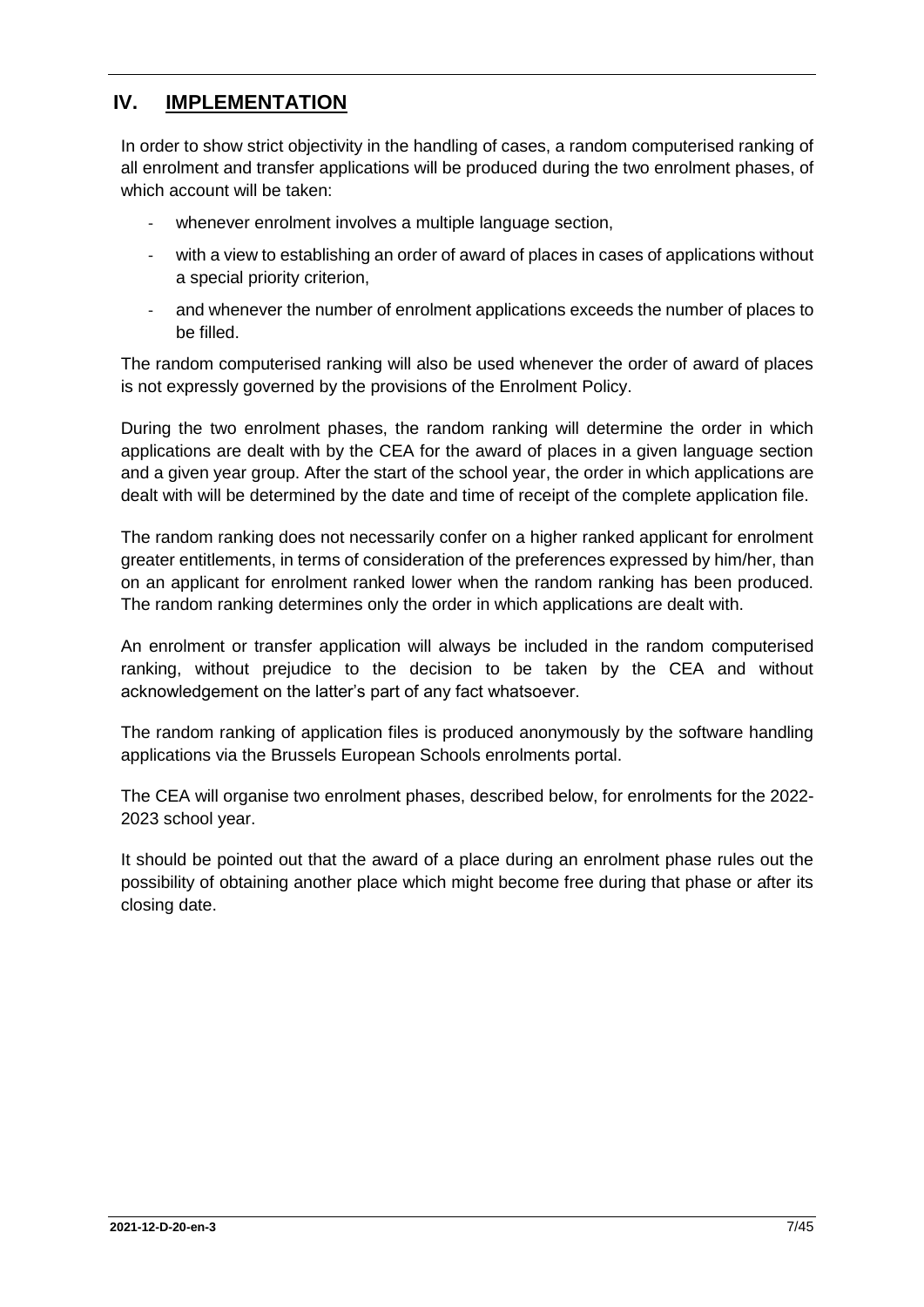#### <span id="page-7-0"></span>**ARRANGEMENTS FOR IMPLEMENTING THE ENROLMENT POLICY**  $V_{\cdot}$ FOR 2022-2023

| I.           |           |                                                                                     |  |
|--------------|-----------|-------------------------------------------------------------------------------------|--|
| Н.           |           |                                                                                     |  |
| Ш.           |           |                                                                                     |  |
| IV.          |           |                                                                                     |  |
| ۷.           |           | ARRANGEMENTS FOR IMPLEMENTING THE ENROLMENT POLICY FOR 2022-2023 8                  |  |
| $\mathbf{1}$ |           |                                                                                     |  |
| 2.           |           |                                                                                     |  |
|              | А.        |                                                                                     |  |
|              | <b>B.</b> |                                                                                     |  |
|              | C.        |                                                                                     |  |
|              | D.        |                                                                                     |  |
|              | Е.        |                                                                                     |  |
| 3.           |           |                                                                                     |  |
| 4.           |           |                                                                                     |  |
| 5.           |           |                                                                                     |  |
| 6.           |           |                                                                                     |  |
|              | А.        |                                                                                     |  |
|              | В.        |                                                                                     |  |
|              | C.        |                                                                                     |  |
| 7.           |           |                                                                                     |  |
| 8.           |           |                                                                                     |  |
|              | 8.2.      |                                                                                     |  |
|              | 8.3.      | Return from assignment and return from a period of study abroad 25                  |  |
|              | 8.4.      |                                                                                     |  |
| 9.           |           |                                                                                     |  |
|              | А.        | Pupils on roll in P5 for the 2021-2022 school year at EEB1 - BRK Site and at EEB2 - |  |
|              |           |                                                                                     |  |
| 10.          | <b>B.</b> |                                                                                     |  |
|              |           |                                                                                     |  |
|              | А.        |                                                                                     |  |
|              | В.<br>C.  |                                                                                     |  |
| 11.          |           |                                                                                     |  |
|              | А.        |                                                                                     |  |
|              | В.        |                                                                                     |  |
|              | C.        |                                                                                     |  |
| 12.          |           |                                                                                     |  |
| 13.          |           |                                                                                     |  |
| 14.          |           |                                                                                     |  |
|              |           |                                                                                     |  |
|              |           |                                                                                     |  |
|              |           |                                                                                     |  |
|              |           |                                                                                     |  |
|              |           |                                                                                     |  |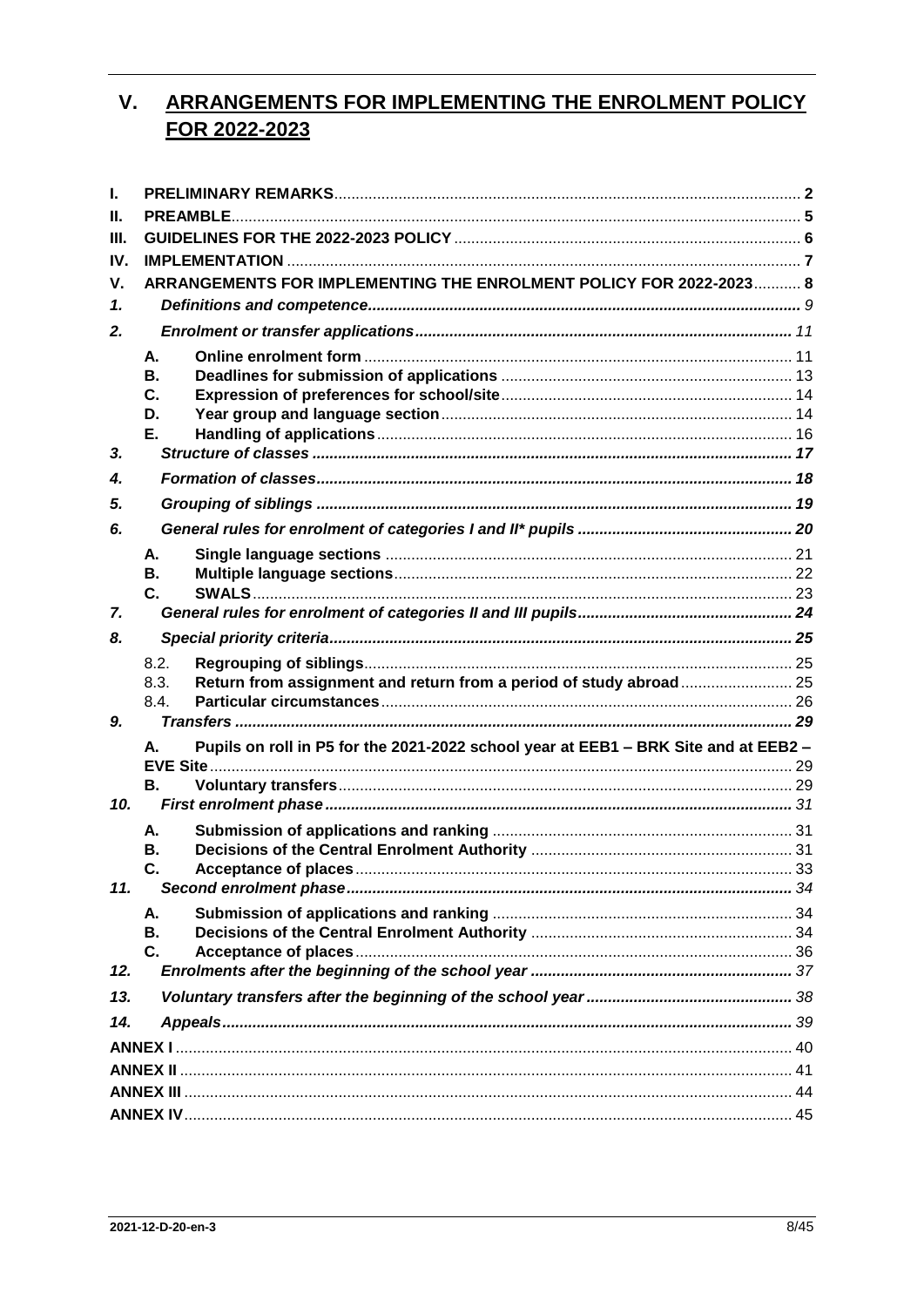# <span id="page-8-0"></span>**1. Definitions and competence**

- 1.1. An **enrolment application** is made for the enrolment of a pupil who did not attend one of the schools/sites located in Brussels in the 2021-2022 school year and who wishes to be admitted for the 2022-2023 school year.
- 1.2. A **transfer application**<sup>5</sup> is made for the enrolment of a pupil who has been attending one of the schools/sites located in Brussels and who wishes to or must continue his/her schooling at another school/site in Brussels for the 2022- 2023 school year.
- 1.3. A transfer is **voluntary** when the applicants wish the pupil to continue his/her schooling at another school/site in Brussels or when a P5 pupil at a site that does not offer all-through schooling wishes to go on to secondary education at a site other than the one where the automatic 'shift' is organised.
- 1.4. As provided for in Article 46.1. of the General Rules of the European Schools, the **Central Enrolment Authority** (hereinafter referred to as the CEA) is the administrative authority competent to take decisions on applications for enrolment at and transfers between the Brussels European Schools or to review decisions.
- 1.5. Independently of the administrative decision on a pupil's enrolment, the Director of the European School remains competent, as provided for in Article 47 *et seq.* of the General Rules, to decide on a pupil's **admission**, which involves a pedagogical assessment of his/her academic and linguistic level allowing his/her integration into the appropriate year group and language section (in compliance in particular with the Regulations for the European Baccalaureates and with the directives relating to provision for special educational needs pupils). The Director may delegate this competence.
- 1.6. The **applicant** is the pupil's legal representative, invested with parental authority over him/her. Where there are several legal representatives, they are required to act jointly (if necessary by giving a representation mandate) for all the steps to be taken in connection with the enrolment application, on pain of inadmissibility, unless one of them is able to claim sole exercise of parental authority over the pupil or to invoke a judicial decision allowing him/her to apply on his/her own for the pupil's enrolment.
- 1.7. Where the legal representatives of the child to be enrolled or transferred are separated or divorced parents jointly exercising parental authority, they are required to copy the other legal representative into all their communications with their school or the CEA, failing which their unilateral requests will not be dealt with.
- 1.8. Where a child is recognised as being a dependant, within the meaning of Article 1.11., of a person who is not his/her legal representative, that person is required

<sup>5</sup> To make the text easier to understand, it should be noted that whenever reference is made to an 'application' or to an 'enrolment application', these terms should be taken to mean both enrolment applications and transfer applications, unless expressly stated otherwise.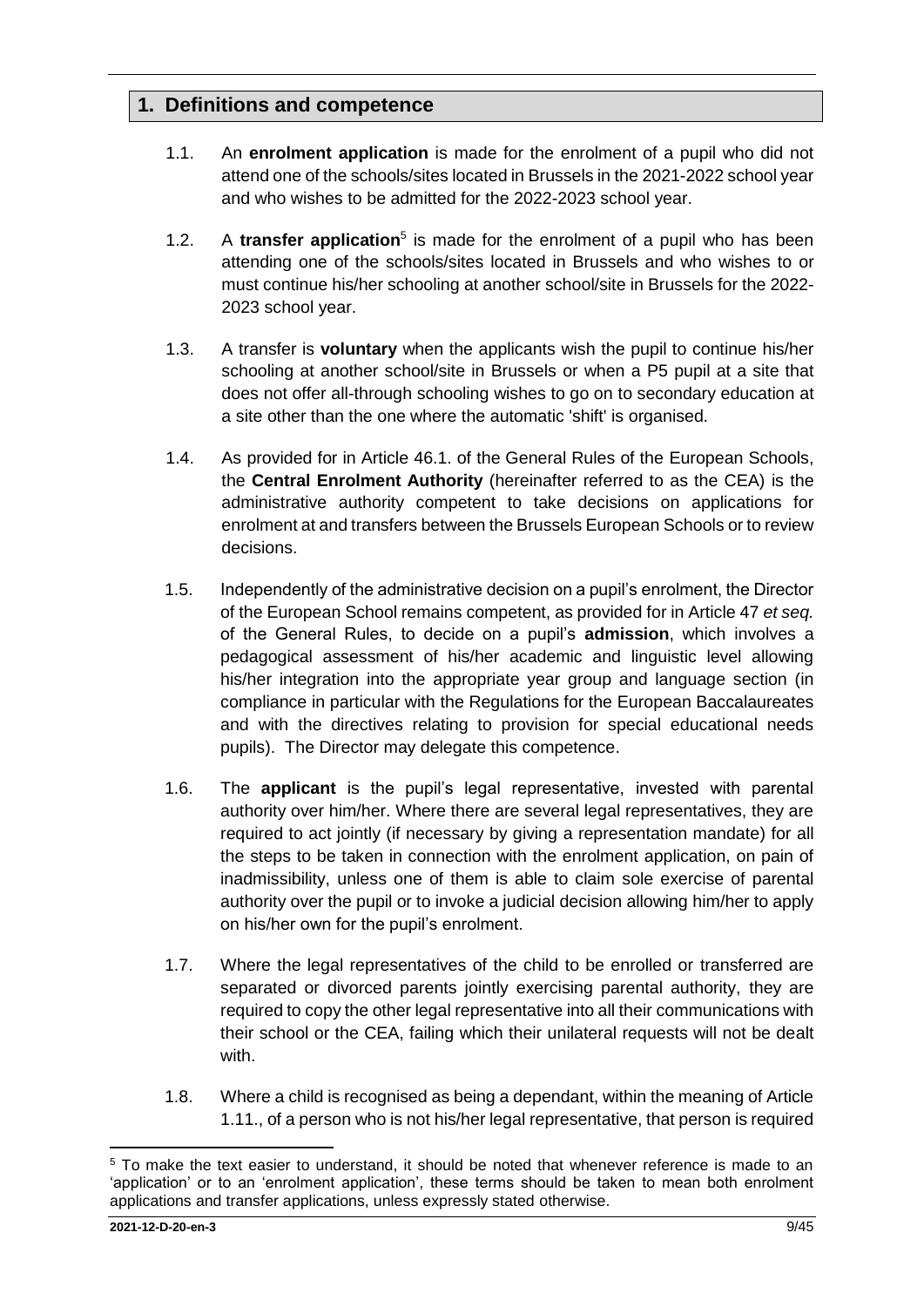to assist the applicant in all the steps which enrolment involves.

- 1.9. For the purposes of submission of applications and the steps subsequent thereto, the applicant is presumed to be invested with joint parental authority and to act with the agreement of the other legal representative. The school or the CEA may copy all its communications to the other legal representative whose contact details are known. In the event of disagreement between the legal representatives, the dispute must be settled by the Court of the judicial system with jurisdiction, failing which the application will be declared inadmissible.
- 1.10. Children recognised as being dependants of the applicant, of his/her married spouse or legal cohabiting partner, or of the person referred to in Article 1.8. will be considered to **belong to the same group of siblings** even if they are not related to them.
- 1.11. A dependent child means children for whom the applicant, his/her married spouse, his/her legal cohabitant or the person referred to in Article 1.8. receives family and/or education allowances, either from a European Union institution, in the case of category I pupils $6$ , or from the national social security organisation to which he/she belongs, in the case of categories II and III pupils.
- 1.12. **Refusal of a place awarded** means in the event of:

a) refusal expressed or failure expressly to accept the place by the relevant deadline, in accordance with the arrangements referred to in Articles 10.8. and 11.7.,

b) cancellation of a place accepted by the applicant;

c) failure to ensure that the pupil reports to the school for attendance by the fifteenth working day after the beginning of the new school year at the latest (or the later date indicated by the CEA in the award of a place decision, adopted on the basis of Articles 12 and 13) or failure to ensure that the pupil continues to attend the school regularly under the conditions laid down in Article 30.3. of the General Rules of the European Schools.

Refusal of a place will be definitive.

It rules out the possibility of claiming a place again for the school year in question or of invoking a right to precedence for the future.

- 1.13. The **random ranking** consists of the computerised ranking of enrolment or transfer applications. Without prejudice to the decisions to be taken by the CEA or the Director, it will determine the order in which applications are dealt with by the CEA.
- 1.14. The enrolment phases calendar described in Articles 10 and 11 of the Policy may be altered by the CEA without this affecting the validity of its decisions. Should the calendar be altered, the CEA will notify applicants thereof by means of a communiqué published on the European Schools' website [www.eursc.eu.](http://www.eursc.eu/)

 $\overline{a}$ <sup>6</sup> Including the organisations appearing in the list that can be consulted on the European Schools' website [www.eursc.eu,](http://www.eursc.eu/) under 'Terms and conditions of admission'.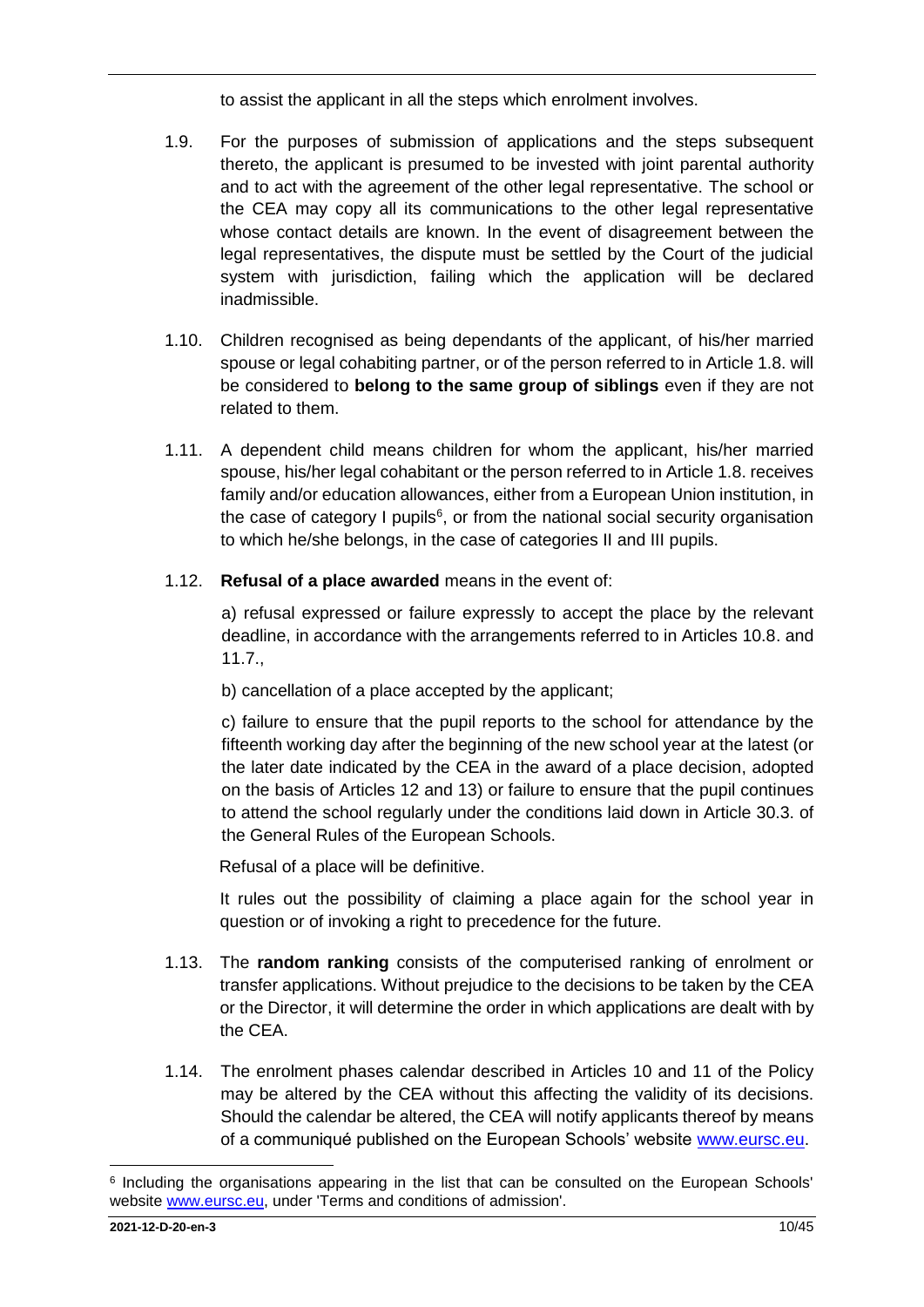# <span id="page-10-0"></span>**2. Enrolment or transfer applications**

### <span id="page-10-1"></span>**A. Online enrolment form**

- 2.1. The applicant will submit the enrolment or transfer application online via the Brussels European Schools enrolments portal.
- 2.2. Information about the online enrolment procedure is available on the intranets of the European institutions (My IntraComm, the European Parliament's intranet, Domus, EESC Intranet, My CoR, EEAS Intranet, etc.) and also from the enrolments secretariat of the Brussels school/site corresponding to the first preference expressed.
- 2.3. The online enrolment procedure will be organised as follows:
	- a) The secretariat of the school/site will first check whether the pupil is eligible for enrolment in the Brussels European Schools<sup>7</sup>.
	- b) Once the secretariat of the school/site has checked *prima facie* the pupil's eligibility, it will send the applicant the link to the Brussels European Schools enrolments portal.
- 2.4. **The enrolments secretariats of the school/sites can be contacted from 8.00 to 16.00 on working days** at the following addresses and telephone numbers:
	- EEB1 UCC Site: [ucc-enrolments@eursc.eu](mailto:ucc-enrolments@eursc.eu) Tel.: 00.32.2.373 8605
	- EEB1 BRK Site: [brk-enrolments@eursc.eu](mailto:brk-enrolments@eursc.eu) Tel.: 00.32.2.340 1481
	- EEB2 WOL Site: [wol-enrolments@eursc.eu](mailto:wol-enrolments@eursc.eu) Tel.: 00.32.2.774 2258
	- EEB2 EVE Site: [eve-enrolments@eursc.eu](mailto:eve-enrolments@eursc.eu) Tel.: 00.32.2.774 2256
	- EEB3 : [ixl-enrolments@eursc.eu](mailto:ixl-enrolments@eursc.eu) Tel.: 00.32.2.629 4774
	- EEB4 : [lae-enrolments@eursc.eu](mailto:lae-enrolments@eursc.eu) Tel.: 00.32.2.340 7032

The enrolments secretariats will be closed from 16 July to 15 August 2022.

2.5. The finding of the pupil's eligibility by the secretariat of the school/site will have no bearing on the subsequent handling of the application by the CEA, which remains the sole organ competent to decide on the admissibility and the basis of the application, after thorough examination of the documents produced.

<sup>7</sup> In accordance with the *'Admission criteria and conditions'* published on the European Schools' website [www.eursc.eu.](http://www.eursc.eu/)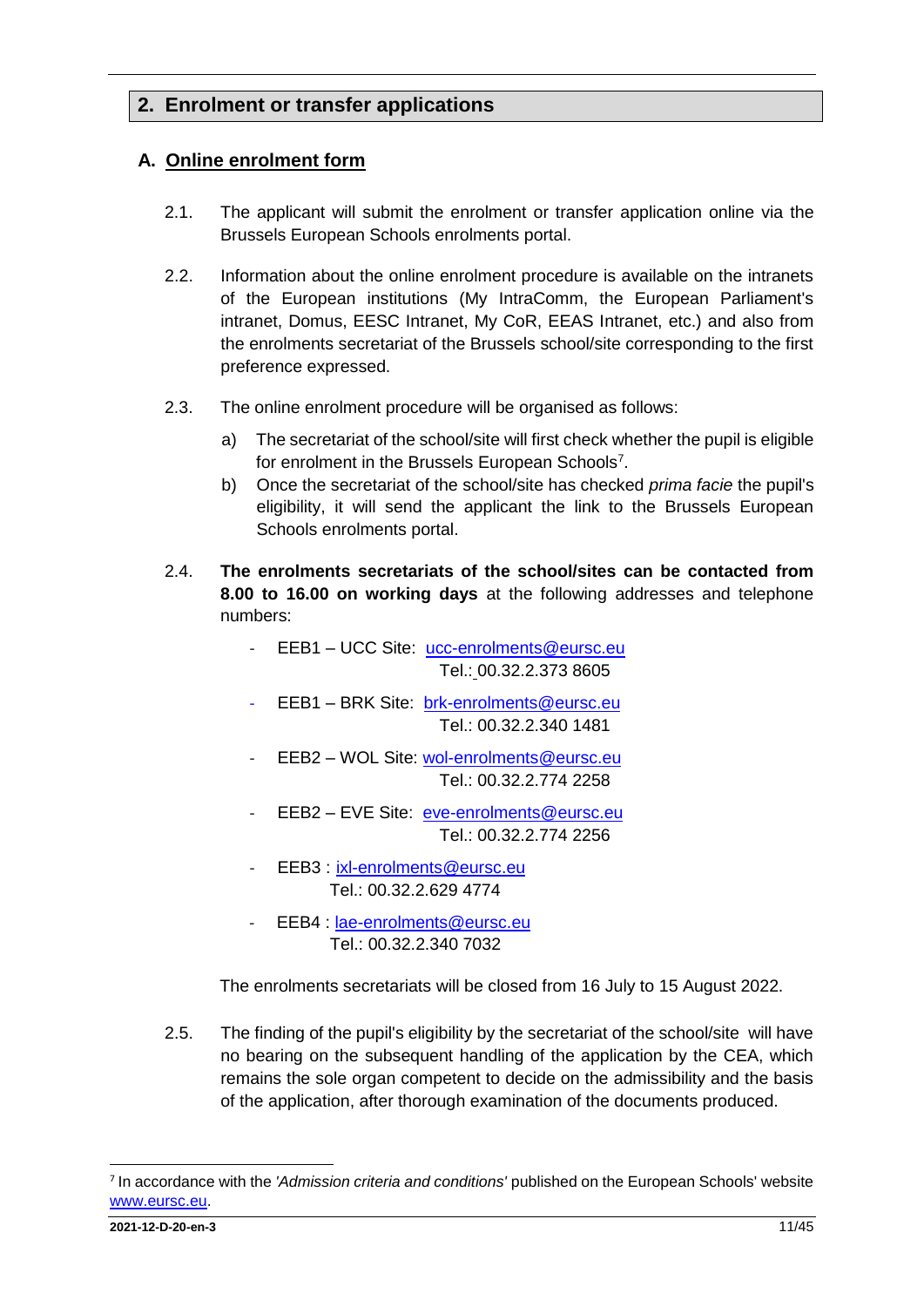- 2.6. The applicant is required to complete the enrolment form properly, attaching thereto the documents requested. As long as the application has not been submitted, the applicant may connect to the portal and amend it or attach additional documents.
- 2.7. The application will be regarded as having been validly submitted when the applicant has submitted the application by clicking on the form's final tab, called 'submit'. Once the application has been submitted it may no longer be amended. The applicant may download a summary of the document that he/she has submitted via the portal.
- 2.8. Each application will be allotted a file reference number<sup>8</sup>, which will be communicated to the applicant at the time of submission of the application through the enrolments portal and mentioned on the document summarising the application.
- 2.9. The CEA, the first preference school and the school attended by the pupil in the case of a transfer application will have access to the form, for the purposes of handling of the application.

#### 2.10. **The documents to be attached to the online form must be appended in the form of PDF files. Photos, fax and other methods for transmission of files are prohibited.**

- 2.11. It is the applicant's responsibility to ensure that all the relevant documents have been compiled and that the file has actually been sent on line by the deadlines set, taking into consideration the steps required for finalisation of submission of the application. Difficulty in contacting the enrolments secretariats will not exempt applicants from their obligations to submit their applications comprehensively and by the deadlines set.
- 2.12. **Should the file be incomplete**, the school/site and/or the CEA may either suspend its handling until the necessary information has been provided or take a decision on the basis solely of the items of information produced, in the sense most favourable to application of the general rules of the Policy.
- 2.13. Whenever this proves necessary, the CEA can change the online enrolment procedure or amend the form and take any measure required for the smooth conduct of the enrolment session. It will notify applicants thereof by means of a communiqué published on the European Schools' website or by any other appropriate means.

<sup>&</sup>lt;sup>8</sup> The file reference number indicates the phase of submission of the application (Ph1 or Ph2), the first preference school (UCC, BRK, WOL, EVE, IXL or LAE) and the file's administrative number, using the following structure: Ph.-XXX.-…..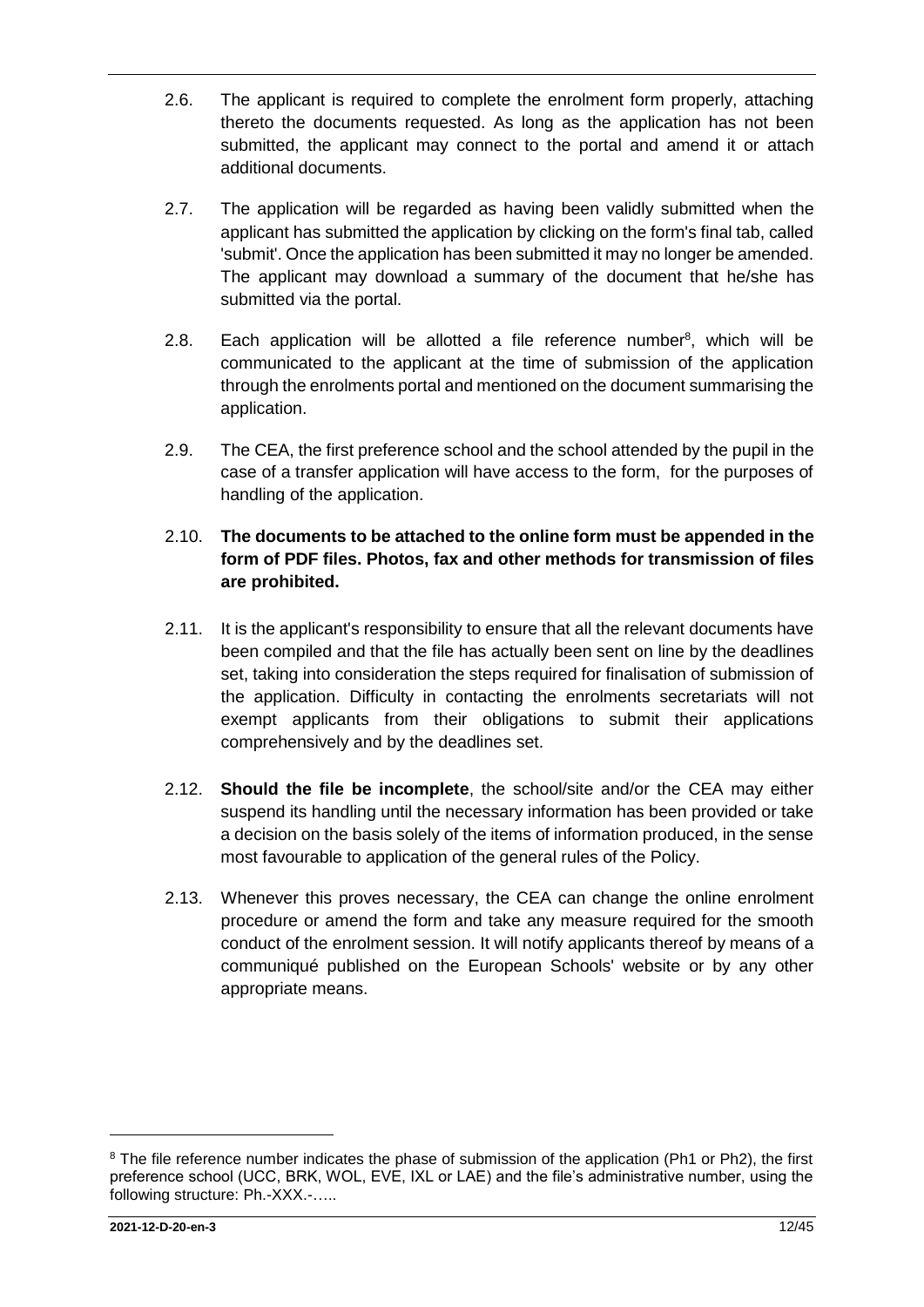### <span id="page-12-0"></span>**B. Deadlines for submission of applications**

- 2.14. The **date of submission** of the application will be the date and time recorded by the enrolments portal when the applicant submits the application ('submit'), attaching thereto all supporting documents.
- 2.15. Except for applications based on Article 8.4.2.(k), applications for categories I and II\*<sup>9</sup> pupils *MUST* **be submitted during the first phase**, from 10 January to 4 February 2022, failing which applications will be inadmissible and will automatically and as of right be rejected.
- <span id="page-12-1"></span>2.16. Only applicants for the enrolment of categories I and II\* pupils who will be taking up a post<sup>10</sup> with the European Union Institutions<sup>11</sup> as from 1 January 2022 for a minimum period of one year will be allowed to submit their application during the second phase, i.e.
	- either from 16 May to 10 June 2022,
	- or from 4 July to 15 July 2022,
	- or from 16 August to 19 August 2022<sup>12</sup>.
- 2.17. By way of derogation from Articles 2.15. and 2.16, applicants whose post with the European Union Institutions[11](#page-12-1) terminates before the beginning of the school year will be allowed to submit their application for enrolment during the second phase, on condition that proof of renewal/extension of their post is communicated not later than the day on which the new school year begins (or at a later date communicated by the CEA).
- 2.18. By way of derogation from Articles 2.15. and 2.16., applicants for enrolment will be allowed to submit their applications during the second phase either when the child concerned is being educated outside Belgium during at least half of the 2021-2022 school year (i.e. five months) or when the applicants are able to establish a **case of** *force majeure*<sup>13</sup> on the basis of documentary evidence produced – otherwise it will be disregarded – when their application is submitted. A case of *force majeure* consists of the reality of events that are purely objective and beyond the control of the applicant or of the pupil, of such a nature as to unquestionably impede submission of their application during the first phase.
- 2.19. Except for the transfers referred to in Article 9.3., applications for enrolment concerning category II pupils, pupils whose parents are members of the civilian staff of NATO (international civilian staff) or are UN employees (international

 $\overline{a}$ 

<sup>&</sup>lt;sup>9</sup> For the purposes of this policy, category II pupils, from P1 onwards, whose parents are members of the staff of Eurocontrol are hereinafter referred to as 'category II**\***' pupils.

<sup>&</sup>lt;sup>10</sup> Whatever the reason may be: new recruitment, transfer from another site, return to work after parental leave or leave on personal grounds, etc.

<sup>11</sup> Including the organisations appearing in the list that can be consulted on the European Schools' website www.eursc.eu, under 'Terms and conditions of admission'

<sup>&</sup>lt;sup>12</sup> The enrolments secretariats of the schools/sites will be closed from 16 July to 15 August 2022.

<sup>13</sup> The concept of a case of *force majeure* referred to in Article 2.18. concerns an application's admissibility in terms of its submission during the second enrolment phase. It is unrelated to the concept of particular circumstances referred to in Article 8.4., which concerns the handling of admissible applications.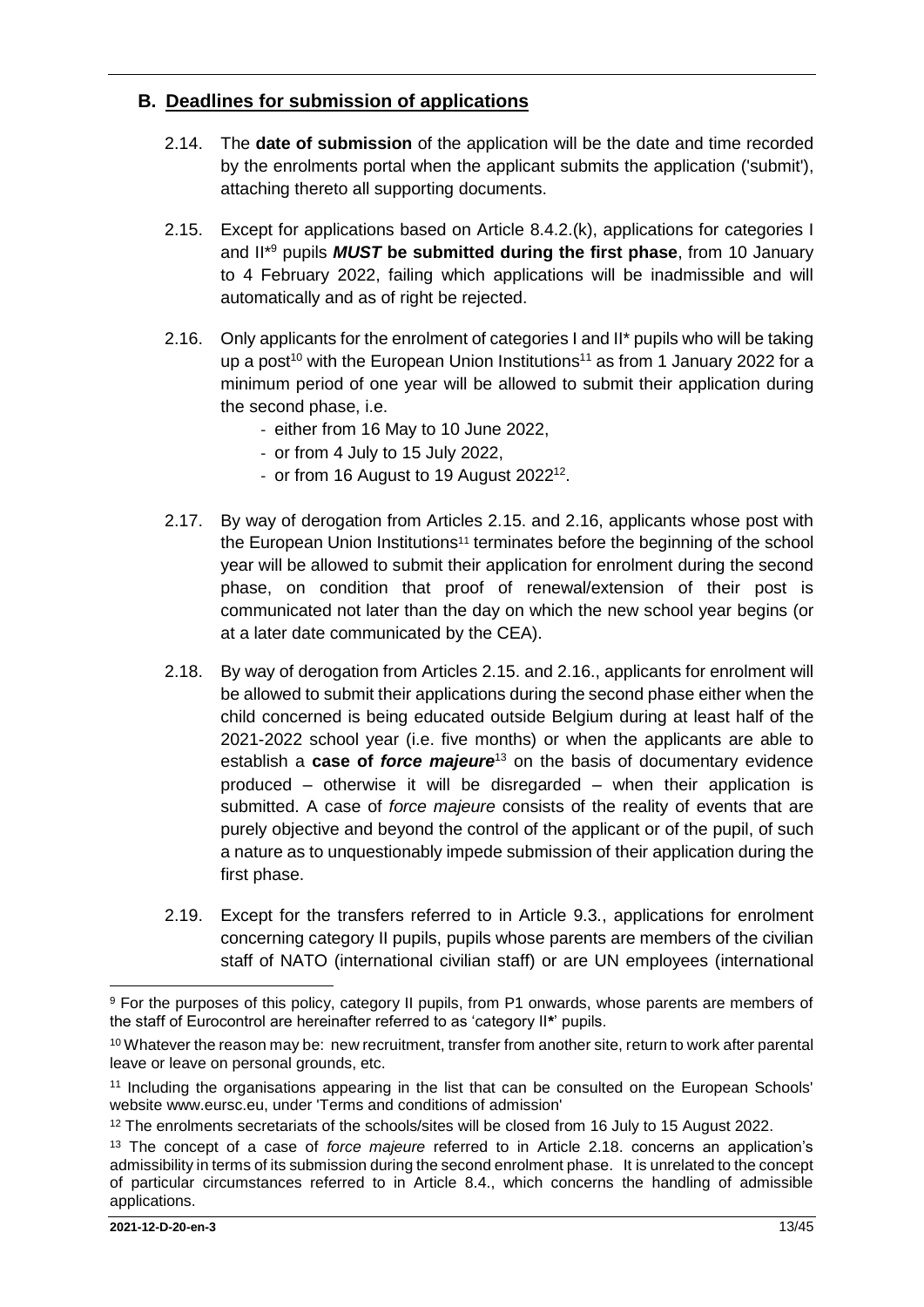civil servants) and also category III pupils *MUST* be submitted during the second phase.

- 2.20. Applications for enrolment after the beginning of the school year will be submitted between 6 September 2022 and 24 March 2023. The application must be submitted six weeks at the earliest before the planned start of the child's schooling, failing which the application's handling will be suspended until that date. For pedagogical reasons, any application submitted after 24 March 2023 will be inadmissible.
- 2.21. Applications submitted outside the time periods specified in Articles 2.15. to 2.20. will be inadmissible.
- 2.22. Except where Articles 12 and 13 apply, the CEA's decisions on enrolment and transfer applications submitted during the first and second enrolment phases will take effect at the beginning of the school year.
- 2.23. However, in view of the time periods necessary for the handling of applications, in particular for the organisation of language and year group tests, which require the pupil's presence in Brussels, or for the examination of pedagogical choices, the CEA and the schools are unable to guarantee that all applications will be dealt with before the beginning of the school year. In that case, the pupil's schooling will start after notification of the CEA's decision and, where applicable, that of the School's Director.

## <span id="page-13-0"></span>**C. Expression of preferences for school/site**

- 2.24. **For all applications for the enrolment of categories I, II\* and II pupils, and whatever the year group and the language section chosen, the applicant will be required to express an order of preference of the schools/sites, numbered from 1 to 6 (for the nursery/primary cycles) / from 1 to 4 (for the secondary cycle),** even if the application is for a language section and a year group that are not open in all the schools/sites when the enrolment session opens. This order of preference is taken into account by the CEA, as far as reasonably possible, without prejudice to application of the general enrolment rules.
- 2.25. For transfer applications, the applicant must indicate the schools/sites to which the transfer is sought, expressing an order of preference in accordance with Article 2.24. whenever the pupil's transfer to one or more schools/sites is possible.

## <span id="page-13-1"></span>**D. Year group and language section**

2.26. The applicant will be required to indicate on the form the year group requested and one language section only, corresponding to the pupil's mother tongue/dominant language, and his/her choices of optional subjects, including religion/non-confessional ethics. In the event of discrepancy between the particulars entered on the online form and the information contained in the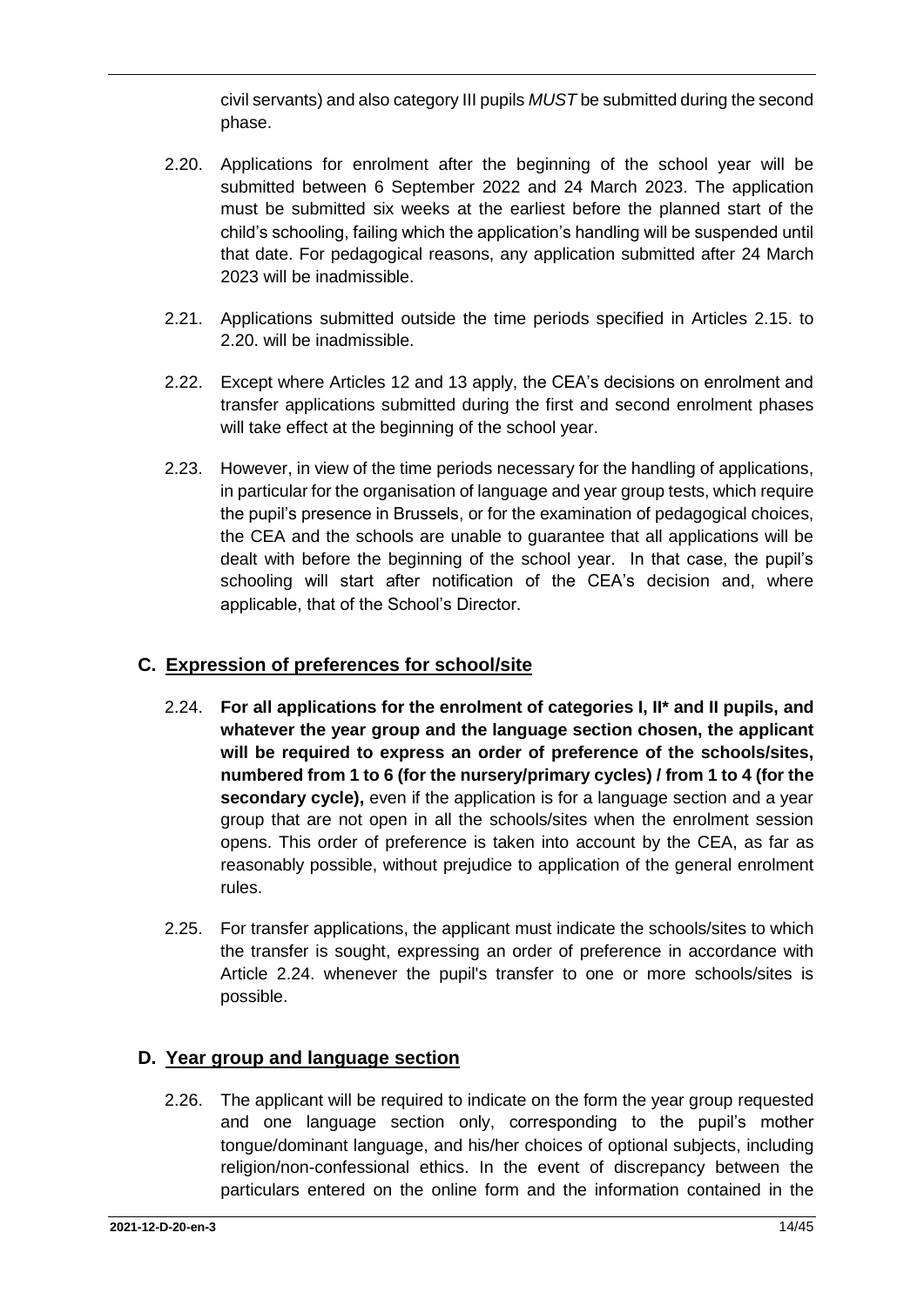documents attached (except official records of civil status), the form will take precedence.

- 2.27. In exercising the competence assigned to him/her, as referred to in Article 47 *et seq.* of the General Rules and without prejudice to the decision of the CEA, which alone is competent to take a decision on the application, the Director of the school/site may, at any time during the enrolment procedure:
	- a) change the year group to which the pupil will be admitted, where the information in the application file leads him/her to consider that the year group applied for does not correspond to the real year group to which the pupil should be admitted on the basis of the table of equivalences<sup>14</sup>, or that particular cases, such as undergoing training outside a general education system, application of the Regulations for the Baccalaureate or the pupil's special educational needs, so recommend.

In the event of doubt about the pupil's level of acceptance, the Director of the school or site may require a test or tests of the pupil's educational attainment (competences, knowledge and skills) to be administered.

- b) change the language section, where the information in the application file leads him/her to consider that the language section applied for does not correspond to the pupil's mother tongue/dominant language, in strict compliance with Article 47(e) of the General Rules<sup>15</sup>.
- c) assess the School's ability to admit a pupil against whom disciplinary measures have been taken previously.

**<sup>.</sup>** <sup>14</sup> Annex II to the General Rules of the European Schools.

<sup>15</sup>*"A fundamental principle of the European Schools is the teaching of mother tongue/dominant language as first language (L1).*

*This principle implies the pupil's enrolment in the section of his/her mother tongue/dominant language where such a section exists.*

*This principle may be waived only where the child has been educated in a language other than his/her mother tongue/dominant language for a minimum of two years at primary or secondary level. The European Schools will presume in that case that the child will be capable of continuing his/her schooling in the language in question.*

*In schools where the section corresponding to a pupil's mother tongue/dominant language does not exist, he/she will generally be enrolled in one of the vehicular language sections. He/She will attend the classes in his/her mother tongue/dominant language organised for so-called SWALS (Students Without A Language Section) as L1.*

*Parents will not be free to choose their child's first language (L1), its determination being the responsibility of the school's Director L1 must correspond to the child's mother tongue or dominant language, in the case of multilingual children, the dominant language being the one of which they have the best command.*

*Should there be any dispute about the pupil's L1, it will be the Director's responsibility to determine which language it is, on the basis of the information provided by the pupils' legal representatives on the enrolment form and by requiring the pupil to take comparative language tests, organised and under the control of the school's teachers. The tests will be organised whatever the pupil's age and teaching level, i.e. including the nursery cycle.*

*Determination of L1 at the time of the child's enrolment is definitive in principle.* 

*A change of Language 1 may only be authorised by the Director for compelling pedagogical reasons, duly established by the Class Council and on the initiative of one of its members.*

*Should a new language section be created, children previously enrolled with SWALS status and who had the language of this new section as their Language 1 will automatically be admitted to the newly created language section without the need for them to be required to take comparative language tests. In that case, a change of L1 may only be authorised by the Director for compelling pedagogical reasons, duly established by the Class Council and on the initiative of one of its members".*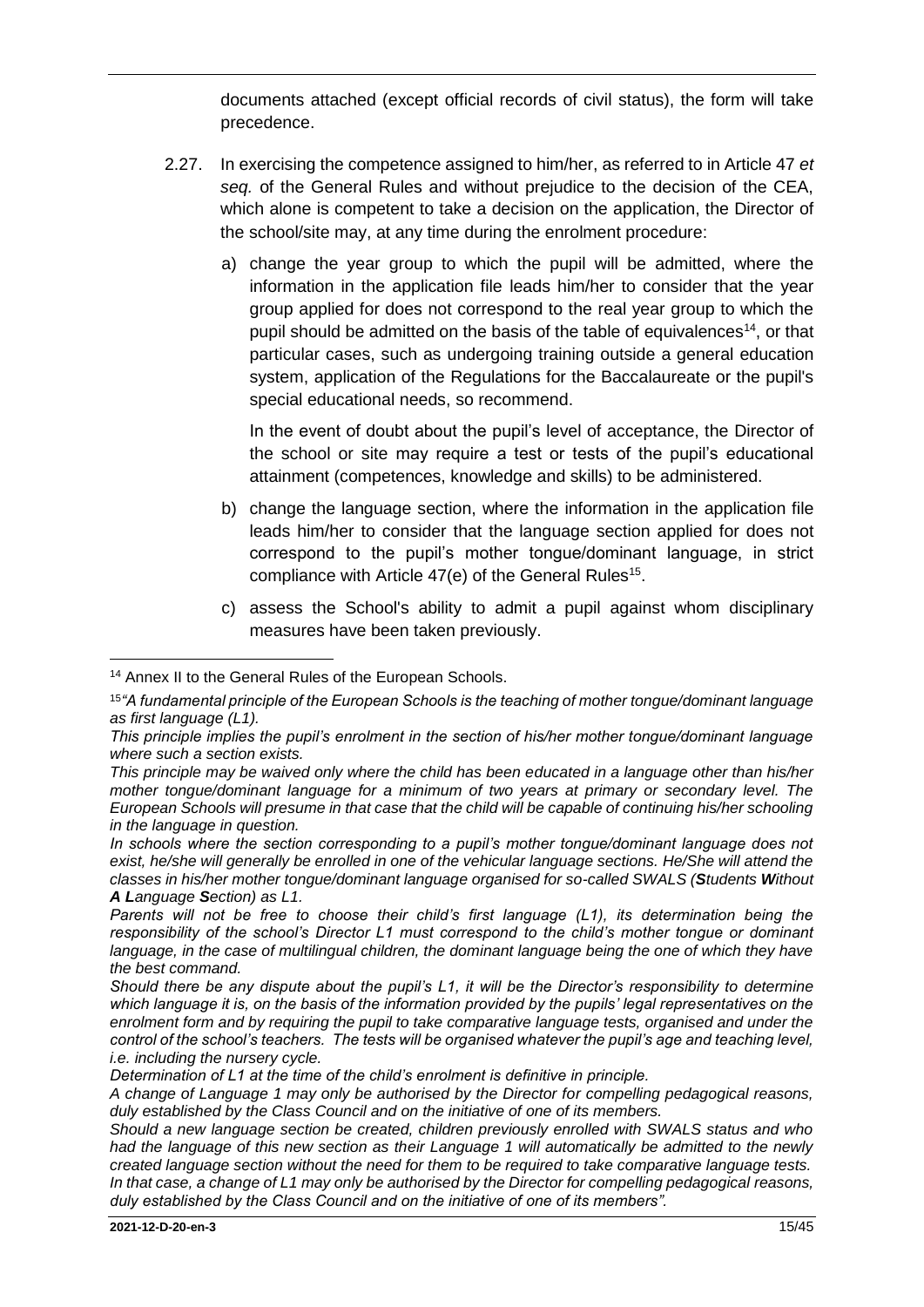- 2.28. Where the Director makes use of the possibility referred to in Article 2.27. and his/her decision is likely to affect the decision taken previously by the CEA, the latter may review its initial decision, in accordance with Article 14.2. of the Policy.
- 2.29. Once the language section has been determined on the basis of the enrolment application and, where applicable, following the Director's intervention referred to in Article 2.27., it may only subsequently be changed in accordance with Article 2.36.
- 2.30. Refusal by the pupil or by his/her legal representatives to participate in standard of attainment assessment tests or comparative language tests means acquiescence to the Director's decision on the pupil's admission to the language section or year group concerned.
- 2.31. In accordance with Article 49 of the General Rules of the European Schools, admission to the nursery school takes place at the beginning of the school year in September of the calendar year in which the child reaches four years of age and admission to primary year 1 takes place at the beginning of the school year in September of the calendar year in which the child reaches six years of age.

### <span id="page-15-0"></span>**E. Handling of applications**

#### 2.32. **Except where Article 13 applies, only one enrolment or transfer application per pupil may be submitted for the 2022-2023 school year.**

- 2.33. In each of the phases a random computerised ranking will be produced and each category I and II\* application will be allotted a ranking number. In the event of minor irregularities in the number of applications entered to produce the random ranking, the CEA may randomly insert the missing application or applications which might not have been ranked, in order to determine the order in which applications will be dealt with.
- 2.34. Where the applicant seeks the enrolment of several children belonging to the same group of siblings, he/she may express his/her wish that the children be enrolled at the same school/site, i.e. that there be grouping of siblings. In that event, applications for enrolment must be submitted simultaneously and indicate an **identical** order of preference for all the children concerned. A single number for the siblings will be allotted in the random computerised ranking. If the applicant for enrolment does not apply for joint enrolment, each of the enrolment applications will be dealt with individually.
- 2.35. Once the application has been submitted, and, *a fortiori*, once the decision of the CEA has been taken, the applicant may not change the enrolment application – with respect in particular to the order of preference of schools/sites expressed, to the choice of the language section designated, to its joint, or otherwise, nature – or make his/her application dependent on the outcome of another application.
- 2.36. Once the language section has been determined in compliance with Article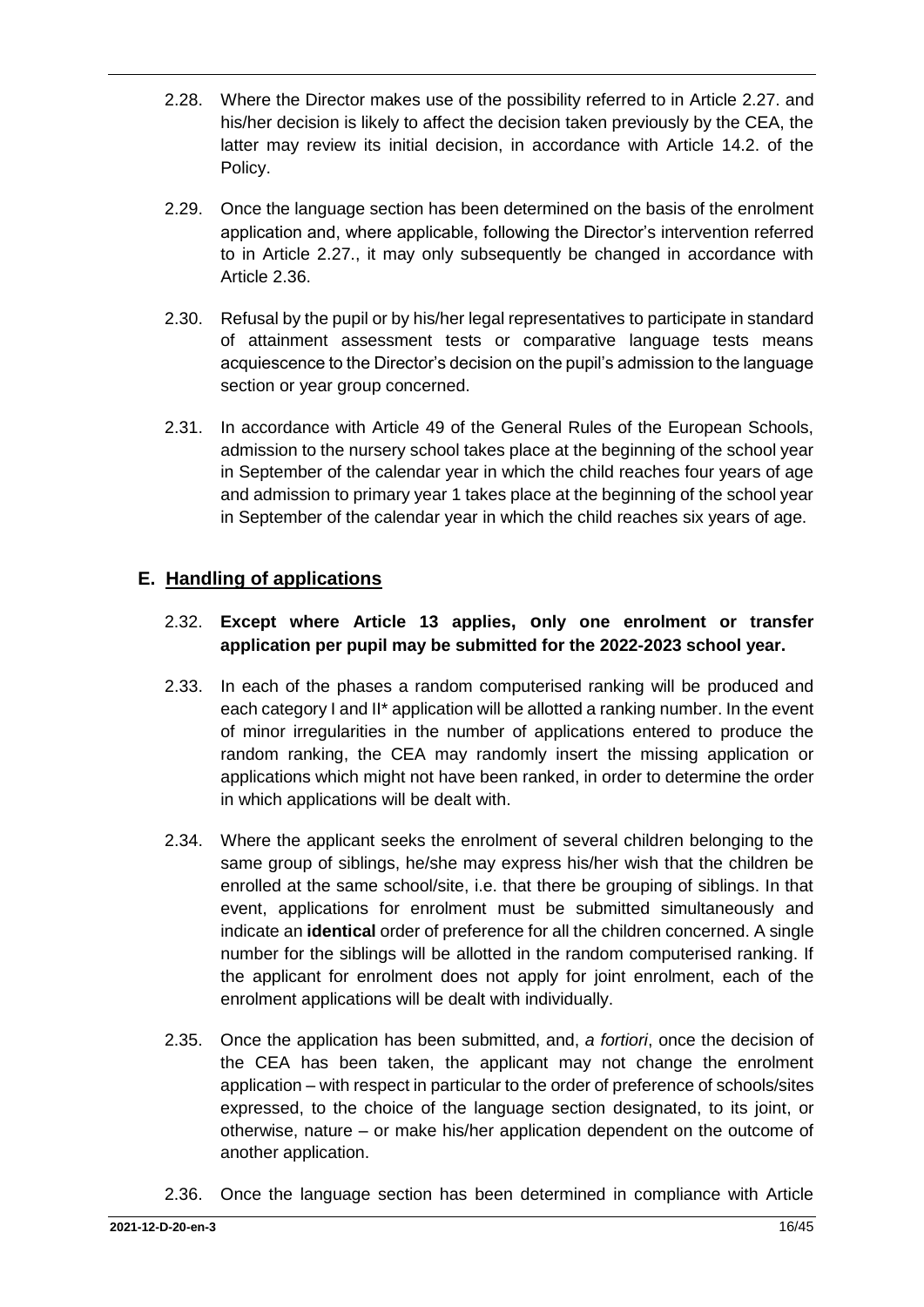47(e) of the General Rules, the pupil is expected to continue his/her schooling in its entirety in the same section, except where the last paragraphs of Article  $47(e)$  apply. A request for a change of language section or of year group<sup>16</sup> made after an observation period of three weeks' schooling at the earliest and within six months of the CEA's decision on the initial application at the latest will be regarded as an application for review of that decision, within the meaning of Articles 14.2. *et seq*. A change of language section or of year group does not grant any priority criterion for admission to a given school/site.

- 2.37. Once a pupil has been enrolled, he/she is expected to continue his/her schooling in its entirety at the same school/site. Should the site not offer allthrough schooling in the language section in question, the pupil will be able to continue his/her schooling at another school/site – with priority over new pupils to be enrolled.
- 2.38. The application should give a postal address and an email address, and also a telephone number, any of which may validly be used for the purposes of all communications and notifications of the CEA and of the organs of the European Schools in connection with the application.
- 2.39. The applicant will take all necessary steps to ensure that his/her means of connection to the enrolments portal and of communication which he/she has indicated on the form are operational. The CEA will use any reasonable means at its disposal to ensure that the applicant is informed of the outcome of his/her application. The CEA cannot be held liable for any break in handling of the application or in communication caused by technical problems affecting the applicant or associated with his/her absence.

# <span id="page-16-0"></span>**3. Structure of classes**

- 3.1. Annex II determines for each of the schools/sites the number of classes by language section and by teaching levels (year groups) for the 2022-2023 school year.
- 3.2. If it deems it necessary, the CEA may decide, in mid-session, to eliminate a class when the number of pupils is not sufficiently large or to create a class or to group classes<sup>17</sup> at a given school/site so as to guarantee balanced distribution of the total pupil population, across both the different sites and the language sections, and optimum use of resources.
- 3.3. Under no circumstances may a change to the structure of classes in midsession justify cancellation or review of decisions on award of places taken prior to its adoption, unless a decision to that effect is taken by the CEA.

<sup>1</sup> <sup>16</sup> Notably on the basis of (non-)promotion decisions taken at the end of the school year.

 $17$  In accordance with the decision of the Board of Governors adopted by written procedure 2014/13 on 14 May 2014.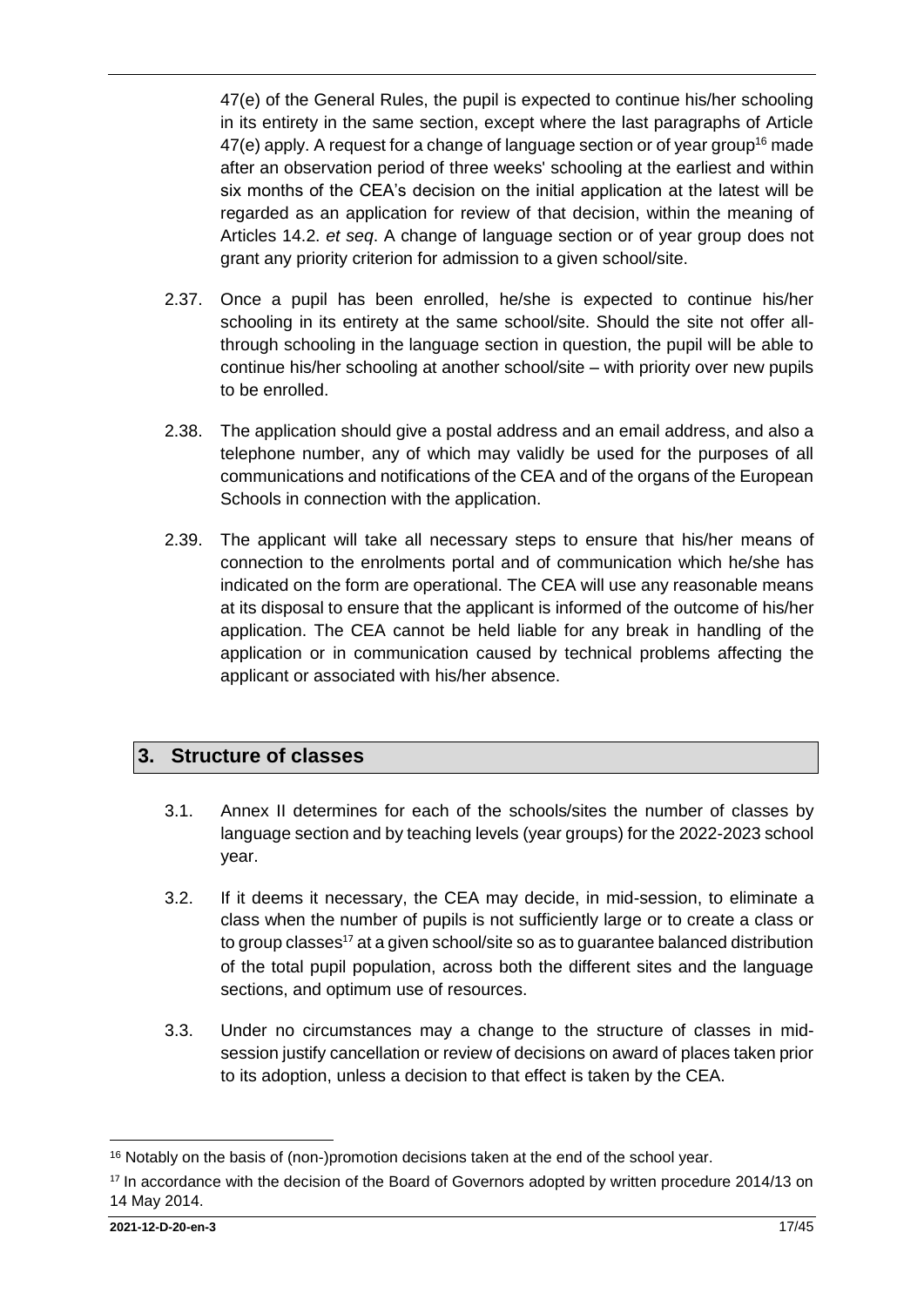# <span id="page-17-0"></span>**4. Formation of classes**

4.1. For all classes and satellite classes in the structure, the places available will be determined by the difference between the thresholds set below and the 'shift', the meaning of this concept being the number of pupils who were in the class below during the 2021-2022 school year. Above this threshold, and up to the maximum number of places to be filled, set at 30 pupils, a reserve will be constituted for the enrolment of pupils with a special priority criterion within the meaning of Article 8, and other pupils will be enrolled should the threshold already have been reached in all the schools/sites for the year group and language section applied for or whenever pupil numbers do not tally with the reasonable forecasts made by the CEA.

#### 4.2. **The threshold for classes in all the language sections** is set at:

- 30 pupils in the nursery cycle (N1+N2), at the EEB2-EVE Site and 12 pupils at the other schools/sites

- 30 pupils per year group in the primary cycle, at the EEB2-EVE Site and 12 pupils at the other schools/sites

- 26 pupils per year group in the secondary cycle.
- 4.3. The thresholds referred to in Article 4.2. were adopted by the Board of Governors in the guidelines, having regard to the lessons learned from the results of the previous enrolment session, to the need to exploit the accommodation capacity of the new Evere site of EEB2, to the need to take measures suited to each school group, to the maximum number of places to be filled, set at 30 pupils, and to fluctuations in pupil numbers of such a nature that they do not tally with the CEA's reasonable forecasts.
- 4.4. When, during the enrolment session, the CEA finds that the number of applications exceeds the number of places available in all the schools/sites, if need be after adaptation of the structure in accordance with Article 3.2., it can raise the threshold to a higher number of pupils.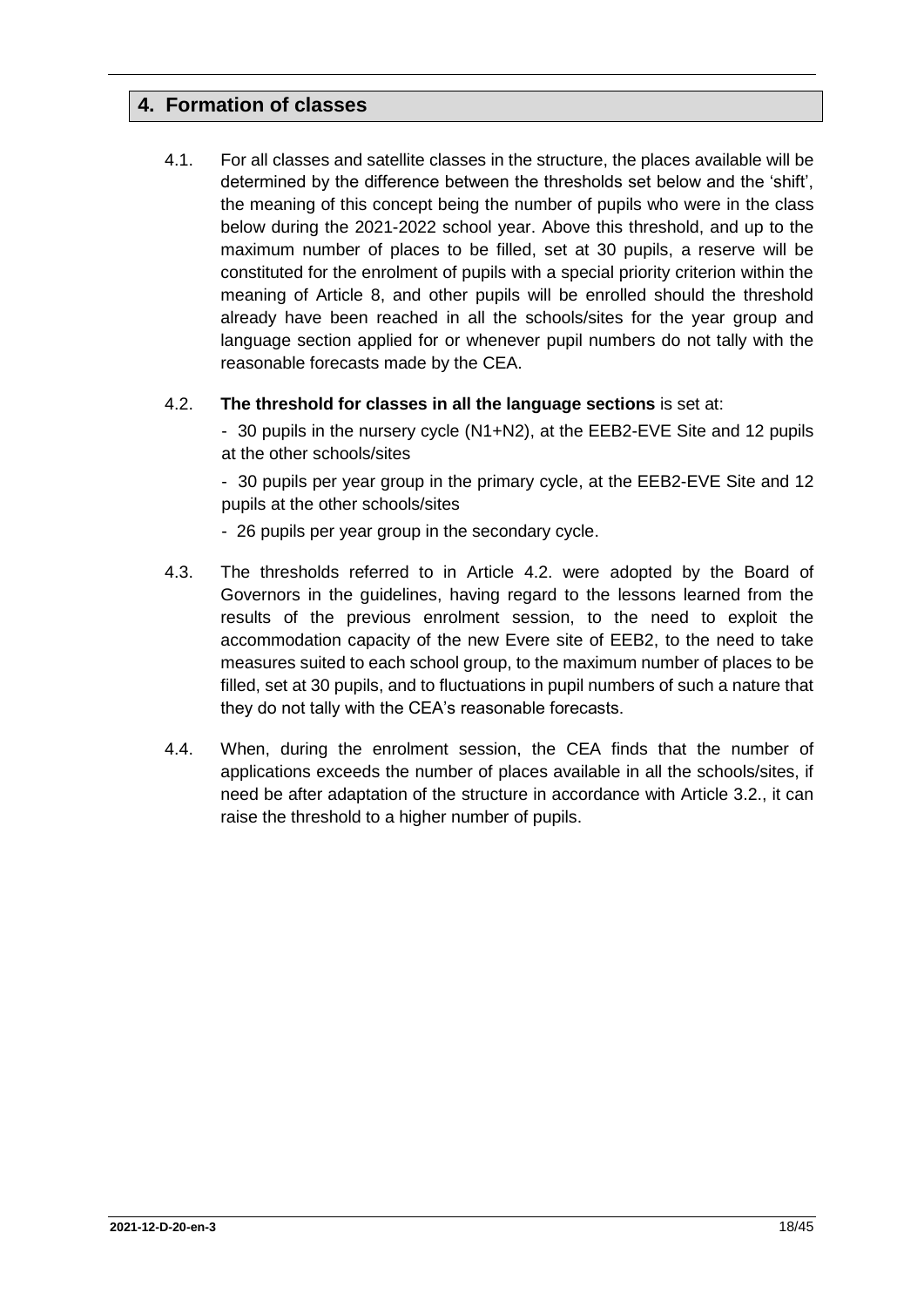# <span id="page-18-0"></span>**5. Grouping of siblings**

- 5.1. A joint enrolment application or a grouping request may be made for categories I, II\*<sup>18</sup> and II children belonging to a group of siblings, none of whom attended one of the Brussels European Schools in the 2021-2022 school year.
- 5.2. A joint transfer application may be made for categories I, II\* and II children who attended one of the Brussels European Schools during the 2021-2022 school year.
- 5.3. Where the grouping of siblings is requested in accordance with the arrangements referred to in Article 2.34, the children will be enrolled at the same school/site, although not necessarily the first preference one, and provided that at one of the six schools/sites, a place to be filled can be awarded to each of the children belonging to the group of siblings.
- 5.4. Dealing jointly with applications for children belonging to a group of siblings does not constitute a special priority criterion within the meaning of Article 8. However, joint applications will be dealt with before applications for a single pupil.
- 5.5. A joint application for several children belonging to a group of siblings for whom the grouping of siblings is requested will be dealt with in accordance with the general rules of the Enrolment Policy, unless a priority criterion within the meaning of Article 8 is claimed.
- 5.6. Where an application for a member of a group of siblings is cancelled or the place offered is refused and a sole application is maintained for one child, he/she will no longer qualify for the grouping of siblings. The application for his/her enrolment will then be dealt with like one for a single pupil. In that case, only the CEA will have the possibility of changing the way in which the application file is handled, where appropriate through the initiation of a review procedure, as referred to in Articles 14.2. *et seq*.

1

<sup>18</sup> From P1 onwards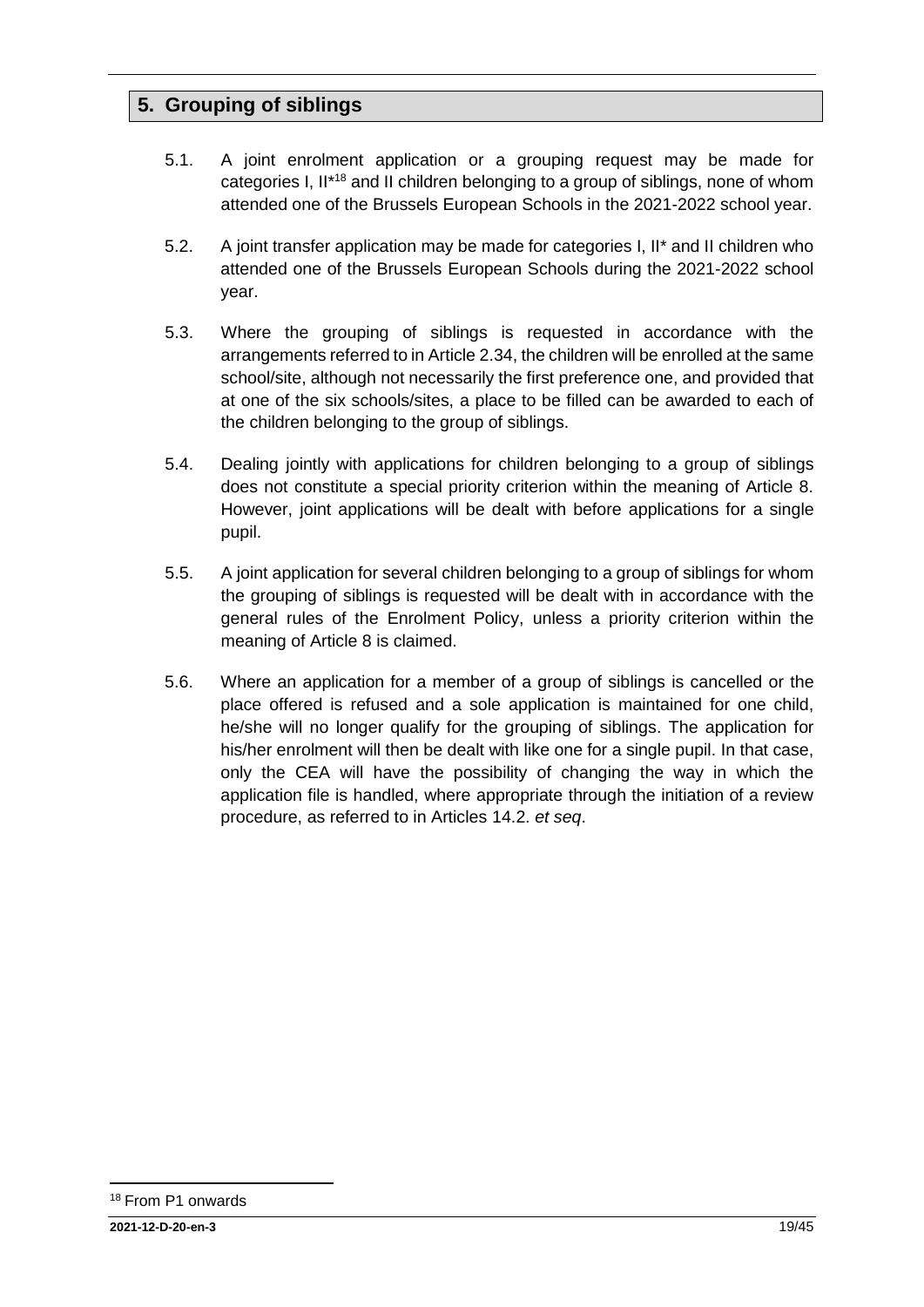# <span id="page-19-0"></span>**6. General rules for enrolment of categories I and II\* pupils**

- 6.1. The general enrolment rules cover all applications for categories I and II\* pupils without a special priority criterion within the meaning of Article 8.
- 6.2. In accordance with the special agreements negotiated by the Board of Governors, pupils whose parents are members of the staff of **Eurocontrol**, called category II\* pupils, are entitled to attend, from P1 onwards, one of the six schools/sites of the European Schools with which the agreement has been concluded and subject to the latter's conditions, but not necessarily their first preference one, unless a special priority criterion, within the meaning of Article 8, can be claimed.
- 6.3. The placing of the language sections in the Brussels Schools is as follows:

**EEB1 – UCC Site**: DA, DE, EN, ES, FR, HU, IT, PL

**EEB1 – BRK Site**: FR *(up to P5)*, LV *(up to P5)*, SK *(up to P5),* DE (*satellite classes up to P5*), EL (*satellite classes up to P4)*, EN (*satellite classes up to P4)*, ES *(satellite classes up to P3)* and IT (*satellite classes up to P4)*.

**EEB2 – WOL Site**: DE, EN, FI, FR, IT, LT, NL, PT, SV

**EEB2 – EVE Site**: DE *(up to P2)*, EN (up to P2), FR (up to P5), IT (up to P1)

**EEB3**: CS, DE, EL, EN, ES, FR, NL

**EEB4**: BG (*up to S6),* DE, EN, ET *(up to S1),* FR, IT, NL, RO *(up to S5).*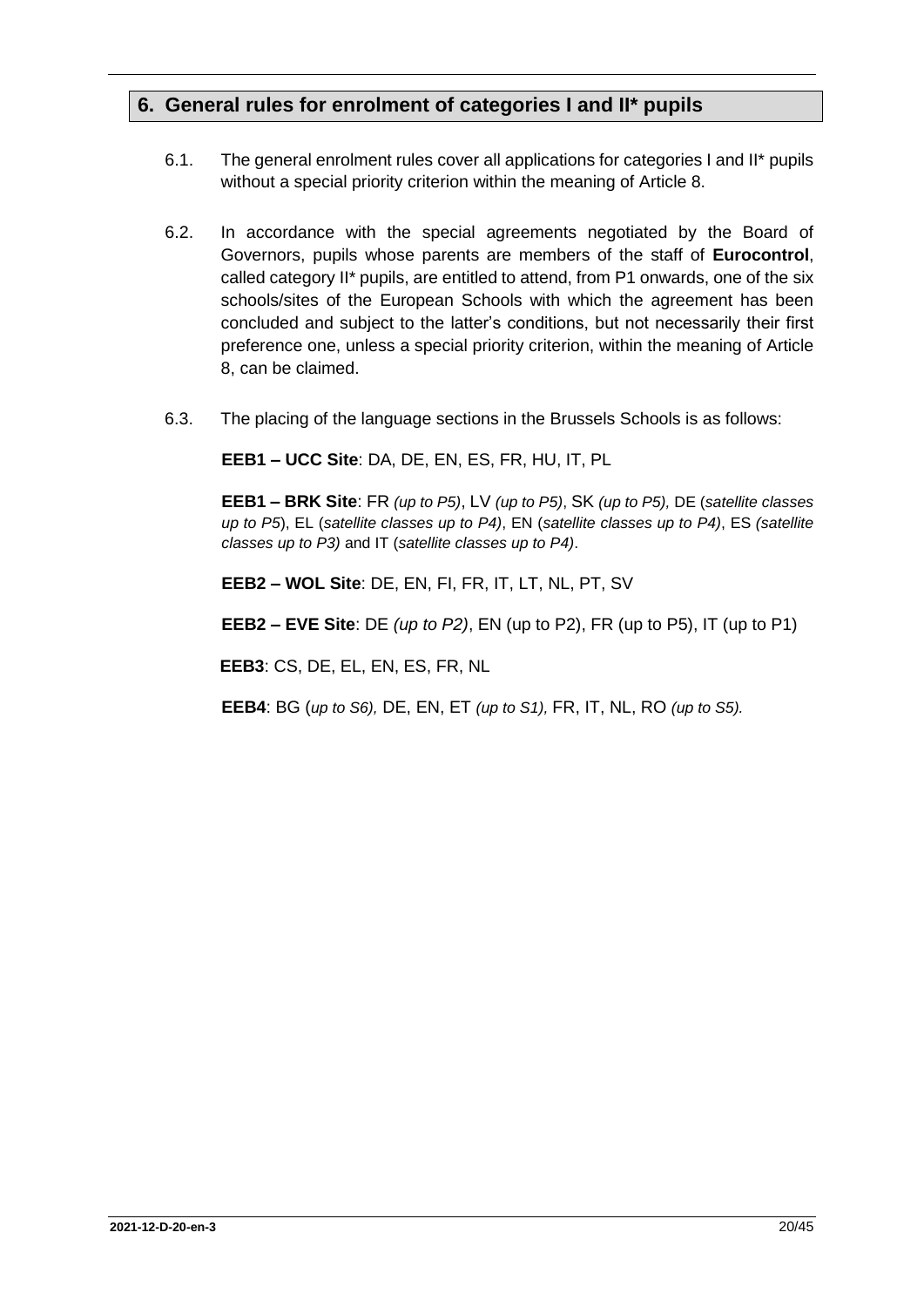### <span id="page-20-0"></span>**A. Single language sections**

- 6.4. Pupils for whom an application for enrolment in a single language section has been submitted will be enrolled at that school/site.
- 6.5. All applications for enrolment in the DA, HU and PL sections will be referred to EEB1 – UCC Site.
- 6.6. All applications for enrolment in the nursery and primary cycles of the LV section will be referred to EEB1 – BRK Site.
- 6.7. By way of derogation from Articles 2.27., 6.6. and 8.2.1.(c), applications for enrolment in the nursery and primary cycles of the LV section may be referred to EEB2 – WOL Site, where the pupil will be enrolled as a SWALS, if a request to that effect is made for him/her and if he/she meets the conditions for the regrouping of siblings of Article 8.2. or the conditions for the grouping of siblings of Article 5, when a member of the group necessarily has to be admitted there.
- 6.8. All applications for enrolment in the nursery and primary cycles of the SK section will be referred to EEB1 – BRK Site.
- 6.9. By way of derogation from Articles 2.27., 6.8. and 8.2.1.(c), applications for enrolment in the nursery and primary cycles of the SK section may be referred to EEB3, where the pupil will be enrolled as a SWALS, if a request to that effect is made for him/her and if he/she meets the conditions for the regrouping of siblings of Article 8.2. or the conditions for the grouping of siblings of Article 5, when a member of the group necessarily has to be admitted there.
- 6.10. All applications for enrolment in the FI, LT, PT and SV sections will be referred to EEB2 – WOL Site.
- 6.11. All applications for enrolment as from P5 in the EL section will be referred to EEB3.
- 6.12. All applications for enrolment in the CS section will be referred to EEB3.
- 6.13. All applications for enrolment up to S6 in the BG section will be referred to EEB4.
- 6.14. All applications for enrolment up to S1 in the ET section will be referred to EEB4.
- 6.15. By way of derogation from Articles 2.27., 6.14. and 8.2.1.(c), applications for enrolment in the ET section may be referred to EEB2 – WOL Site, where the pupil will be enrolled as a SWALS, if a request to that effect is made for him/her and if he/she meets the conditions for the regrouping of siblings of Article 8.2.
- 6.16. All applications for enrolment up to S5 in the RO section will be referred to EEB4.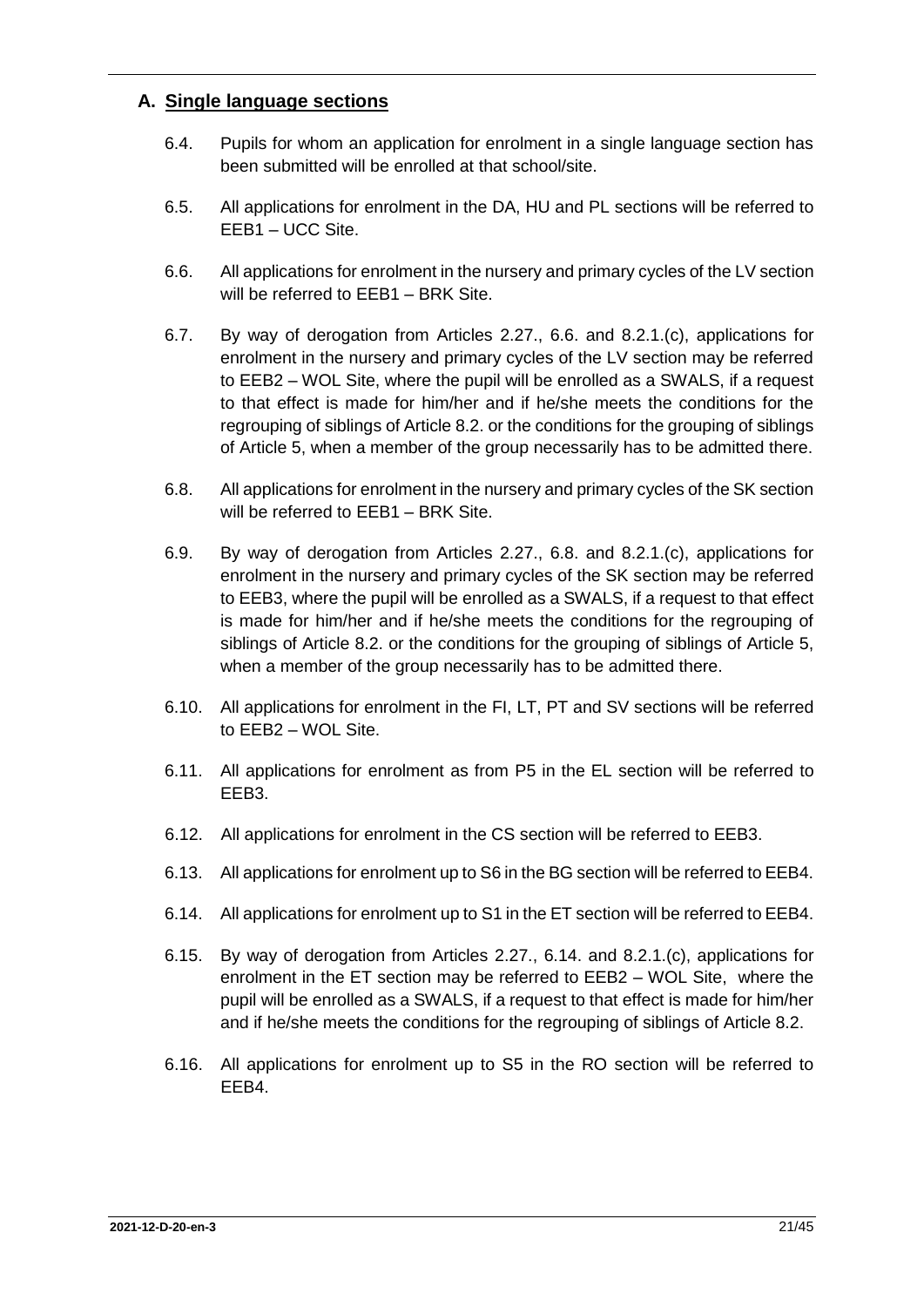#### <span id="page-21-0"></span>**B. Multiple language sections**

- 6.17. Pupils for whom an application for enrolment in a multiple language section has been submitted are entitled to attend one of those schools/sites in so far as places are available, then as there are places to be filled, but not necessarily their first preference one, unless a special priority criterion, within the meaning of Article 8, can be claimed.
- 6.18. Applications for enrolment in a multiple language section will be dealt with in the following order:
	- a) Firstly, the CEA will award, in the order determined by the random ranking, the places available at the first preference school/site, to applicants for enrolment, until the threshold of places available has been reached.
	- b) Secondly, the CEA will refer applications, in the order of subsequent preferences expressed by applicants, to the classes of the schools/sites and the satellite classes that are already open, where places remain available, until the threshold has been reached at all the schools/sites.
	- c) Thirdly, once the thresholds have been reached in all the classes of the schools/sites and in the satellite classes, the CEA will award the reserve places either in the least full class in the year group concerned or in the least full school/site, whilst taking care to ensure balanced distribution of the pupil population across the schools, until the maximum number of places to be filled has been reached.
- 6.19. Enrolment applications will be dealt with as follows: (see Annex III).
	- a) All applications for enrolment in the nursery and primary cycles of the DE section will be referred to EEB1 – UCC Site, EEB1 – BRK Site, EEB2 – WOL Site, EEB2 – EVE Site (up to P2), EEB3 and EEB4.
	- b) All applications for enrolment in the nursery and primary cycles of the EN section will be referred to EEB1 – UCC Site, EEB1 – BRK Site (up to P4), EEB2 – WOL Site, , EEB2 – EVE Site ( up to P2), EEB3 and EEB4.
	- c) All applications for enrolment the nursery and primary cycles of the FR section will be referred to EEB1 – UCC Site, EEB1 – BRK Site, EEB2 – WOL Site, EEB2 – EVE Site, EEB3 and EEB4.
	- d) All applications for enrolment in the nursery and primary cycles of the IT section will be referred to EEB1 – UCC Site, EEB1 – BRK Site (up to P4), EEB2 – WOL Site, EEB2 – EVE Site (up to P1) and EEB4.
	- e) All applications for enrolment in the nursery and primary cycles of the NL section will be referred to EEB2 – WOL Site, EEB3 and EEB4.
	- f) All applications for enrolment in the nursery and primary cycles of the ES section will be referred to EEB1 – UCC Site, EEB1 – BRK Site (up to P3) and EEB3.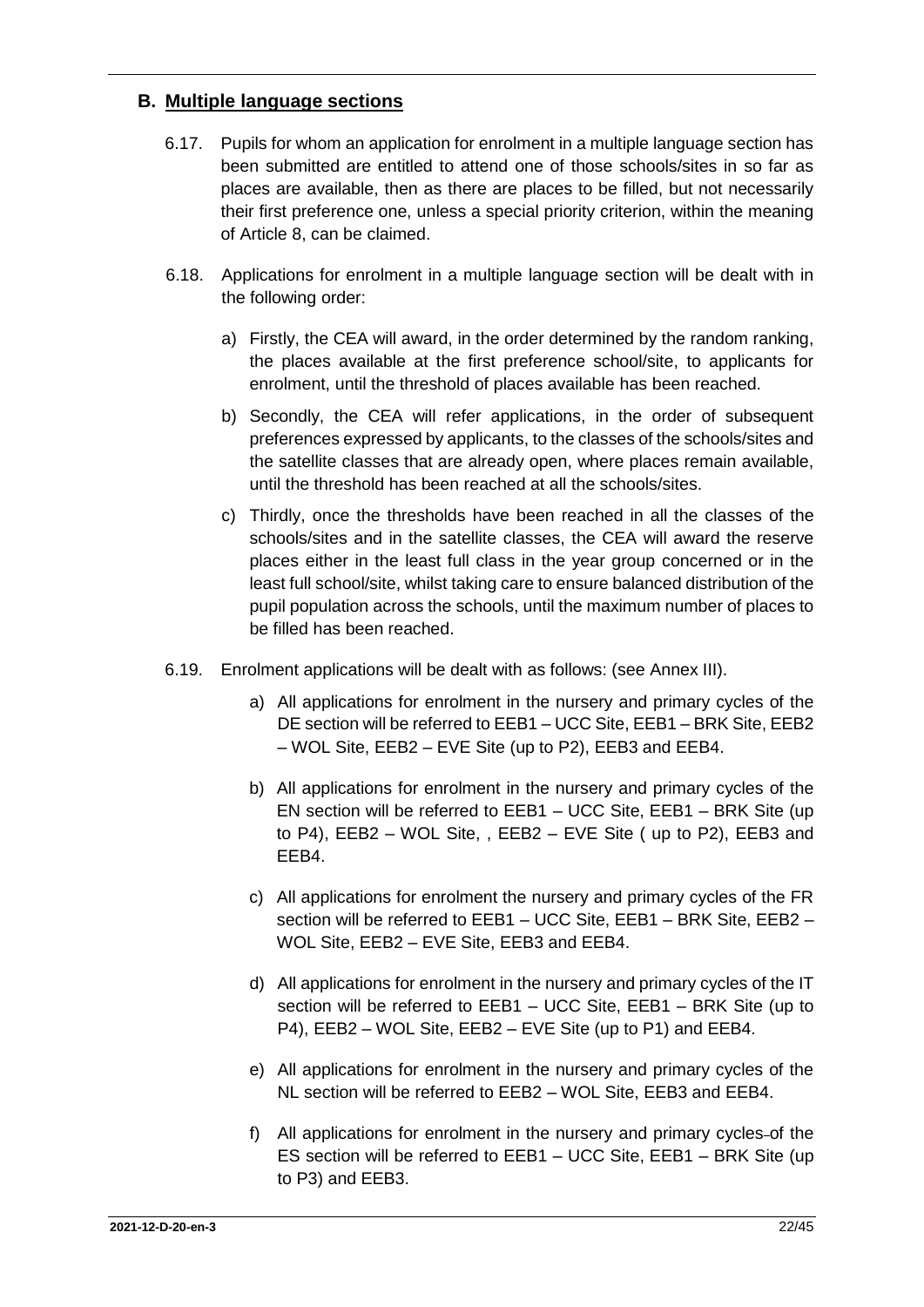- g) All applications for enrolment in the nursery and primary cycles of the EL section will be referred to EEB1 – BRK Site (up to P4) and EEB3.
- h) All applications for enrolment in the secondary cycle of the DE, EN and FR sections will be referred to EEB1 – UCC Site, EEB2 – WOL Site, EEB3 and EEB4.
- i) All applications for enrolment in the secondary cycle of the IT section will be referred to EEB1 – UCC Site, EEB2 – WOL Site and EEB4.
- j) All applications for enrolment in the secondary cycle of the NL section will be referred to EEB2 – WOL Site, EEB3 and EEB4.
- k) All applications for enrolment in the secondary cycle of the ES section will be referred to EEB1 – UCC Site and EEB3.

## <span id="page-22-0"></span>**C. SWALS**

- 6.20. Pupils for whom there is no language section corresponding to their mother tongue/dominant language (SWALS) in the required year group will be enrolled at the schools/sites specified below.
- 6.21. All applications for enrolment of Slovenian and Maltese SWALS will be referred to EEB1 – UCC Site.
- 6.22. All applications for enrolment of Latvian SWALS (from S1 onwards) will be referred to EEB2 – WOL Site.
- 6.23. All applications for enrolment of Slovakian SWALS (from S1 onwards) will be referred to EEB3.
- 6.24. All applications for enrolment of Estonian SWALS (from S2 onwards) will be referred to EEB4.
- 6.25. All applications for enrolment of Bulgarian SWALS (in S7) will be referred to EEB4.
- 6.26. All applications for enrolment of Romanian SWALS (from S6 onwards) will be referred to EEB4.
- 6.27. All applications for enrolment of Croatian SWALS will be referred to EEB4.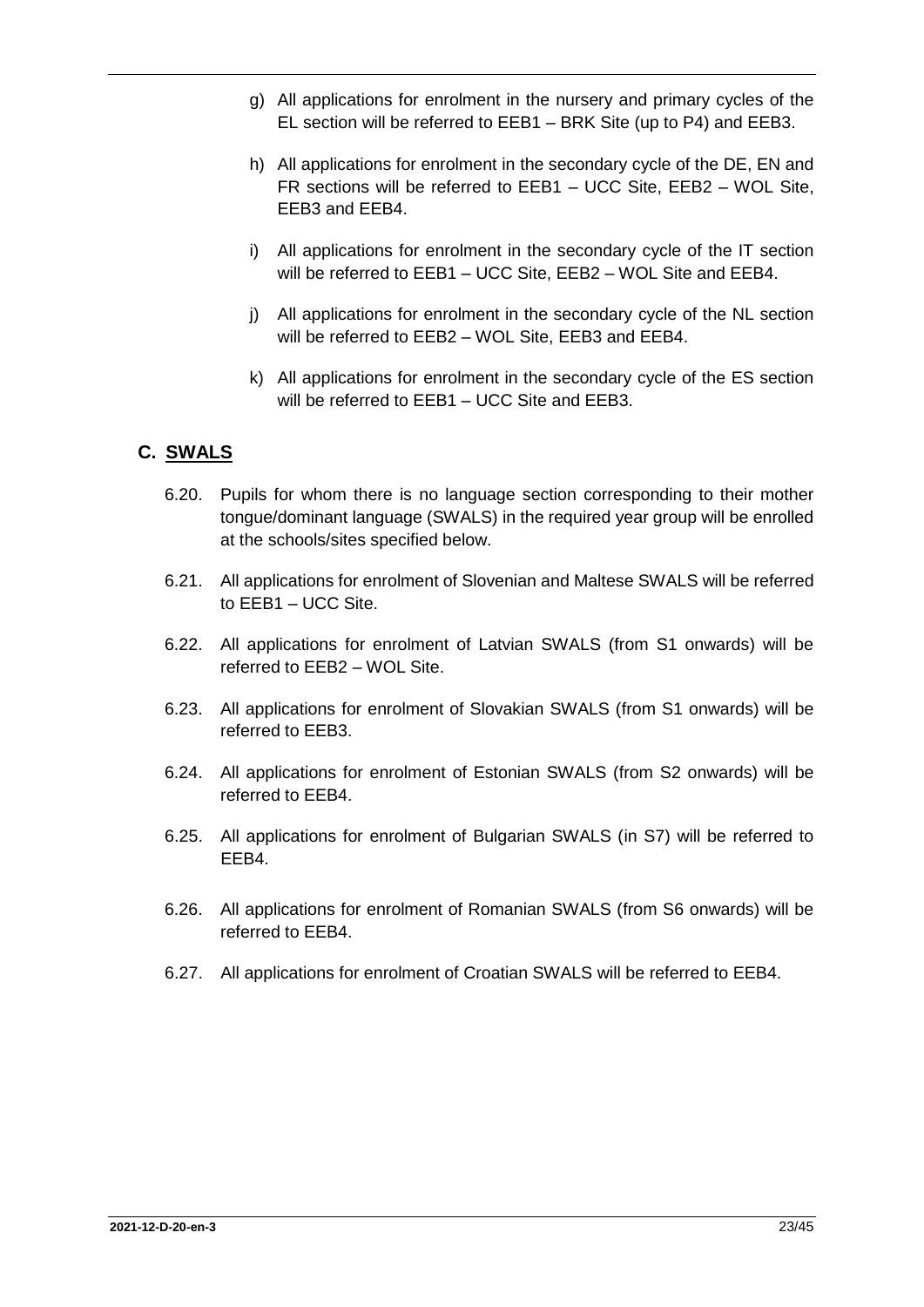# <span id="page-23-0"></span>**7. General rules for enrolment of categories II and III pupils**

- 7.1. **Category II pupils** are entitled to be admitted to the school/site with which the agreement has been concluded and subject to the latter's conditions, but not necessarily their first preference one, in the case of an agreement covering several schools/sites, unless a special priority criterion, within the meaning of Article 8, can be claimed and provided that there is a place to be filled.
- 7.2. Category II pupils will be admitted to single and multiple language sections or as SWALS in accordance with the distribution referred to above in Articles 6.3. to 6.27.
- 7.3. **Children of the civilian staff of NATO (international civilian staff) and of UN employees (international civil servants) meeting the requirements set out in Annex I** will be enrolled at one of the Brussels schools/sites, but not necessarily their first preference one, unless a special priority criterion, within the meaning of Article 8, can be claimed, and provided that there is a place to be filled. The applications will be dealt with after the award of places to categories I and II pupils and in accordance with the distribution referred to above in Articles 6.3. to 6.27.
- 7.4. In view of the increase in pupil numbers and of the current overcrowding of the Brussels European Schools, **category III pupils** will be enrolled solely if they fulfil the following cumulative conditions:

- The children concerned are siblings of pupils already enrolled at one of the Brussels schools/sites who attended that school/site throughout the 2021-2022 school year and will continue to do so during the 2022-2023 school year.

- The applicants are seeking enrolment at the school/site attended by the brother or sister of the pupil for whom the application is being made and offering a place there in the language section and year group requested.

- Enrolment applications for category III pupils will be considered on the basis of the previous decisions of the Board of Governors, which stipulate, in particular, that no category III pupil may be admitted to a class which already has 24 pupils<sup>19</sup>.

- These applications will be considered during the second enrolment phase.

1

<sup>&</sup>lt;sup>19</sup> Decision of the Board of Governors adopted by written procedure 2007/12 initiated on 8 May 2007 and completed on 29 May 2007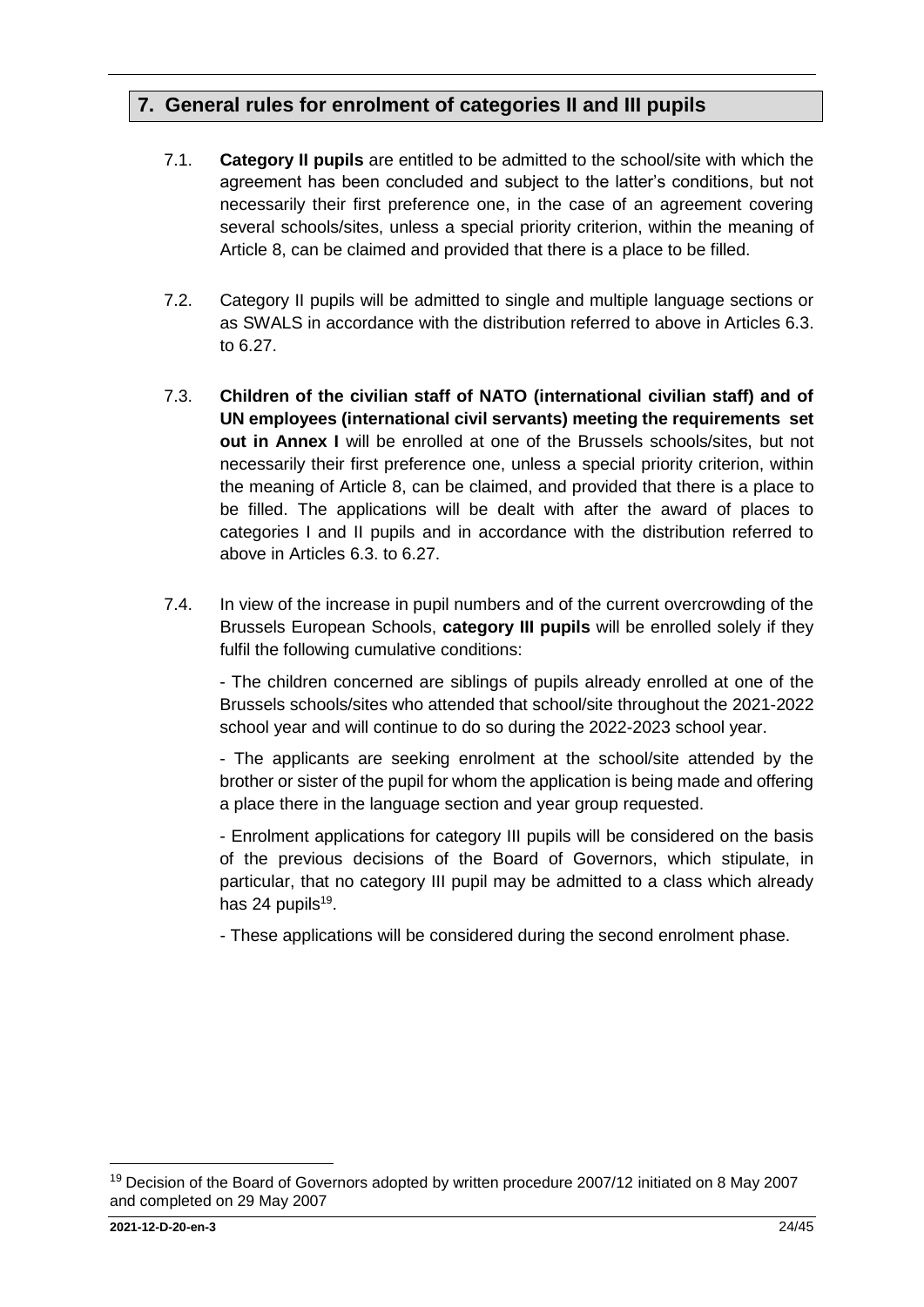# <span id="page-24-0"></span>**8. Special priority criteria**

8.1. Owing to personal circumstances or to particularities specific to the European Schools, certain enrolment or transfer applications will be deemed to have priority within their category.

### <span id="page-24-1"></span>8.2. **Regrouping of siblings**

8.2.1. The brothers and sisters of categories I, II\* and II pupils already enrolled at one of the Brussels schools/sites who attended that school/site during the 2021-2022 school year and will continue to do so during the 2022-2023 school year will be enrolled at the same school/site as the first one(s) enrolled, provided that they fulfil the following three conditions:

a) the applicant applies for enrolment at the same school/site as the one which is or will be attended by the member of the group of siblings already on roll,

b) the children concerned are members of the same group of siblings within the meaning of Article 1.10.,

c) the language section (or satellite class) of the pupil for whom the application is being made exists at the school/site at the required level for which enrolment is requested,

- 8.2.2. This special priority criterion will be applicable only if the application is submitted during the first phase, with the exception of applications for category II pupils, which *MUST* be submitted during the second enrolment phase.
- 8.2.3. Should a request for the regrouping of siblings be submitted during the second enrolment phase and be deemed admissible, it will be accepted at the school/site attended by the other member(s) of the group of siblings only provided that there is a place to be filled.

#### <span id="page-24-2"></span>8.3. **Return from assignment and return from a period of study abroad**

- 8.3.1. Category I pupils whose parent giving entitlement to this category has returned from an assignment will be enrolled at the original school/site where they spent at least one full school year immediately before the assignment.
- 8.3.2. 'Return from assignment' means the situation of a member of the staff of the European Union institutions returning to the original place of assignment further to a decision of the appointing authority adopted in the interest of the service<sup>20</sup>, further to a secondment in the interest of the service<sup>21</sup> or further to

<sup>&</sup>lt;sup>20</sup> In accordance with Article 7(1) of the Staff Regulations of Officials of the EU, for staff who are subject to it.

<sup>&</sup>lt;sup>21</sup> In accordance with Articles 37a and 38 of the Staff Regulations of Officials of the EU, for staff who are subject to it.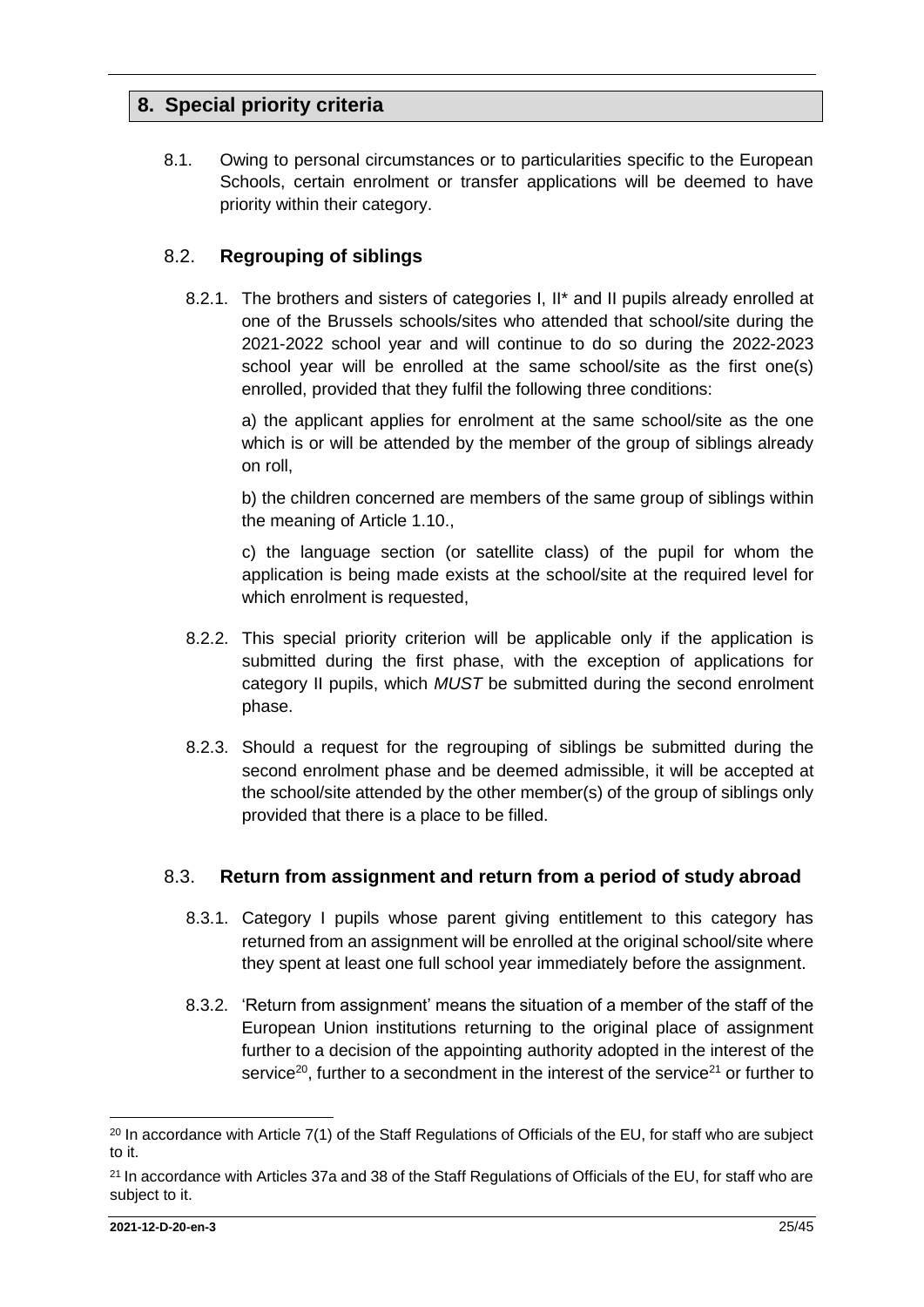authorised travel in the context of the programmes organised by the European Commission<sup>22</sup> or equivalent programmes set up by other European institutions or further to travel imposed on the member of staff for reasons beyond his/her control, notably health reasons.

- 8.3.3. Members of the staff of the Permanent Representations to the European Union do not qualify for this priority criterion.
- 8.3.4. This special priority criterion will be applicable only if the application is submitted during the first enrolment phase.
- 8.3.5. Should an enrolment application on grounds of return from assignment be submitted during the second enrolment phase and be deemed admissible, it will be accepted at the original school/site only provided that there is a place to be filled.
- 8.3.6. Categories I, II\* and II pupils applying for enrolment in S5 and S6 who validly completed at least one full school year in a Brussels European School immediately before spending a period of study outside Belgium of one school year or a maximum of ten consecutive months will be enrolled at the School previously attended, provided that the school approves the pupil's return and that they make an application to that effect during the first enrolment phase, with the exception of applications for category II pupils, which *MUST* be submitted during the second enrolment phase.
- 8.3.7. Should an enrolment application on grounds of return from a period of study abroad be submitted during the second enrolment phase and be deemed admissible, it will be accepted at the school/site previously attended only provided that there is a place to be filled.

## <span id="page-25-0"></span>8.4. **Particular circumstances**

Where a pupil's interest so requires, duly established particular circumstances which are beyond the control of the applicants and/or the child may be taken into consideration to grant a priority criterion with a view to the pupil's enrolment at or transfer to one or more schools/sites of his/her choice. If the particular circumstances can justify the pupil's enrolment at several schools/sites, the CEA has discretionary power to award the place according to the order of preference expressed by the applicant and to pupil numbers in the classes in which enrolment is possible.

These provisions are not applicable to enrolment applications for category III pupils.

8.4.1. The priority criterion will be accepted only when it is invoked on submission of the application and where, having regard to the precise circumstances characterising a case and differentiating it from other cases, a given situation

<sup>&</sup>lt;sup>22</sup> In particular, EU fellowships in accordance with the Commission Decision of 27 September 2017 on the general provisions for implementing Articles 11, 12 and 13 of Annex VII to the Staff Regulations of Officials and on authorised travel, for members who are subject to it.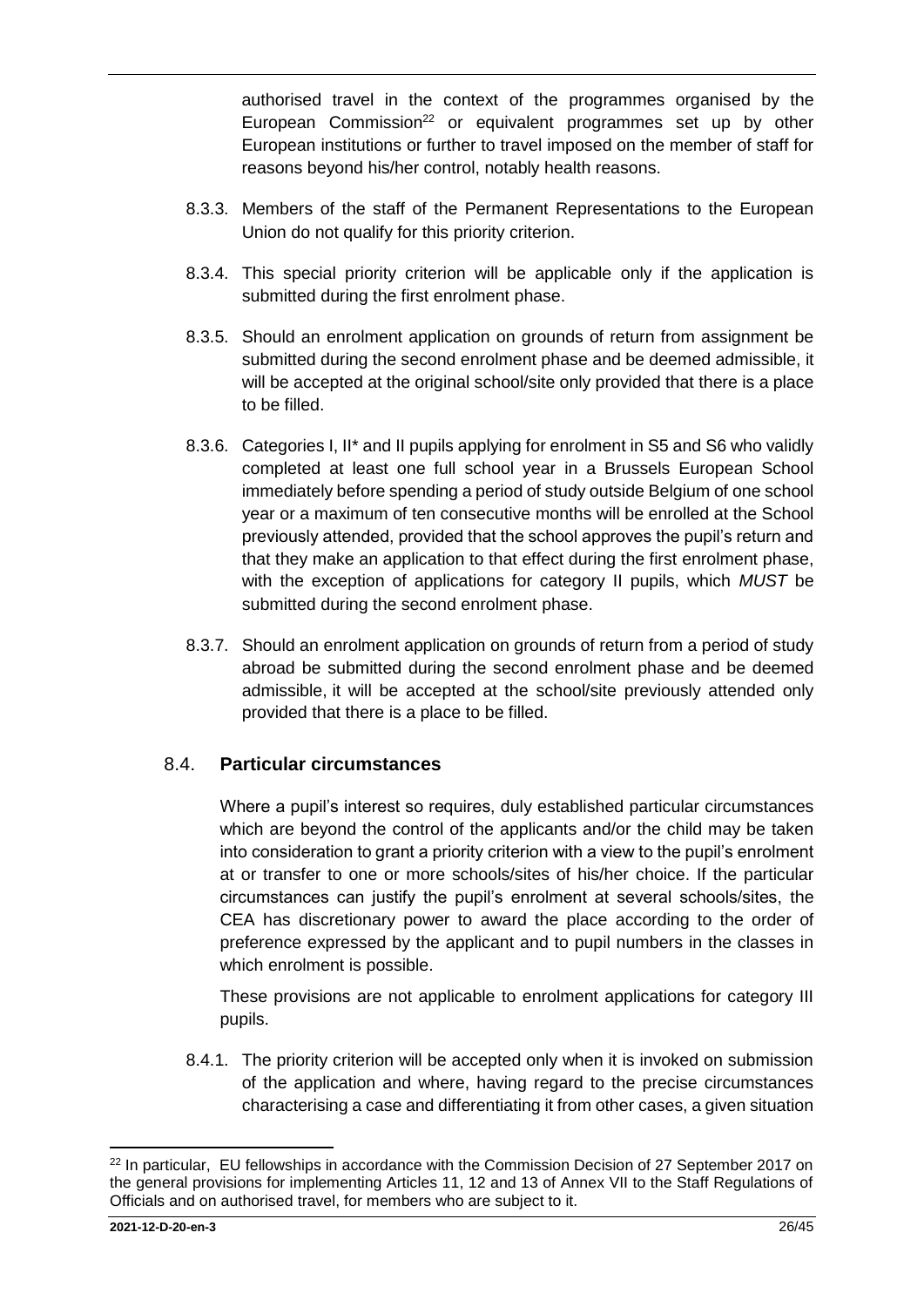requires appropriate treatment to mitigate the unacceptable consequences which the rules of this Policy would otherwise have had.

8.4.2. The following circumstances will not be relevant for this purpose:

a) location of the home or place of residence of the child and/or his/her legal representatives, even if it is imposed by the appointing authorities of the member of staff concerned,

b) the fact of being a single-parent family or a large family, the breakdown of the legal representatives' relationship or their divorce,

c) new opening, conversion under way, moving of the site of one of the European Schools or temporary location of a site of one of the European Schools at a given place,

d) provision of schooling restricted to one or more teaching levels,

e) location of the place of employment or the constraints resulting from the performance of the professional activities of the legal representative or the legal representatives (this includes all categories of members of staff of the European Schools), even if it is imposed by the employer,

f) location of the place to which the child regularly goes, whatever the purpose of his/her visit there, even if it is to receive therapy,

g) occupational or practical constraints on organisation of travel,

h) location or choice of the place where other members of the group of siblings, other members of the family or other social relations of the child attend school,

i) the interest value for a pupil of taking a given optional subject, including religion/non-confessional ethics, or of receiving tuition in a language, where these are choices additional to that of the language section or optional subjects, including religion/non-confessional ethics, indicated in the enrolment application,

j) the fact that a pupil has to repeat a year or that a disciplinary measure has been imposed,

k) the choice of an option in the secondary cycle, except for pupils seeking enrolment or a transfer in S6 of a multiple language section, who may claim during the second enrolment phase the choice of an option (but not complementary courses), with a view to the European Baccalaureate<sup>23</sup>,

l) attendance, past or sought in the future, or submission of an application for enrolment for the pupil concerned or a member of his/her group of siblings, at one of the European schools/sites, for a previous or subsequent school year or in a specific language section,

m) a pupil's special educational needs when they can be catered for similarly by all the schools/sites,

n) what happens to one or more enrolment or transfer applications, or a change to the structure of classes,

 $\overline{a}$ 

<sup>&</sup>lt;sup>23</sup> This particular circumstance may be invoked only in the second enrolment phase, in so far as the choices of options are not available during the first enrolment phase.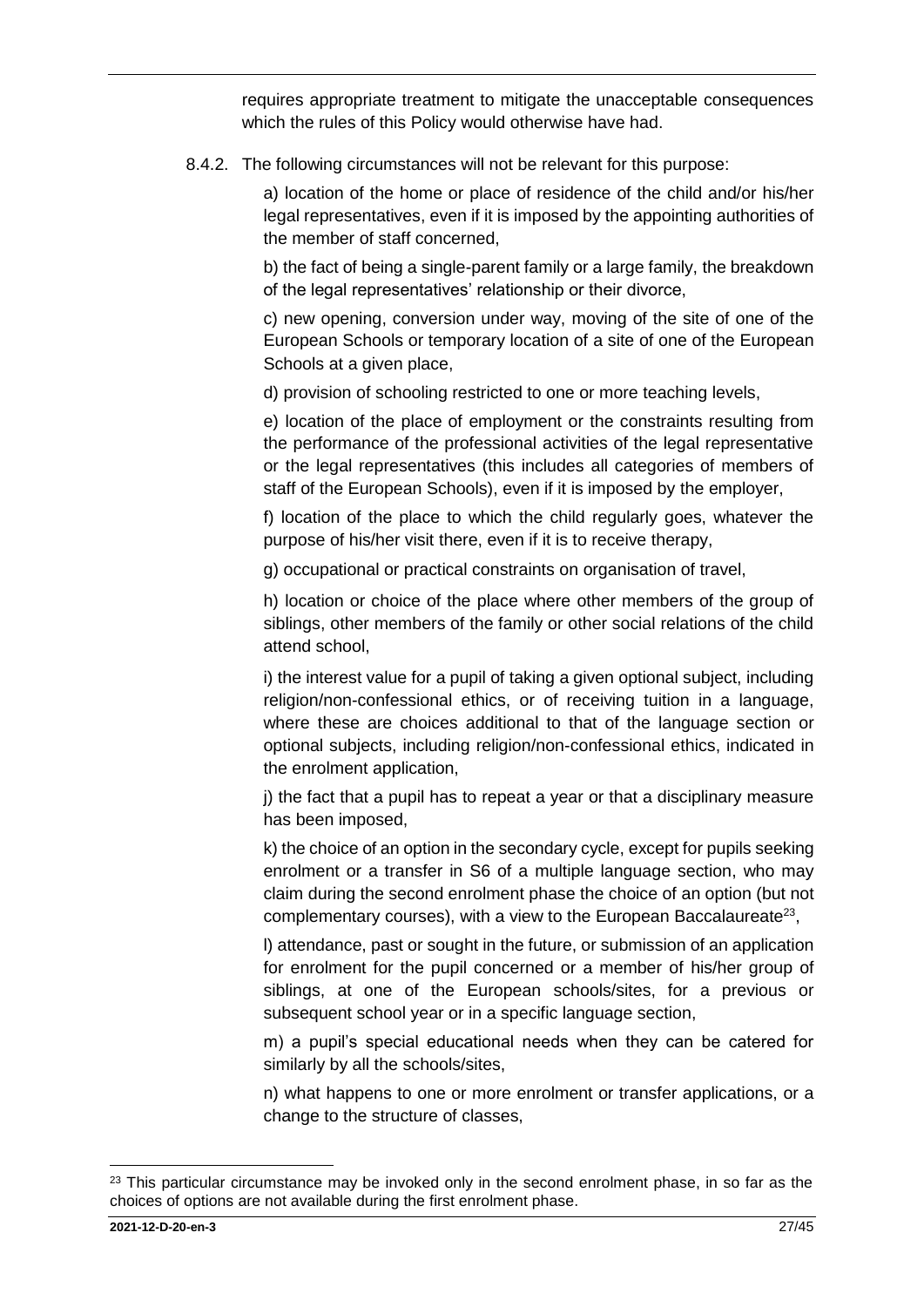o) a pupil's difficult or conflictual relations with the members of the school group or the teachers at the school attended, unless it is established that the child's mental wellbeing is in jeopardy,

p) cumulative inconveniences, if they do not singularly consist of a relevant particular circumstance within the meaning of Articles 8.4.1. and 8.4.2.

- 8.4.3. Any medical complaints from which the child, or one of the people involved in his/her care on a daily basis, might suffer will be taken into consideration only in so far as evidence is provided that the child's attendance at the school/site designated is an essential measure for the treatment of the condition from which the person concerned suffers.
- 8.4.4. **Any particular circumstances alleged by applicants must be set out in a clear and concise statement of the facts, to which should be attached all the supporting documents appended to the online enrolment application form.**
- 8.4.5. Information and documents communicated to justify the existence of particular circumstances will be treated strictly confidentially by the CEA and, where applicable, by the Complaints Board. Medical confidentiality may not be invoked as a ground for refusing to provide the information required to establish the nature and existence of particular circumstances.
- 8.4.6. Except in duly substantiated cases of *force majeure*, **items of information and documents communicated after submission of the application for enrolment will automatically be disregarded in considering the application**, even though they might relate to a situation obtaining prior to submission of the enrolment application or to its handling by the CEA.
- 8.4.7. For the purposes of consideration of particular circumstances, the CEA may request additional information or documents from the applicants, from the members of the school community and from third parties to whom the applicants refer in their application, albeit that it is under no obligation to do so, the compilation of a complete file including supporting documentation being the sole responsibility of the applicant for enrolment who wishes to benefit from the priority criterion.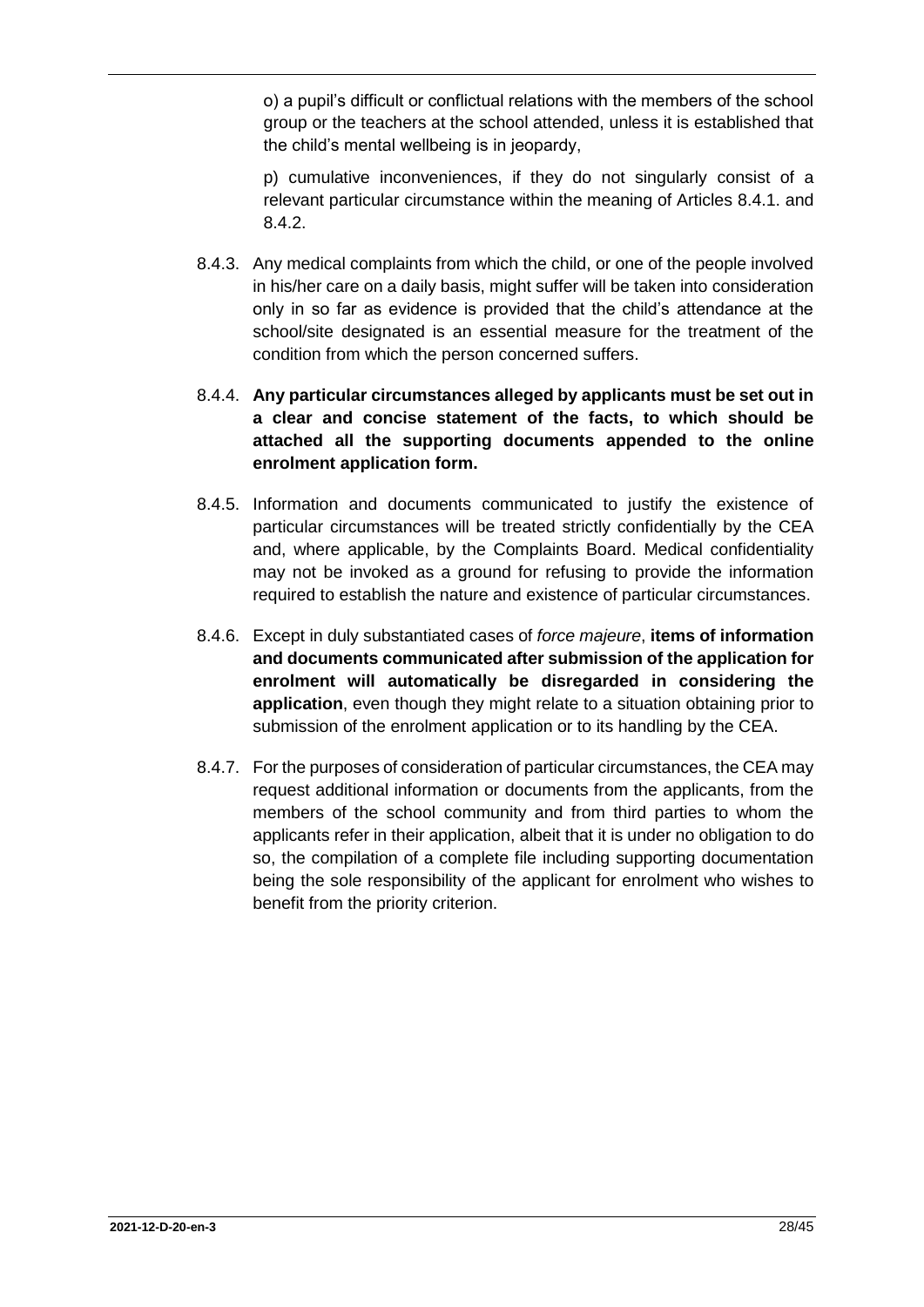# <span id="page-28-0"></span>**9. Transfers**

# <span id="page-28-1"></span>**A. Pupils on roll in P5 for the 2021-2022 school year at EEB1 – BRK Site and at EEB2 – EVE Site**

- 9.1. Whatever their category, these pupils, who have already embarked upon their schooling in the European Schools, have priority over new pupils to be enrolled. Continuation of their schooling will be dealt with before enrolment applications and transfer applications.
- 9.2. Without needing to submit a transfer application, **P5 pupils at EEB1 – BRK Site** will automatically be included in the S1 'shift' of:
	- a) EEB1 UCC Site, for the FR language section and the DE satellite class;
	- b) EEB2- WOL Site, where they will take on the status of SWALS, for the LV language section $24$ ;
	- c) EEB3, where they will take on the status of SWALS, for the SK language section<sup>[24](#page-28-3)</sup>.

<span id="page-28-3"></span>This automatic transition to the S1 'shift' of EEB1 – UCC Site does not involve the other members of these pupils' group of siblings.

- 9.3. For **P5 pupils on roll at EEB1 – BRK Site before the 2021-2022 school year**, transfer to EEB2 – WOL Site, EEB3 and EEB4 will be allowed, without any particular justification, provided that applications are submitted **during the first enrolment phase** and that there is a place to be filled.
- 9.4. Without having to submit a transfer application, **P5 pupils at the EEB2 – EVE Site** will be automatically included in the S1 'shift' of EEB2 – WOL Site for the FR section. This automatic transition to the S1 'shift' of EEB2 – WOL Site does not involve the other members of these pupils' group of siblings.

#### <span id="page-28-2"></span>**B. Voluntary transfers**

#### **B.1. Authorised voluntary transfers**

- 9.5. During the two enrolment phases, the **transfer** of **pupils of EEB1 – UCC Site, EEB1 – BRK Site, EEB2 – WOL Site, EEB3 and EEB4 to EEB2 – EVE Site**  in the language sections and year groups that are open there will be allowed, without any particular justification, provided that there is a place to be filled.
- 9.6. During the two enrolment phases, the **transfer** of **pupils of EEB1 – UCC Site, EEB2 – WOL Site, EEB3 and EEB4 to EEB1 – BRK Site** in the language sections and year groups that are open there will be allowed, without any particular justification, provided that there is a place to be filled.

 $24$  This automatic transition to the S1 'shift' of EEB1 – WOL Site or EEB3 may lead to a joint transfer application for the members of the group of siblings.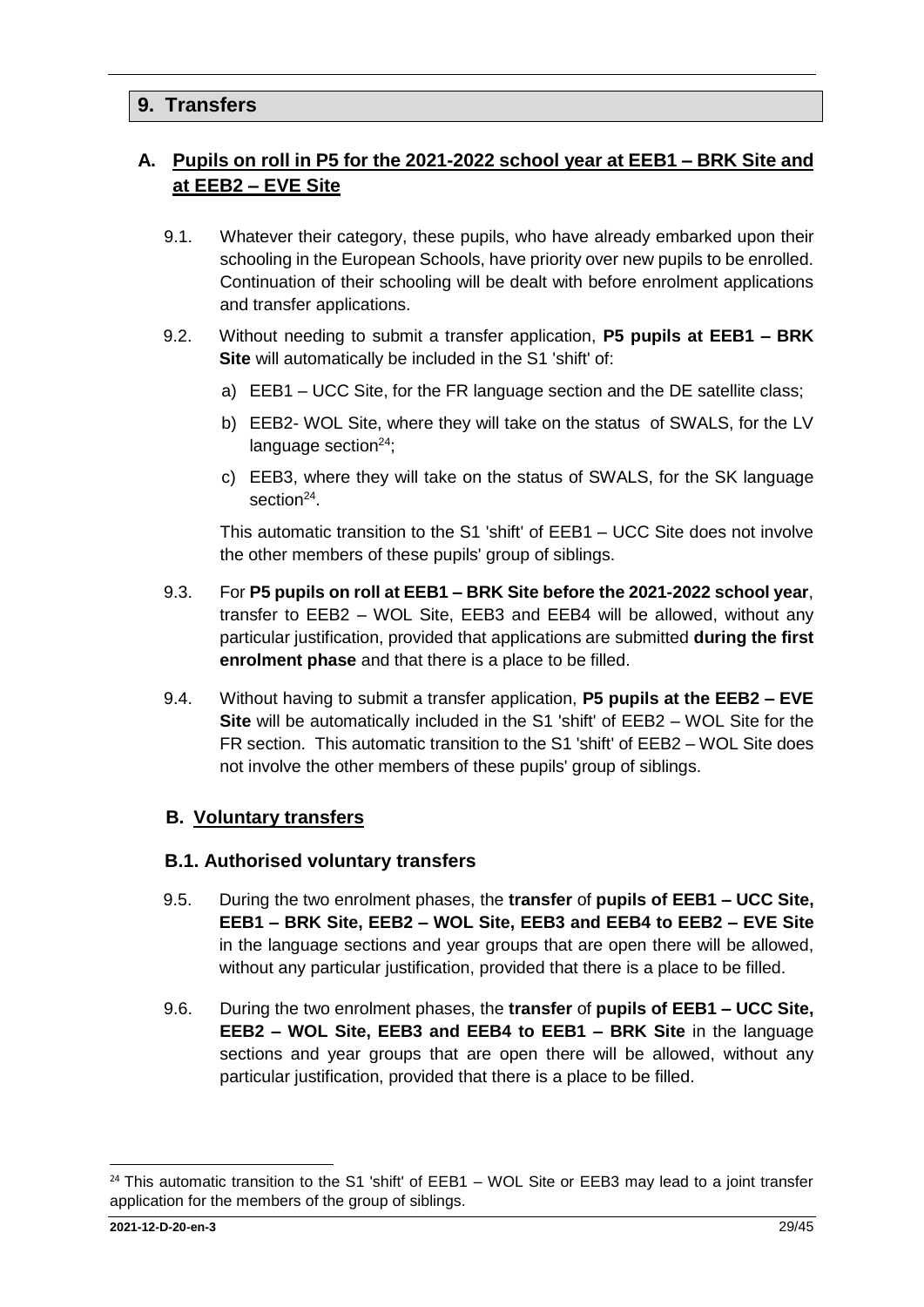9.7. Provided that they are submitted **during the first enrolment phase** and that there is a place to be filled, transfer applications will be allowed for categories I and II\* pupils, without any particular justification, in the case of:

a) **Estonian SWALS from EEB2 – WOL to EEB4** as pupils of the ET language section up to S1 and as SWALS as from S2,

b) **pupils up to S5** who, during the **2021-2022** school year, attended a different school/site from one of their siblings, to enable the siblings to be brought together, so that the children will actually attend the same school (but not necessarily the same site) for the 2022-2023 school year, provided that the classes, satellite classes, the language section and the year group are already open there.

## **B.2. Voluntary transfers subject to strict conditions**

- 9.8. In order to sustain the benefits gained from the enrolment policies in force in the previous years, transfers of categories I and II\* pupils from one Brussels school/site to another Brussels school/site, in cases other than those referred to in Articles 9.3., 9.5, 9.6. and 9.7. will only be allowed restrictively, on the basis of an application stating the precise reasons, and will be considered according to the same conditions and arrangements as set out in Article 8.4. Such applications *MUST* be submitted during the first phase, unless the occurrence of the particular circumstances invoked constitutes a case of *force majeure*  within the meaning of Article 2.18.
- 9.9. Voluntary transfers may be applied for jointly for a group of siblings only provided that a particular circumstance, within the meaning of Article 8.4., applies to one of its members. In that event, the provisions of Article 5 will be applicable.
- 9.10. In order to assess a voluntary transfer application, the advisory opinion of the Director of the school/site attended the previous year and that of the Director of the first preference school/site may possibly be required by the CEA.
- 9.11. Should the transfer application referred to in Article 9.8. be rejected, the pupil will continue to be enrolled at the school/site which he/she attended throughout the 2021-2022 school year and, where applicable, his/her sibling(s) for whom regrouping or joint transfer is requested will also be enrolled or attend school there.
- 9.12. Should transfer of a pupil be sought simultaneously with an application for the enrolment of one or more children who are members of his/her group of siblings, the CEA will first deal with the transfer application in accordance with Article 9.8. and will then turn its attention to regrouping of the siblings, if it is requested, in accordance with Article 8.2. Should the transfer application be rejected, Article 9.11. will be applicable.
- 9.13. Transfers from a European School not located in Brussels or from an Accredited European School to one of the Brussels schools/sites will be dealt with as enrolment applications. Only categories I and II\* pupils may be involved.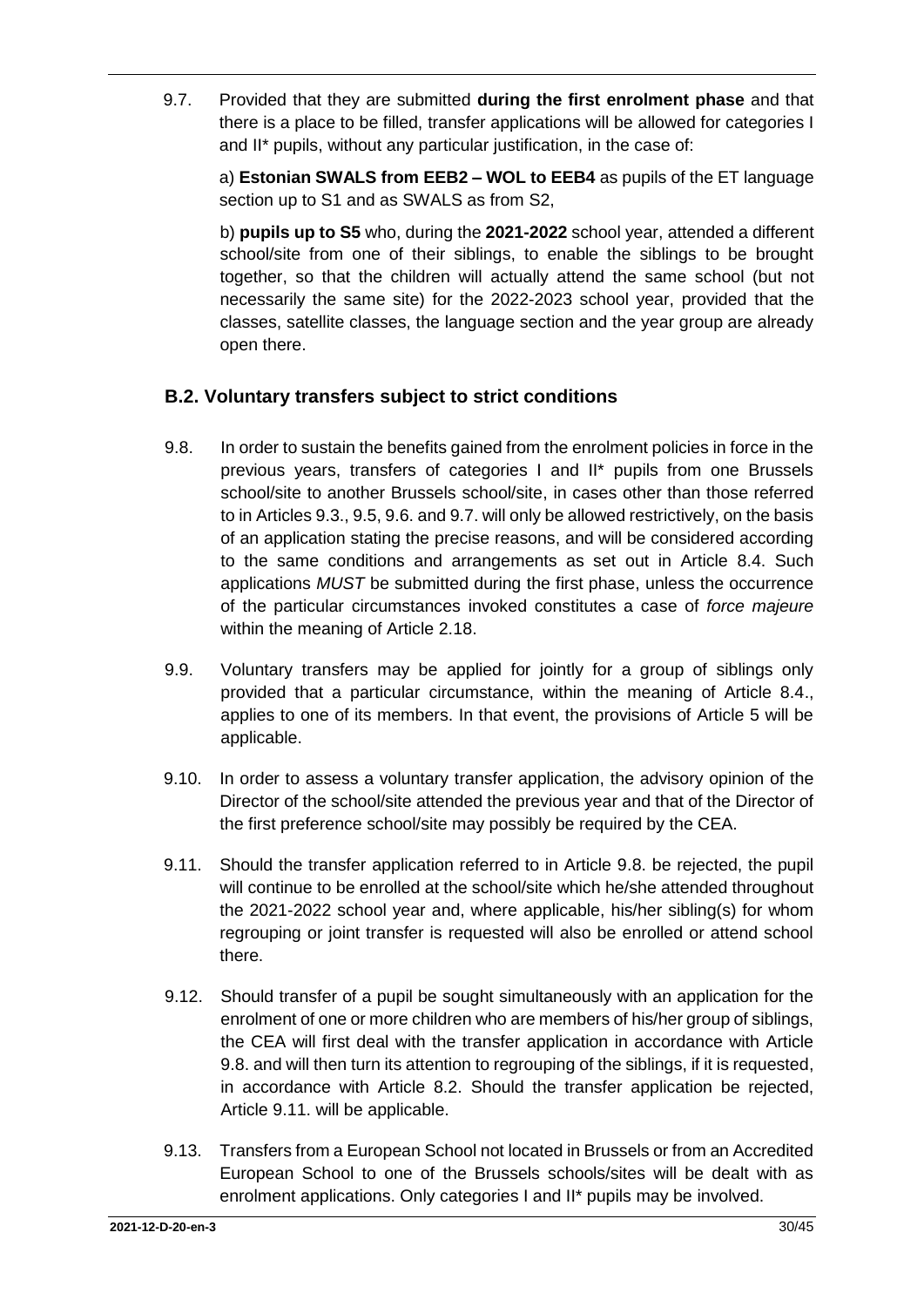# <span id="page-30-0"></span>**10. First enrolment phase**

#### <span id="page-30-1"></span>**A. Submission of applications and ranking**

- 10.1. Enrolment and transfer applications for categories I and II\* pupils for the beginning of the 2022 school year in September 2022 will be dealt with in two enrolment phases in compliance with Articles 2.15. and 2.16. Enrolment and voluntary transfer applications for categories II and III will be dealt with only during the second enrolment phase.
- 10.2. Enrolment and transfer applications submitted between 10 January 2022 at the earliest and 4 February 2022 at the latest will be considered during the first enrolment phase.
- 10.3. A random computerised ranking will be produced of the applications submitted during the first enrolment phase for categories I and II\* pupils. **The complete list of the ranking of applications and their respective numbers will be published on the European Schools' website on 1 March 2022.** This publication exempts the Central Enrolment Authority from the obligation to notify applicants individually.

#### <span id="page-30-2"></span>**B. Decisions of the Central Enrolment Authority**

- 10.4. Without prejudice to the decisions taken on the basis of Article 14.2. *et seq*, the Central Enrolment Authority will award the places dealt with during the first phase in the following order:
	- a) P5 pupils on roll at EEB1 BRK Site for whom a transfer application has been submitted in accordance with Article 9.3.
	- b) Pupils for whom an application for enrolment in a single language section has been submitted.
	- c) SWALS in the secondary cycle, including, where applicable, their siblings.
	- d) Croatian and Slovenian SWALS and Maltese pupils.
	- e) Pupils with a special priority criterion within the meaning of Article 8.
	- f) Pupils for whom a transfer application has been submitted as provided for in Articles 9.5. to 9.7.
	- g) Pupils for whom a transfer application deemed justified within the meaning of Article 9.8. has been submitted.
	- h) Pupils for whom an enrolment application has been submitted indicating EEB2 – EVE Site as the first preference, in the language sections and year groups that are open there.
	- i) In the order determined by the random ranking:
		- i. pupils for whom a **joint application** for enrolment in a multiple language section, **including at least one in the secondary cycle**, has been submitted, for whom a place is available at the **first preference** school/site for each of the members of the group of siblings,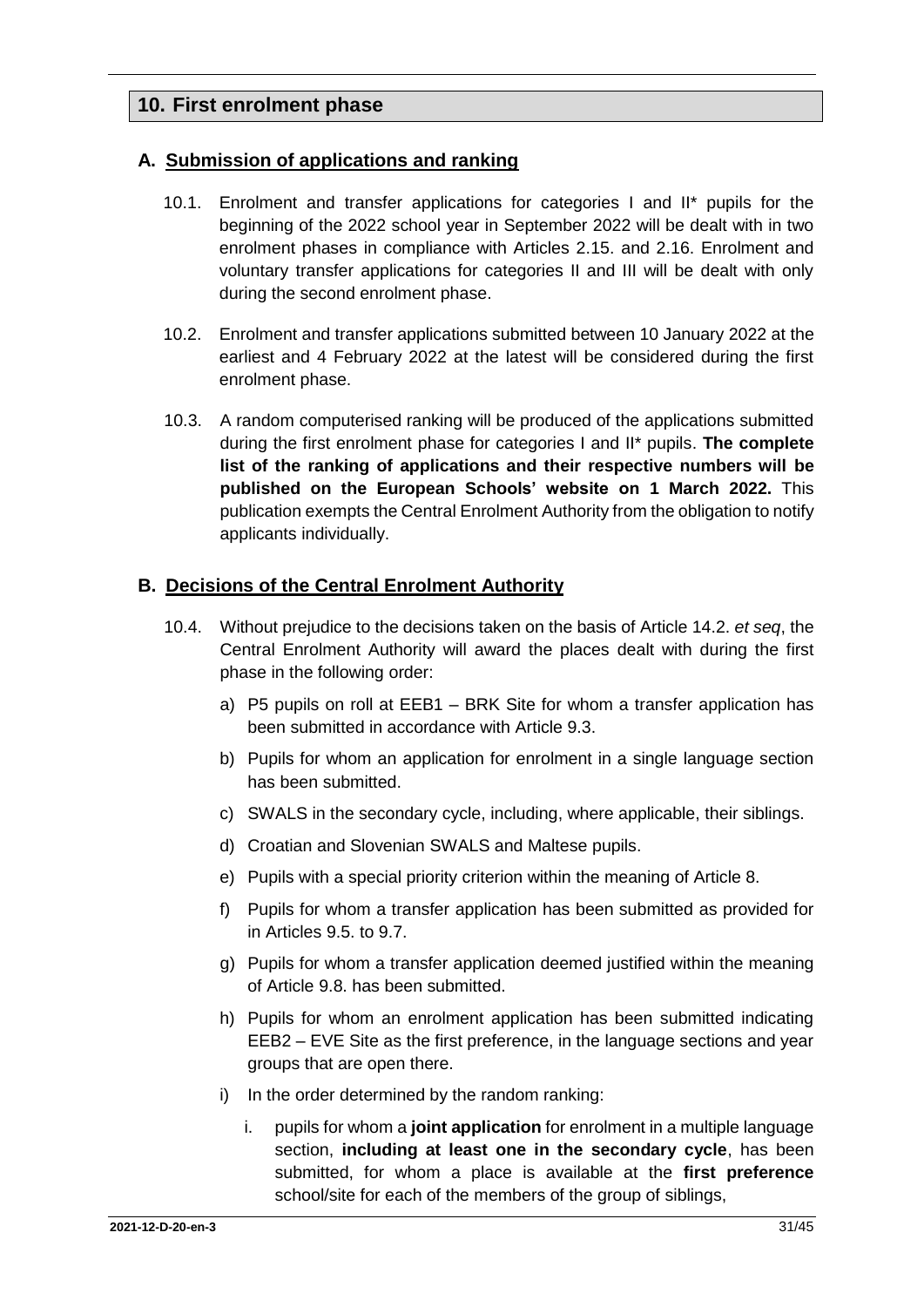- ii. pupils for whom a **joint application** for enrolment in a multiple language section, **including at least one in the secondary cycle**, has been submitted, for whom a place is available at the **subsequent preference** schools/sites for each of the members of the group of siblings,
- iii. pupils for whom a **joint application** for enrolment in **the nursery and primary cycles** of a multiple language section has been submitted, for whom a place is available at the **first preference** school/site for each of the members of the group of siblings,
- iv. pupils for whom a **joint application** for enrolment in **the nursery and primary cycles** of a multiple language section has been submitted, for whom a place is available at the **subsequent preference** school/site for each of the members of the group of siblings,
- <span id="page-31-0"></span>v. pupils for whom an **application** for the enrolment of a **single pupil**<sup>25</sup> in the **secondary cycle** of a multiple language section has been submitted, for whom a place is available at the **first preference** school/site,
- vi. pupils for whom an **application** for the enrolment of a **single pupil**[25](#page-31-0) in in the **secondary cycle** of a multiple language section has been submitted, for whom a place is available at the **subsequent preference** schools/sites,
- vii. pupils for whom an **application** for the enrolment of a **single pupil**[25](#page-31-0) in the **nursery and primary cycles** of a multiple language section has been submitted, for whom a place is available at **the first preference school**,
- viii. pupils for whom an **application** for the enrolment of a **single pupil**[25](#page-31-0) in the **nursery and primary cycles** of a multiple language section has been submitted, for whom a place is available at the **subsequent preference** schools/sites.
- ix. pupils for whom an application for enrolment in a multiple language section has been submitted, to whom a reserve place, as referred to in Article 4.1., should be awarded.
- 10.5. **As from 6 May 2022, the Central Enrolment Authority will notify applicants of its decision**. The list of places awarded will be published on the European Schools' website on 6 May 2022.

<sup>1</sup> <sup>25</sup> And also pupils for whom the request for grouping of siblings cannot be met.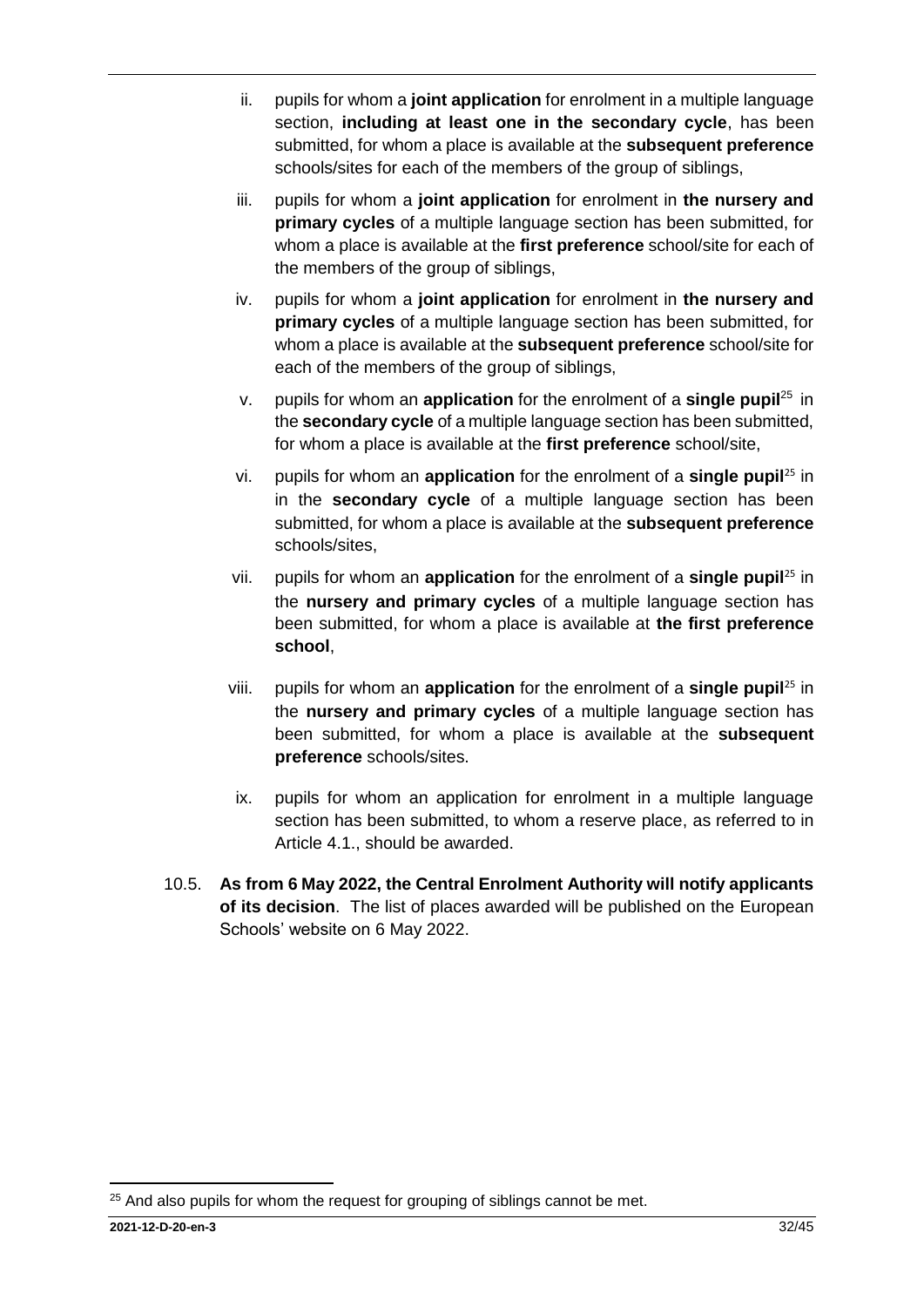# <span id="page-32-0"></span>**C. Acceptance of places**

- 10.6. **Applicants will be required to confirm, within eight calendar days at the latest of notification of the decision, that they wish to accept the place available offered to them.** They will indicate their acceptance of the place offered by clicking on the link sent by email by the CEA, without prejudice to the possibility of lodging an appeal in accordance with Article 14.
- 10.7. Enrolment will be definitive only when firstly, the applicants accept the place offered to them and secondly, the Director of the school/site agrees to the pupil's admission from the pedagogical and linguistic viewpoints, these conditions as a whole being without prejudice to Article 2.27. and to the other rules and regulations in force in the European Schools (in particular the Regulations governing the integration of pupils with special educational needs – Intensive Support type A -<sup>26</sup>).
- 10.8. **Should a place awarded not be accepted by the deadline set or should it be relinquished, the place will be deemed to have been refused. It will be available again and will be offered for award during the second enrolment phase.**
- 10.9. Acceptance of a place awarded during the first enrolment phase will be definitive and rules out the possibility of claiming a place which might become free after this acceptance. In the absence of acceptance, and in the circumstances referred to in Article 1.12., the place is refused.
- 10.10. **The closing date of the first enrolment phase will be 23 May 2022.** At the end of the first enrolment phase, a table summarising the number of places awarded and accepted will be published on the European Schools' website on 24 May 2022.

<sup>1</sup> <sup>26</sup> Document 2012-05-D-14-en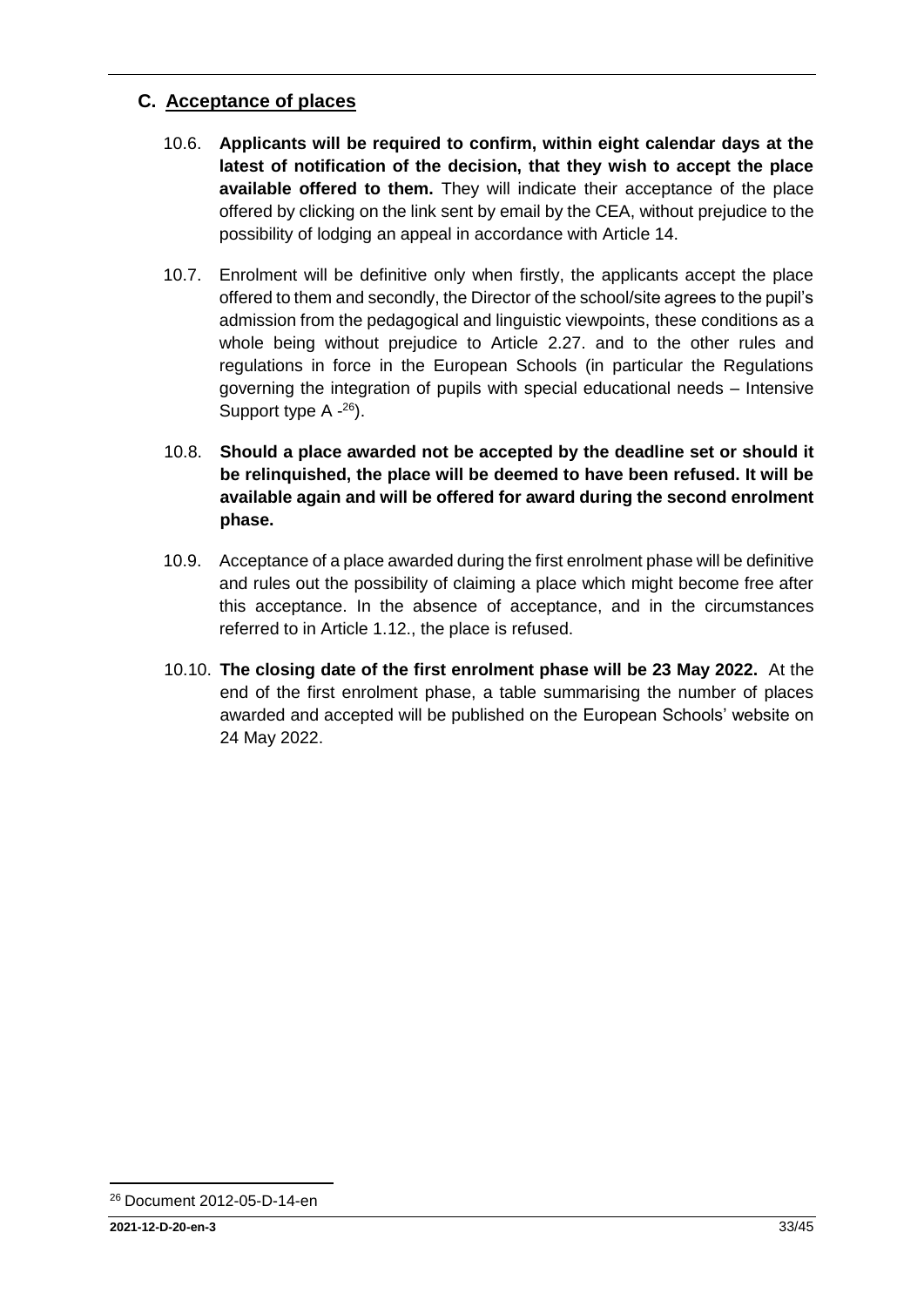# <span id="page-33-0"></span>**11. Second enrolment phase**

### <span id="page-33-1"></span>**A. Submission of applications and ranking**

- 11.1. Enrolment and transfer applications submitted between 16 May 2022 at the earliest and 19 August 2022 at the latest during the following periods:
	- either from 16 May to 10 June 2022,
	- or from 4 July to 15 July 2022,
	- or from 16 August to 19 August 2022<sup>27</sup>,

will be considered during the second enrolment phase.

11.2. Two random computerised rankings will be produced of the applications submitted during the second enrolment phase for the enrolment of all categories of pupils, the first for the period from 16 May to 10 June 2022 and the second for the periods from 4 to 15 July 2022 and from 16 to 19 August 2022. The complete list of the ranking of applications and their respective numbers will be published on the European Schools' website on 24 June 2022 and 25 August 2022. This publication exempts the Central Enrolment Authority from the obligation to notify applicants individually.

### <span id="page-33-2"></span>**B. Decisions of the Central Enrolment Authority**

- 11.3. Without prejudice to the decisions taken on the basis of Article 14.2. *et seq.*, **on 6 July 2022** the Central Enrolment will award places in the order laid down in Articles 11.3.1. to 11.3.4.:
	- 11.3.1. **Categories I and II\* pupils** for whom an enrolment application was submitted as from **16 May and up to 10 June 2022:**
	- a) Pupils for whom an application for enrolment in a single language section has been submitted.
	- b) SWALS in the secondary cycle, including, where applicable, their siblings.
	- c) Croatian and Slovenian SWALS and Maltese pupils.
	- d) Pupils with a special priority criterion within the meaning of Article 8.
	- e) Pupils for whom an application for a transfer has been submitted, in accordance with the provisions laid down in Articles 9.5. and 9.6.
	- f) Pupils for whom an enrolment application has been submitted indicating EEB2 – EVE Site as first preference, in the language sections and year groups that are open there.
	- g) According to the order determined by the random ranking:
		- i. pupils for whom a **joint application** for enrolment in a multiple language section, **including at least one in the secondary cycle**, has been submitted, for whom a place is available at the **first preference** school/site for each of the members of the group of siblings,

1

<sup>&</sup>lt;sup>27</sup> The enrolments secretariats of the schools/sites will be closed from 16 July to 15 August 2022.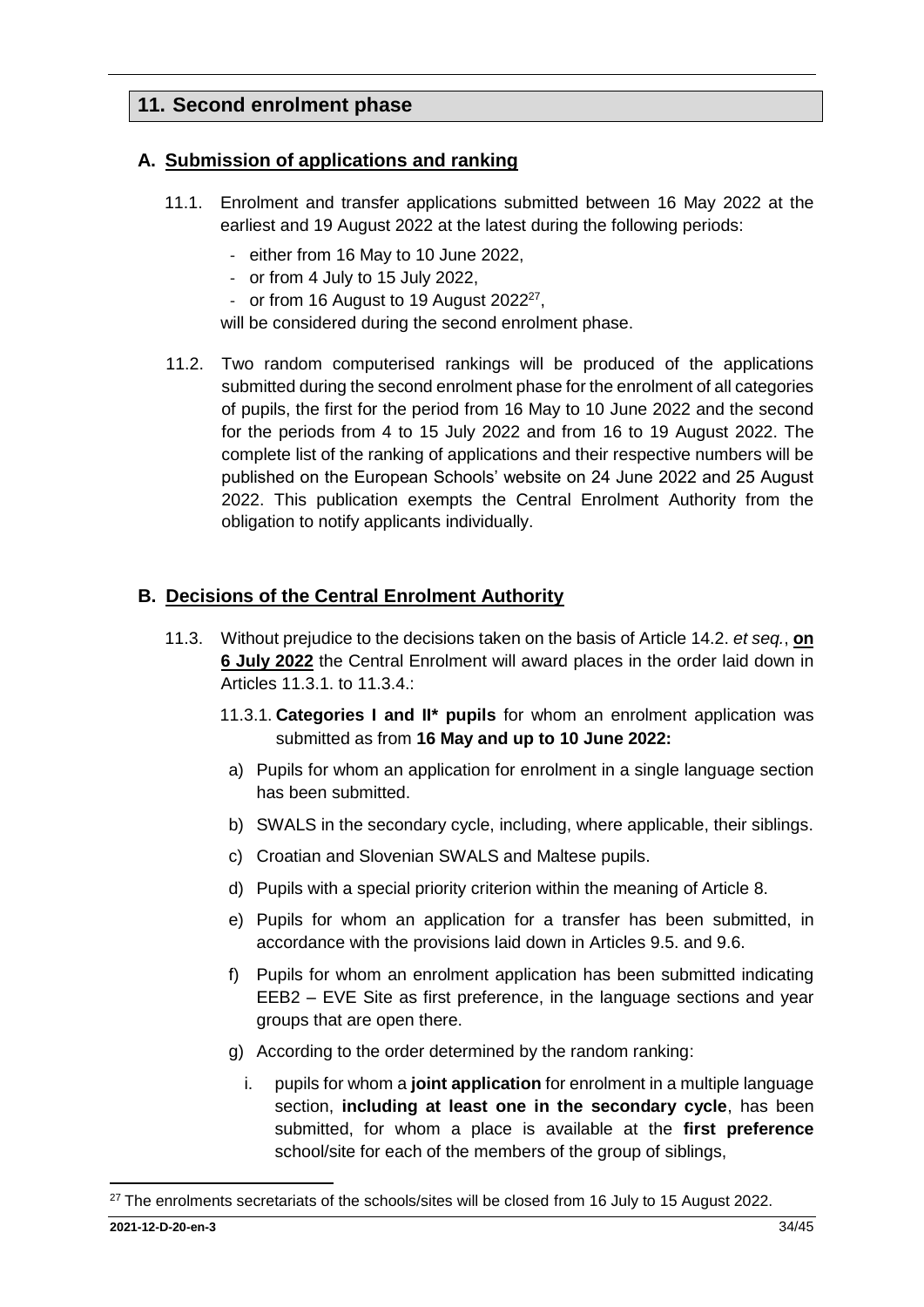- ii. pupils for whom a **joint application** for enrolment in a multiple language section, **including at least one in the secondary cycle**, has been submitted, for whom a place is available at the **subsequent preference** schools/sites for each of the members of the group of siblings,
- iii. pupils for whom a **joint application** for enrolment **in the nursery and primary cycles** in a multiple language section has been submitted, for whom a place is available at the **first preference** school/site for each of the members of the group of siblings,
- iv. pupils for whom a **joint application** for enrolment **in the nursery and primary cycles** in a multiple language section has been submitted, for whom a place is available at the **subsequent preference** schools/sites for each of the members of the group of siblings,
- <span id="page-34-0"></span>v. pupils for whom an **application** for the enrolment of a **single pupil**<sup>28</sup> in the **secondary cycle** of a multiple language section has been submitted, for whom a place is available at the **first preference** school/site,
- vi. pupils for whom an **application** for the enrolment of a **single pupil**[28](#page-34-0) in the **secondary cycle** of a multiple language section has been submitted, for whom a place is available at the **subsequent preference** schools/sites,
- vii. pupils for whom an **application** for the enrolment of a **single pupil**[28](#page-34-0) in the **nursery and primary cycles** of a multiple language section has been submitted, for whom a place is available at the **first preference** school,
- viii. pupils for whom an **application** for the enrolment of a **single pupil**[28](#page-34-0) in the **nursery and primary cycles** of a multiple language section has been submitted, for whom a place is available at the **subsequent preference** schools/sites,
- ix. pupils for whom an application for enrolment in a multiple language section has been submitted, to whom a reserve place, as referred to in Article 4.1., should be awarded.
- 11.3.2. The **category II** pupils referred to in Article 7.1. with a special priority criterion within the meaning of Article 8, then other pupils (firstly joint enrolment applications, then enrolment applications for a single pupil, according to the order for dealing with them referred to above).
- 11.3.3. Pupils whose parents are either members of the civilian staff of **NATO** (international civilian staff) or **UN** employees (international civil servants) in accordance with Article 7.3., with a special priority criterion within the meaning of Article 8, then other pupils (firstly joint enrolment applications, then enrolment applications for a single pupil, according to the order for dealing with them referred to above).

<sup>1</sup> <sup>28</sup> And also pupils for whom the request for grouping of siblings cannot be met.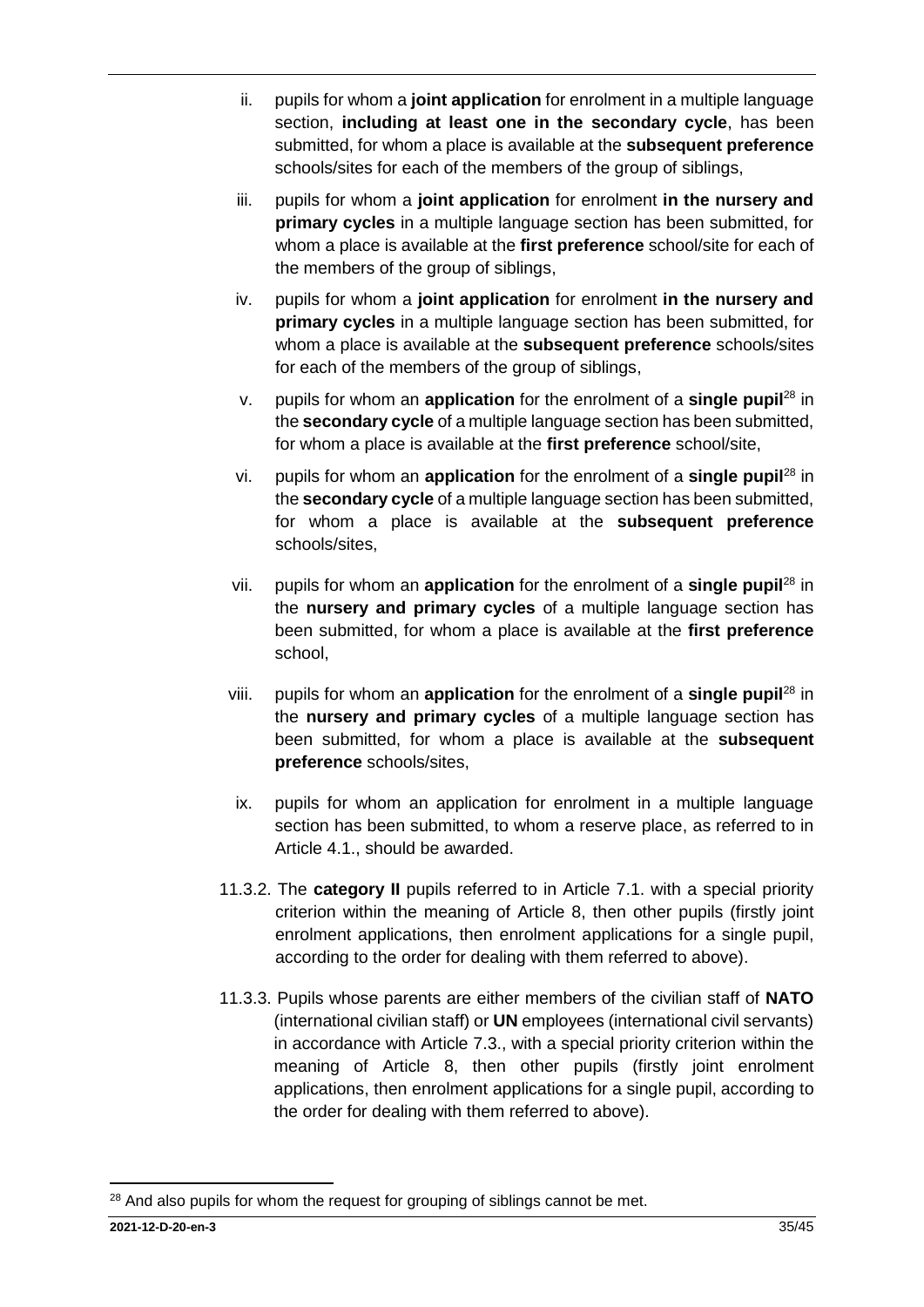11.3.4. **Category III** pupils in accordance with the provisions of Article 7.4.

11.3.5. Notification of decisions will be given as from 15 July 2022.

### <span id="page-35-0"></span>**C. Acceptance of places**

- 11.4. **Applicants will be required to confirm, within eight calendar days as from notification of the Central Enrolment Authority's decision, that they wish to accept the place available offered to them.** They will indicate their acceptance of the place offered by clicking on the link sent by email by the CEA, without prejudice to the possibility of lodging an appeal in accordance with Article 14.
- 11.5. Enrolment will be definitive only when firstly, applicants accept the place offered to them and secondly, the Director of the school/site agrees to the pupil's admission from the pedagogical and linguistic viewpoints, these conditions as a whole being without prejudice to Article 2.27. and to the other rules and regulations in force in the European Schools (in particular the Regulations governing the integration of pupils with special educational needs – Intensive Support type A -<sup>29</sup>).
- 11.6. Should a place awarded not be accepted by the deadline set or should it be relinquished, the place will be deemed to have been refused. It will be available again and will be offered for award when applications submitted subsequently come to be considered.
- 11.7. Acceptance of a place awarded during the second enrolment phase will be definitive and rules out the possibility of claiming a place which might become free after this acceptance. In the absence of acceptance, and in the circumstances referred to in Article 1.12., the place is refused.
- 11.8. **Enrolment or transfer applications submitted from 4 July to 15 July 2022 and from 16 August to 19 August 2022** will be dealt with as from 1 September 2022, in the order of award of places appearing in Article 11.3., it being understood that places will subsequently be awarded to category III pupils in compliance with Article 7.4.
- 11.9. **The closing date of the second enrolment phase will be 12 September 2022.**

<sup>29</sup> Document 2012-05-D-14-en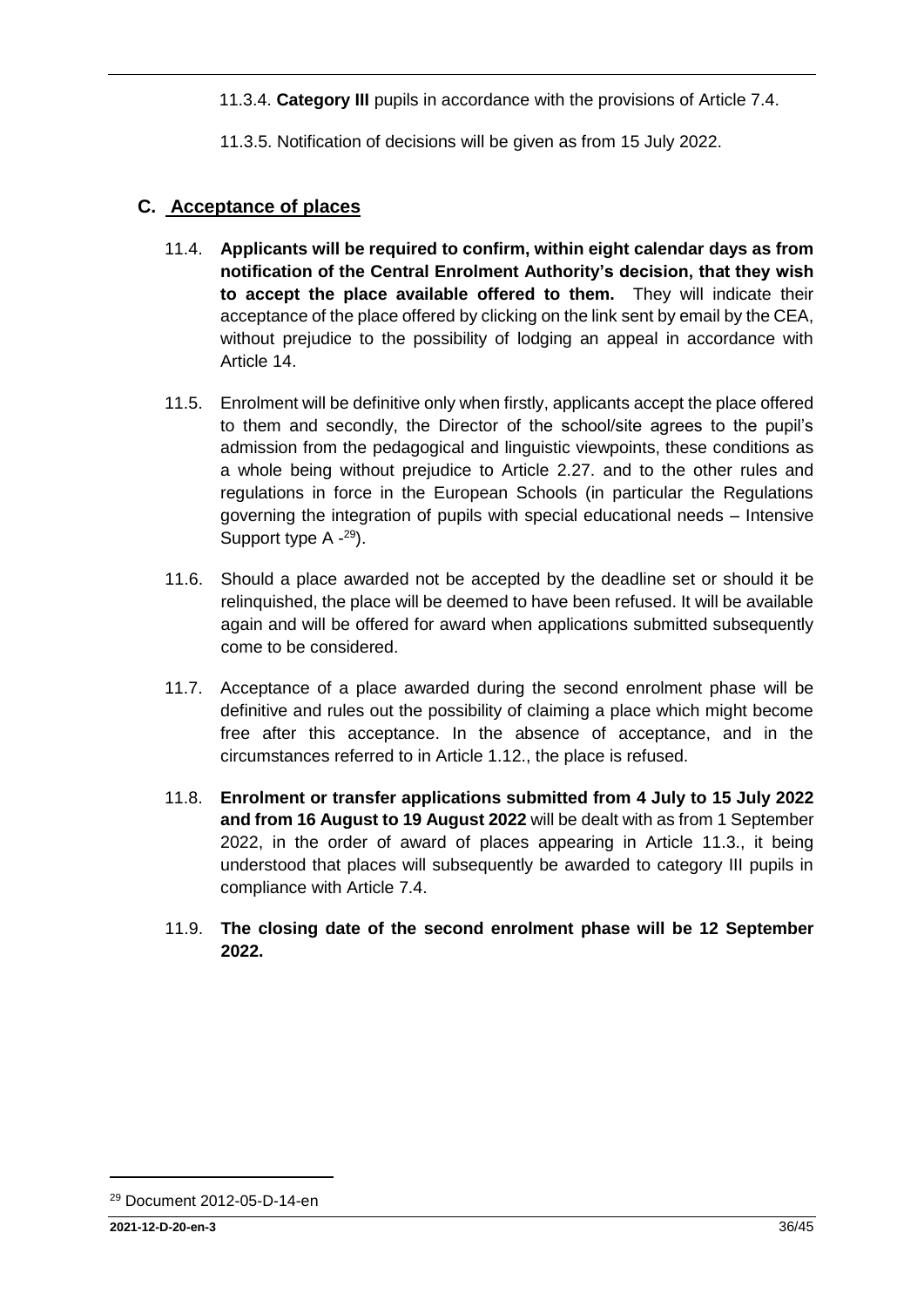# <span id="page-36-0"></span>**12. Enrolments after the beginning of the school year**

- 12.1 **As from 6 September 2022**, the following enrolment applications will be allowed, restrictively and on the strict condition that at the time of their submission within the meaning of Articles 2.12. and 2.14., the following three cumulative conditions are fulfilled, save in exceptional cases affecting the pupil concerned that are duly justified at the time of submission of the application:
	- a) they involve categories I. II\* and II<sup>+</sup> pupils for whom no other enrolment application for the 2022-2023 school year has been submitted,
	- b) the pupil concerned has been being educated outside Belgium for at least five months when the application is submitted,
	- c) one of the following two cases arises three months at the earliest before the start of the child's actual schooling.
		- one of the pupil's legal representatives will be taking up his/her post<sup>30</sup> with one of the European Union institutions<sup>31</sup>,
		- one of the legal representatives residing outside Belgium will be settling in Brussels on a long-term basis in the context of a change to the family situation.
- 12.2. The application must be submitted six weeks at the earliest before the start of the planned schooling. After handling of the application and acceptance of the place by the applicant, the pupil must start his/her actual schooling within 15 working days of the date of the start of schooling mentioned in the CEA's decision, otherwise the place will be deemed to have been refused within the meaning of Article 1.12.(c).
- 12.3. A request for the taking into account of particular circumstances, within the meaning of Article 8.4., does not allow application of Article 12.1. to be waived. On the other hand, if the conditions of Article 12.1. are fulfilled, the pupil will be enrolled in accordance with the general enrolment rules, unless a priority criterion within the meaning of Article 8 of the Policy can be claimed.
- 12.4 Applications will be dealt with in the order determined by the date and time of submission of the application file on the Brussels European Schools enrolments portal. The rules governing acceptance and refusal of places referred to in Articles 11.4. to 11.7. will remain applicable.
- 12.5 For pedagogical reasons, the CEA has set 24 March 2023 as the date after which no further enrolment applications may be submitted during the school

 $\overline{a}$ 

With an agreement already in force with one or more Brussels schools/sites.

<sup>30</sup> Whatever the reason may be: new recruitment, transfer from another site, return to work after parental leave or leave on personal grounds, etc.

<sup>&</sup>lt;sup>31</sup> Including the organisations appearing in the list that can be consulted on the European Schools' website [www.eursc.eu,](http://www.eursc.eu/) under 'Terms and conditions of admission', and also with Eurocontrol, NATO, the UN or the employer with whom the category II agreement has been concluded.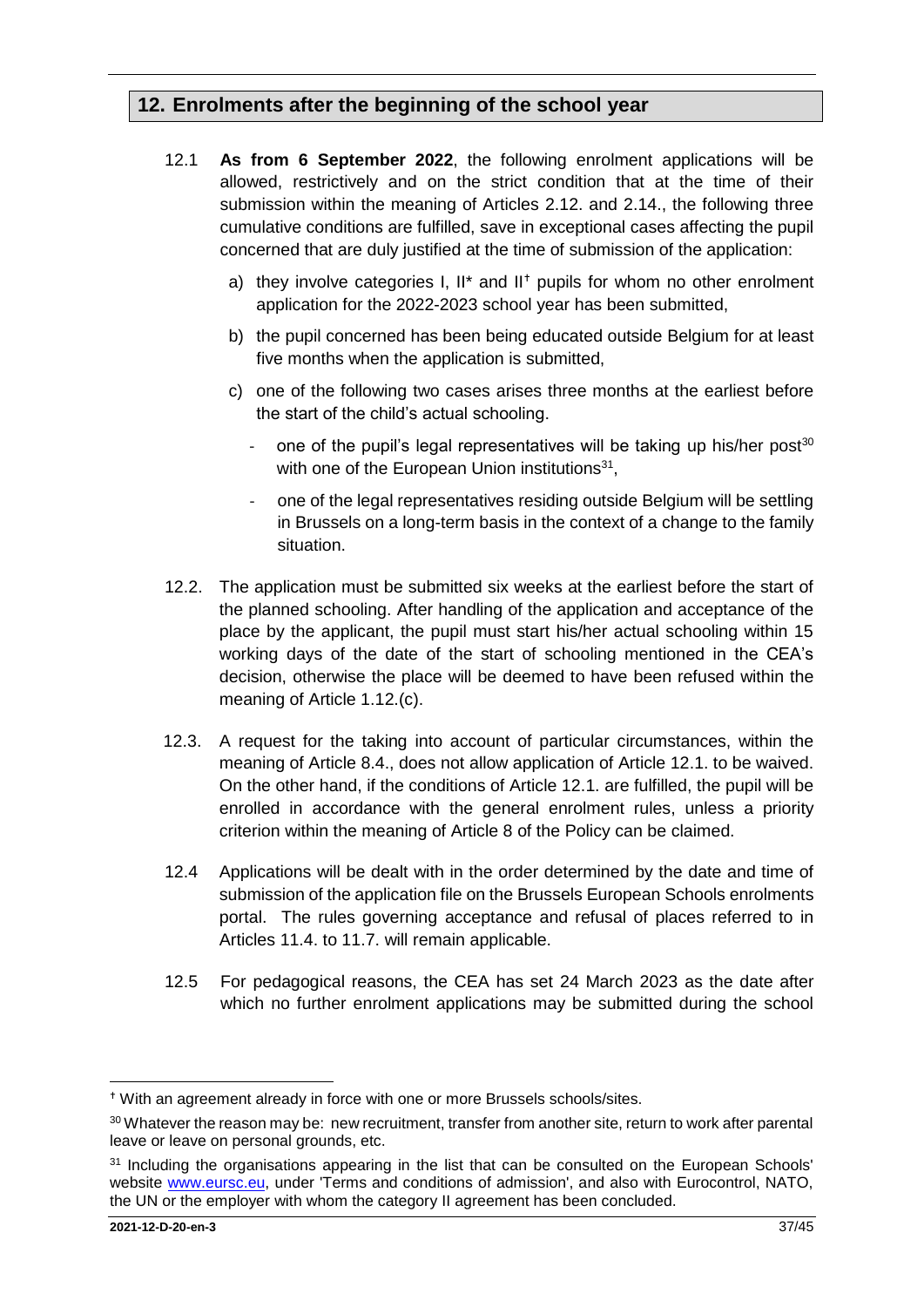year, no pupil being allowed to commence his/her schooling at a Brussels European School after 17 April 2023.

12.6 Applications will be dealt with in accordance with the rules applicable to the second enrolment phase.

# <span id="page-37-0"></span>**13. Voluntary transfers after the beginning of the school year**

- 13.1. As from 6 September 2022, transfer applications for categories I and II\* pupils may be submitted only on the basis of particular circumstances within the meaning of Article 8.4. arising after the end of the second enrolment phase.
- 13.2. The rules on the acceptance and refusal of places referred to in Articles 11.4. to 11.7. will remain applicable.
- 13.3. Article 2.32. will be applicable unless it can be established that the particular circumstances invoked postdate the decision taken by the CEA for the 2022- 2023 school year and expiry of the time periods for the lodging of appeals referred to in Article 14.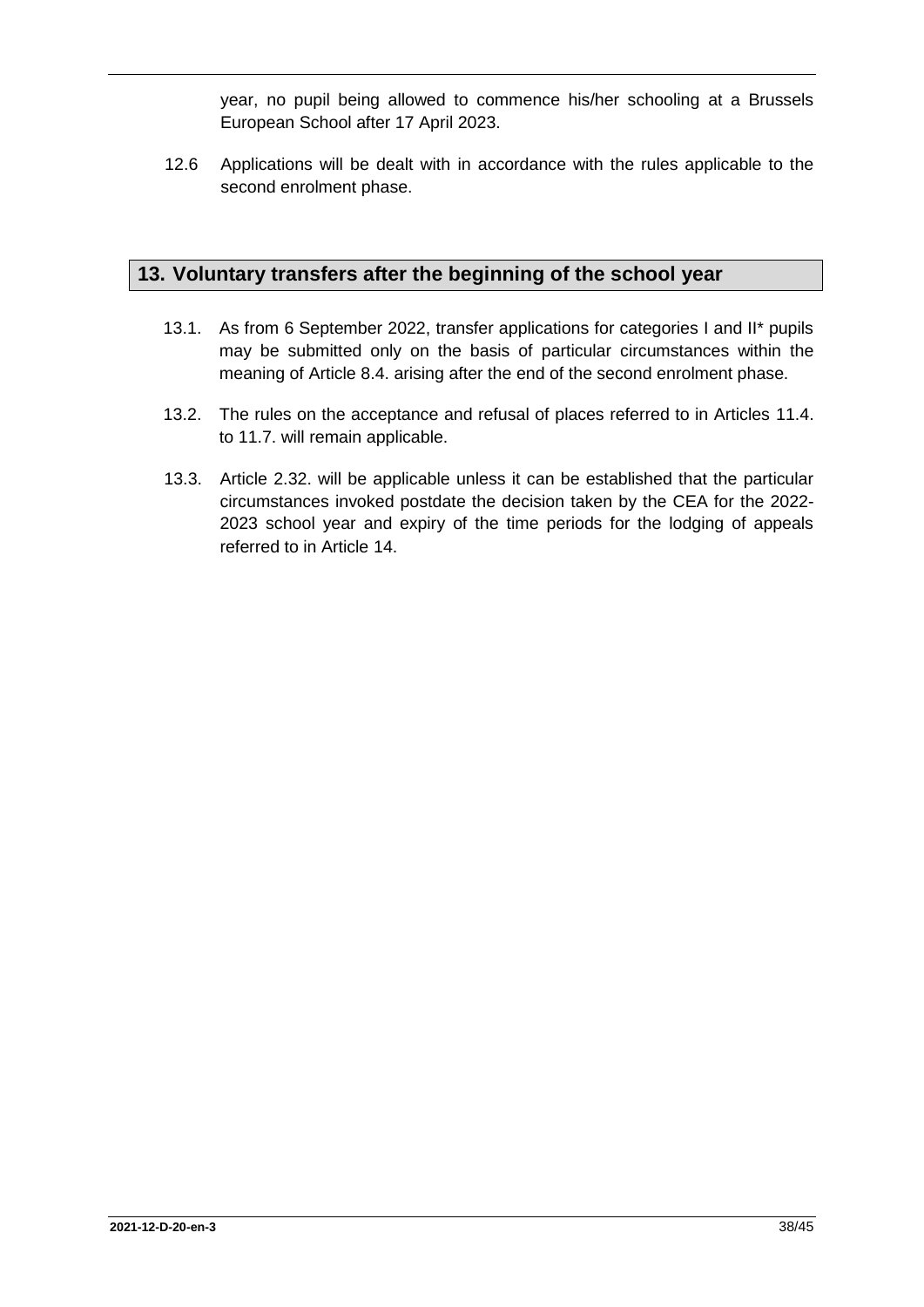### <span id="page-38-0"></span>**14. Appeals**

- 14.1. A direct contentious appeal seeking annulment of decisions of the CEA may be lodged with the Complaints Board of the European Schools within two weeks of notification of the individual decision contested, in accordance with the provisions of the General Rules of the European Schools [\(www.eursc.eu\)](http://www.eursc.eu/).
- 14.2. Decisions of the CEA may be reviewed at the instigation of the CEA itself whenever a **new fact**, such as, inter alia, a change to the structure of classes or a change to determination of the language section, comes to light after the first decision has been taken and it has a decisive impact on the application's handling.
- 14.3. In the event of the lodging of a contentious appeal or the submission of a review application, the place(s) awarded by the contested decision will remain reserved for the applicant for enrolment until the outcome of the appeal lodged is known, they must be accepted, something that does result in any acknowledgment prejudicial to the European Schools' interests in terms of settlement of the appeal lodged.
- 14.4. An application for review of decisions of the CEA may be made by applicants, provided that they have not lodged a contentious appeal, when a new fact, beyond their control, of which neither the applicants for enrolment nor the CEA itself were aware, comes to light after the first decision has been taken. This new fact must have a decisive impact on the application's handling and be regarded as a particular circumstance within the meaning of Article 8.4. of the Enrolment Policy.
- 14.5. The review application must be submitted within two weeks of discovery of the new fact.
- 14.6. Submission of a review application will not have suspensory effect on the time period referred to in Article 14.1. for the lodging of a contentious appeal with the Complaints Board of the European Schools.
- 14.7. The CEA will deal with the review application expeditiously. Once the CEA has reached a decision on the application, the decision will take effect immediately. The rules on the acceptance and refusal of places referred to in Articles 11.4. to 11.7. will be applicable.
- 14.8. Appeals seeking annulment or review lodged before or after the time periods referred to in Articles 14.1. and 14.5. will be inadmissible.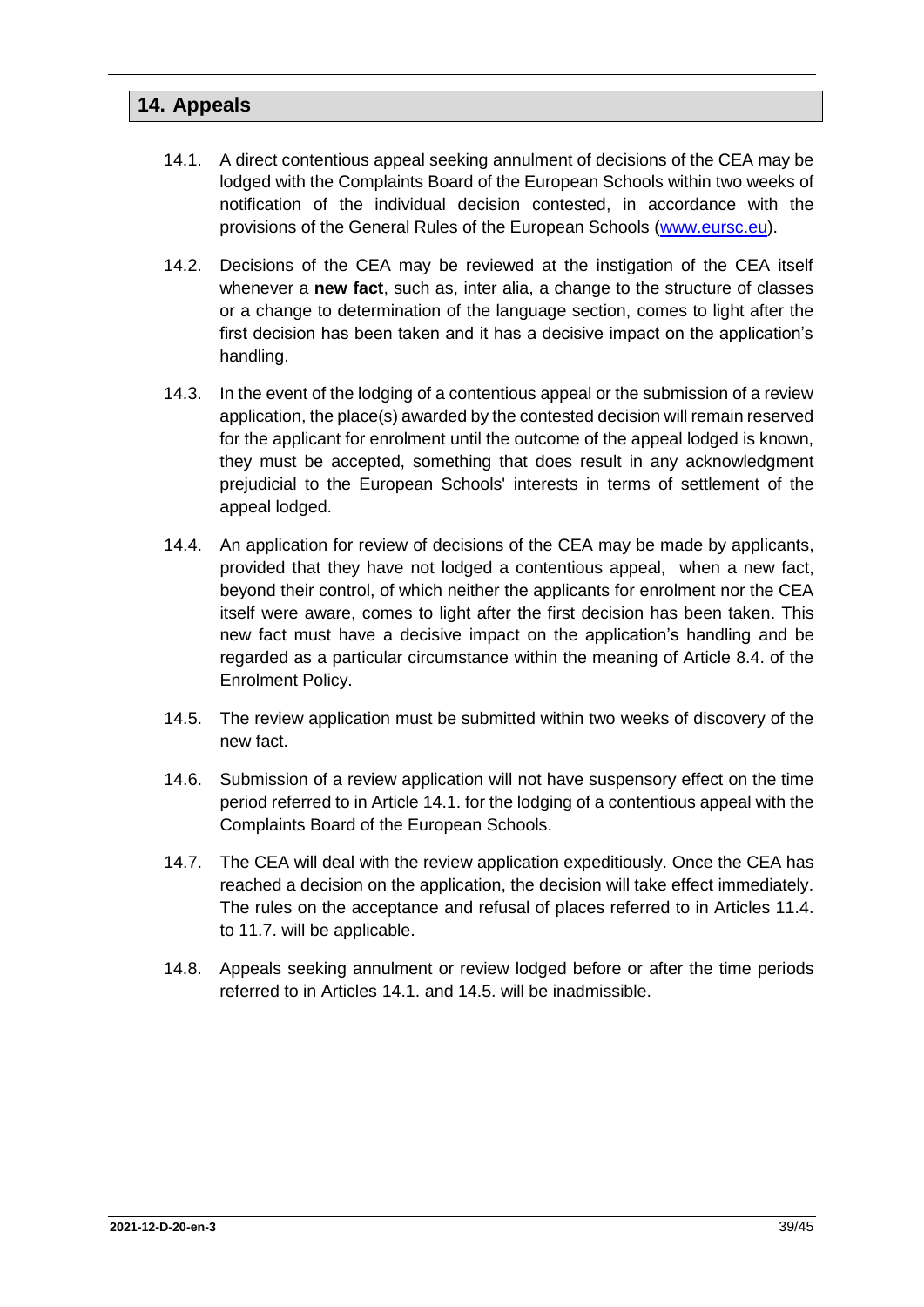# <span id="page-39-0"></span>**ANNEX I**

Children of civilian staff of NATO (international civilian staff) are pupils covered by an April 1987 decision of the Board of Governors involving particular rights (priority for admission purposes) and obligations (payment of specific school fees), so that they are akin to category II pupils. However, the Board of Governors clearly decided that unlike category II pupils, they would not be entitled to automatic admission but would simply have priority in relation to category III pupils.

Children of UN employees (international civil servants) will be admitted subject to the same conditions, in accordance with the decision taken by the Board of Governors at its meeting of 16-18 April 2013.

Abiding by the decisions of the Board of Governors,

- 1. the admission of children of civilian staff of NATO and of UN employees (international civil servants) cannot entail division of a class;
- 2. these applications are dealt with after the admission of category I pupils and of other category II pupils but before applications for the enrolment of category III pupils;
- 3. for the 2022-2023 school year, places in the Brussels Schools**/**Sites will be awarded in compliance with the general enrolment rules, unless a special priority criterion can be claimed.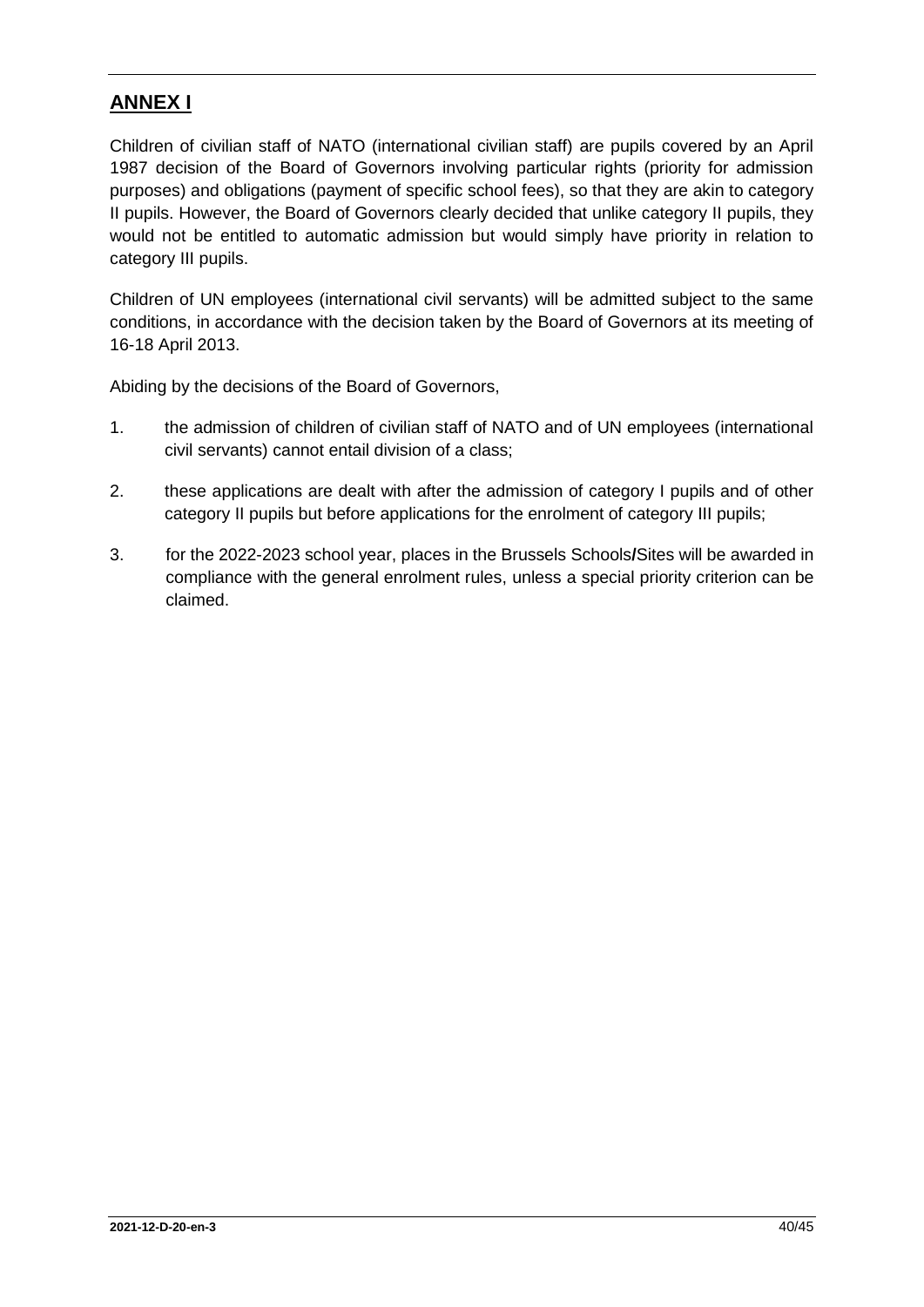# <span id="page-40-0"></span>**ANNEX II**

# **Structure of the schools/sites: distribution of classes for the 2022-2023 school year**

|                               | DA             | DE | <b>EN</b>      | <b>ES</b>      | FR             | HU | IT | PL             | <b>Total</b> |
|-------------------------------|----------------|----|----------------|----------------|----------------|----|----|----------------|--------------|
| <b>Nursery</b><br>$(N1 + N2)$ | 1              | 1  | 1              | 1              | $\overline{2}$ | 1  | 1  | 1              | 9            |
| P <sub>1</sub>                | 1              | 1  | 1              | 1              | $\overline{2}$ | 1  | 1  | 1              | 9            |
| P <sub>2</sub>                | 1              | 1  | 1              | 1              | $\overline{2}$ | 1  | 1  | 1              | 9            |
| P <sub>3</sub>                | 1              | 1  | 1              | 1              | 3              | 1  | 1  | 1              | 10           |
| <b>P4</b>                     | 1              | 1  | 1              | 1              | 3              | 1  | 1  | 1              | 10           |
| P <sub>5</sub>                | 1              | 1  | 1              | 1              | $\overline{2}$ | 1  | 1  | $\overline{2}$ | 10           |
| Subtotal                      | 5              | 5  | 5              | 5              | 12             | 5  | 5  | 6              | 48           |
| S <sub>1</sub>                | 1              | 1  | 2              | 1              | 5              | 1  | 1  | $\overline{2}$ | 14           |
| S <sub>2</sub>                | 1              | 1  | $\overline{2}$ | 1              | 5              | 1  | 1  | 2              | 14           |
| S <sub>3</sub>                | 1              | 1  | 1              | 1              | 5              | 1  | 1  | $\overline{2}$ | 13           |
| S4                            | 1              | 1  | $\overline{2}$ | 1              | 5              | 1  | 1  | $\overline{2}$ | 14           |
| S <sub>5</sub>                | 1              | 1  | 1              | 1              | 4              | 1  | 1  | $\overline{2}$ | 12           |
| S <sub>6</sub>                | 1              | 1  | $\overline{2}$ | 1              | 4              | 1  | 1  | $\overline{2}$ | 13           |
| S7                            | 1              | 1  | 1              | 1              | 4              | 1  | 1  | 1              | 11           |
| Subtotal                      | $\overline{7}$ | 7  | 11             | $\overline{7}$ | 32             | 7  | 7  | 13             | 91           |
| <b>Total</b>                  | 13             | 13 | 17             | 13             | 46             | 13 | 13 | 20             | 148          |

### **EEB1: European School, Brussels I – Uccle Site**

### **EEB1: European School, Brussels I – Berkendael Site**

|                               | <b>FR</b>      | LV | <b>SK</b> | Total |
|-------------------------------|----------------|----|-----------|-------|
| <b>Nursery</b><br>$(N1 + N2)$ | $\overline{2}$ |    |           | 4     |
| P1                            | $\overline{c}$ |    |           | 4     |
| $\overline{P2}$               | 3              |    |           | 5     |
| <b>P3</b>                     | 3              | 1  |           | 5     |
| $\overline{P4}$               | 3              | 1  |           | 5     |
| $\overline{P5}$               | 4              | 1  | 1         | 6     |
| Subtotal                      | 15             | 5  | 5         | 25    |
| <b>Total</b>                  |                | 6  | 6         | 29    |

|                               |                |    |   | <b>SK</b><br>Total |  | <b>Satellite classes</b> |    |   |           |           |              | Total |              |
|-------------------------------|----------------|----|---|--------------------|--|--------------------------|----|---|-----------|-----------|--------------|-------|--------------|
|                               | <b>FR</b>      | LV |   |                    |  | DE                       | EL |   | <b>EN</b> | <b>ES</b> | $\mathsf{I}$ |       | <b>Total</b> |
| <b>Nursery</b><br>$(N1 + N2)$ | $\mathfrak{p}$ |    |   | 4                  |  |                          |    | ⌒ |           |           |              | 6     | 10           |
| P1                            | າ              |    |   | 4                  |  |                          |    |   |           |           |              | 5     | 9            |
| P <sub>2</sub>                | 3              | ٠  |   | 5                  |  |                          |    |   |           |           |              | 5     | 10           |
| P3                            | 3              | ٠  |   | 5                  |  |                          |    |   |           |           |              | 5     | 10           |
| P4                            | 3              | и  |   | 5                  |  |                          |    |   |           |           |              | 4     | 9            |
| P5                            | 4              |    |   | 6                  |  |                          |    |   |           |           |              |       |              |
| <b>Subtotal</b>               | 15             | 5  | 5 | 25                 |  | 5                        |    | 4 | 4         | 3         | 4            | 20    | 45           |
| <b>Total</b>                  | 17             | 6  | 6 | 29                 |  | 6                        |    | 6 | 5         |           | 5            | 26    | 55           |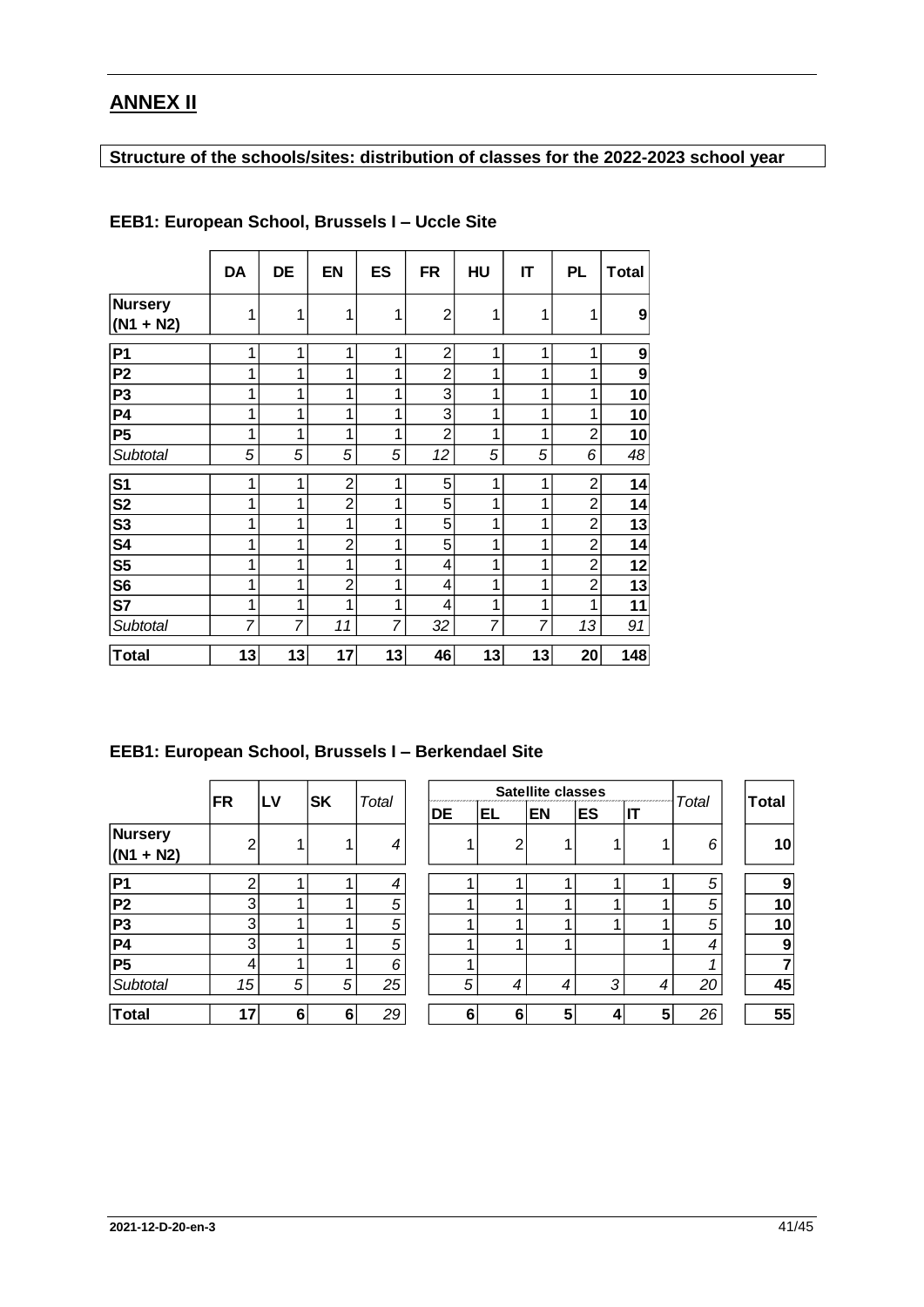|                               | <b>DE</b> | <b>EN</b>      | FI             | <b>FR</b>      | IT | LT | <b>NL</b> | <b>PT</b> | <b>SV</b>      | <b>Total</b>     |
|-------------------------------|-----------|----------------|----------------|----------------|----|----|-----------|-----------|----------------|------------------|
| <b>Nursery</b><br>$(N1 + N2)$ | 1         | 1              | 1              | 1              | 1  |    | 1         | 1         | 1              | 9                |
| P <sub>1</sub>                | 1         | 1              | 1              | 1              | 1  | 1  | 1         | 1         | 1              | $\boldsymbol{9}$ |
| <b>P2</b>                     | 1         | 1              | 1              | $\overline{2}$ | 1  |    | 1         | 1         | 4              | 10               |
| <b>P3</b>                     | 1         | 1              | 1              | $\overline{2}$ | 1  |    | 1         | 1         | 1              | 10               |
| <b>P4</b>                     | 1         | 1              | 1              | $\overline{c}$ | 1  |    | 1         | 1         | 1              | 10               |
| <b>P5</b>                     | 1         | $\overline{2}$ | 1              | $\overline{2}$ | 1  |    | 1         | 1         | 1              | 11               |
| Subtotal                      | 5         | 6              | 5              | 9              | 5  | 5  | 5         | 5         | 5              | 50               |
| S <sub>1</sub>                | 1         | 1              | 1              | 4              | 1  | 1  | 1         | 1         | 1              | 12               |
| S <sub>2</sub>                | 1         | 1              | 1              | 5              | 1  |    | 1         | 1         | 1              | 13               |
| S <sub>3</sub>                | 1         | 1              | 1              | 5              | 1  |    | 1         | 1         | 1              | 13               |
| S4                            | 1         | 1              | 1              | 4              | 1  |    | 1         | 1         | 1              | 12               |
| S <sub>5</sub>                | 1         | 1              | 1              | 4              | 1  |    | 1         | 1         | $\overline{2}$ | 13               |
| S <sub>6</sub>                | 1         | $\overline{2}$ | 1              | 4              | 1  |    | 1         | 1         | 1              | 13               |
| S7                            | 1         | 1              | 1              | 3              | 1  |    | 1         | 1         | $\overline{2}$ | 12               |
| Subtotal                      | 7         | 8              | $\overline{7}$ | 29             | 7  | 7  | 7         | 7         | 9              | 88               |
| <b>Total</b>                  | 13        | 15             | 13             | 39             | 13 | 13 | 13        | 13        | 15             | 147              |

**EEB2: European School, Brussels II – Woluwé Site**

# **EEB2: European School, Brussels II – Evere Site**

|                        | DE | <b>EN</b> | <b>FR</b>      | IT | <b>Total</b>            |
|------------------------|----|-----------|----------------|----|-------------------------|
| Nursery<br>$(N1 + N2)$ | 1  |           | 6              |    | 9                       |
| P1                     | 1  |           | 4              | 1  | 7                       |
| $\frac{P2}{P3}$        | 1  |           | 2              |    | 4                       |
|                        |    |           | 2              |    | 2 <sub>i</sub>          |
|                        |    |           | $\overline{2}$ |    | $\overline{\mathbf{2}}$ |
| P5                     |    |           | $\overline{2}$ |    | $\mathbf{2}$            |
| Subtotal               | 2  | 2         | 12             | 1  | 17                      |
| Total                  | 3  | 3         | 18             | 2  | 26                      |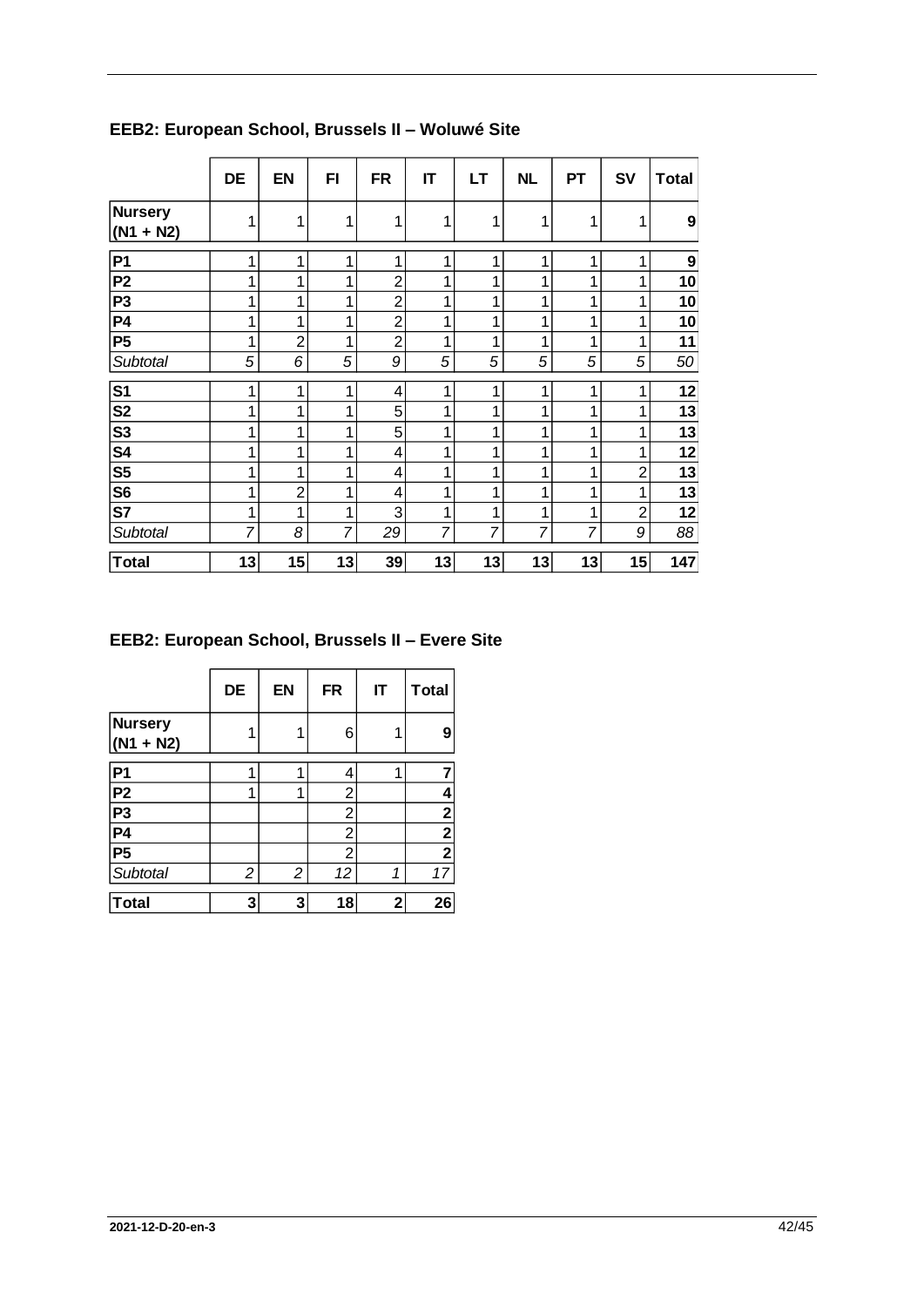|  | <b>EEB3: European School, Brussels III</b> |  |  |
|--|--------------------------------------------|--|--|
|  |                                            |  |  |

|                        | $\mathsf{CS}\phantom{0}$ | DE | <b>EL</b>      | EN             | <b>ES</b>      | <b>FR</b>      | <b>NL</b> | <b>Total</b> |
|------------------------|--------------------------|----|----------------|----------------|----------------|----------------|-----------|--------------|
| Nursery<br>$(N1 + N2)$ | 1                        | 1  | 1              | 1              | 1              | 1              | 1         | 7            |
| P <sub>1</sub>         | 1                        | 1  | 1              | 1              | 1              | 1              | 1         | 7            |
| P <sub>2</sub>         | 1                        | 1  | 1              | 1              | 1              | $\overline{2}$ | 1         | 8            |
| P <sub>3</sub>         | $\overline{2}$           | 1  | 1              | 1              | 1              | $\overline{2}$ | 1         | 9            |
| P <sub>4</sub>         | 1                        | 1  | 1              | 1              | 1              | $\overline{2}$ | 1         | 8            |
| P <sub>5</sub>         | $\overline{2}$           | 1  | $\overline{2}$ | 1              | $\overline{2}$ | 3              | 1         | 12           |
| Subtotal               | 7                        | 5  | 6              | 5              | 6              | 10             | 5         | 44           |
| S <sub>1</sub>         | 1                        | 1  | $\overline{c}$ | 1              | $\overline{2}$ | 3              | 1         | 11           |
| S <sub>2</sub>         | 2                        | 1  | $\overline{2}$ | 1              | $\overline{2}$ | 4              | 1         | 13           |
| S <sub>3</sub>         | 1                        | 1  | $\overline{2}$ | 1              | 1              | 3              | 1         | 10           |
| S4                     | 1                        | 1  | $\overline{2}$ | 1              | $\overline{2}$ | 4              | 1         | 12           |
| S <sub>5</sub>         | 1                        | 1  | 3              | $\overline{2}$ | $\overline{2}$ | 4              | 1         | 14           |
| S <sub>6</sub>         | 1                        | 1  | 3              | 1              | $\overline{2}$ | 4              | 1         | 13           |
| S7                     | 1                        | 1  | $\overline{2}$ | $\overline{c}$ | $\overline{2}$ | 4              | 1         | 13           |
| Subtotal               | 8                        | 7  | 16             | 9              | 13             | 26             | 7         | 86           |
| <b>Total</b>           | 16                       | 13 | 23             | 15             | 20             | 37             | 13        | 137          |

## **EEB4: European School, Brussels IV**

|                               | <b>BG</b> | DE | <b>EN</b>      | ET | <b>FR</b> | IT | <b>NL</b>      | <b>RO</b> | <b>Total</b> |
|-------------------------------|-----------|----|----------------|----|-----------|----|----------------|-----------|--------------|
| <b>Nursery</b><br>$(N1 + N2)$ | 1         | 1  | 1              | 1  | 3         | 1  | 1              | 1         | 10           |
| P <sub>1</sub>                | 1         | 1  | 1              | 1  | 3         | 1  | 1              | 1         | 10           |
| P <sub>2</sub>                | 1         | 1  | 1              | 1  | 3         | 1  | 1              | 1         | 10           |
| P <sub>3</sub>                | 1         | 1  | 1              | 1  | 3         | 1  | 1              | 1         | 10           |
| <b>P4</b>                     | 1         | 1  | 1              | 1  | 4         | 1  | 1              | 1         | 11           |
| P <sub>5</sub>                | 1         | 1  | $\overline{2}$ | 1  | 3         | 1  | 1              | 1         | 11           |
| Subtotal                      | 5         | 5  | 6              | 5  | 16        | 5  | 5              | 5         | 52           |
| S <sub>1</sub>                | 1         | 1  | $\overline{2}$ | 1  | 5         | 1  | 1              | 1         | 13           |
| S <sub>2</sub>                | 1         | 1  | $\overline{2}$ |    | 5         | 1  | 1              | 1         | 12           |
| S <sub>3</sub>                | 1         | 1  | 3              |    | 5         | 1  | $\overline{2}$ | 1         | 14           |
| S4                            | 1         | 1  | $\overline{2}$ |    | 5         | 1  | $\overline{2}$ | 1         | 13           |
| S <sub>5</sub>                | 1         | 1  | $\overline{2}$ |    | 5         | 1  | $\overline{2}$ | 1         | 13           |
| S <sub>6</sub>                | 1         | 1  | $\overline{2}$ |    | 5         | 1  | 1              |           | 11           |
| S7                            |           | 1  | $\overline{2}$ |    | 4         | 1  | 1              |           | 9            |
| Subtotal                      | 6         | 7  | 15             | 1  | 34        | 7  | 10             | 5         | 85           |
| <b>Total</b>                  | 12        | 13 | 22             | 7  | 53        | 13 | 16             | 11        | 147          |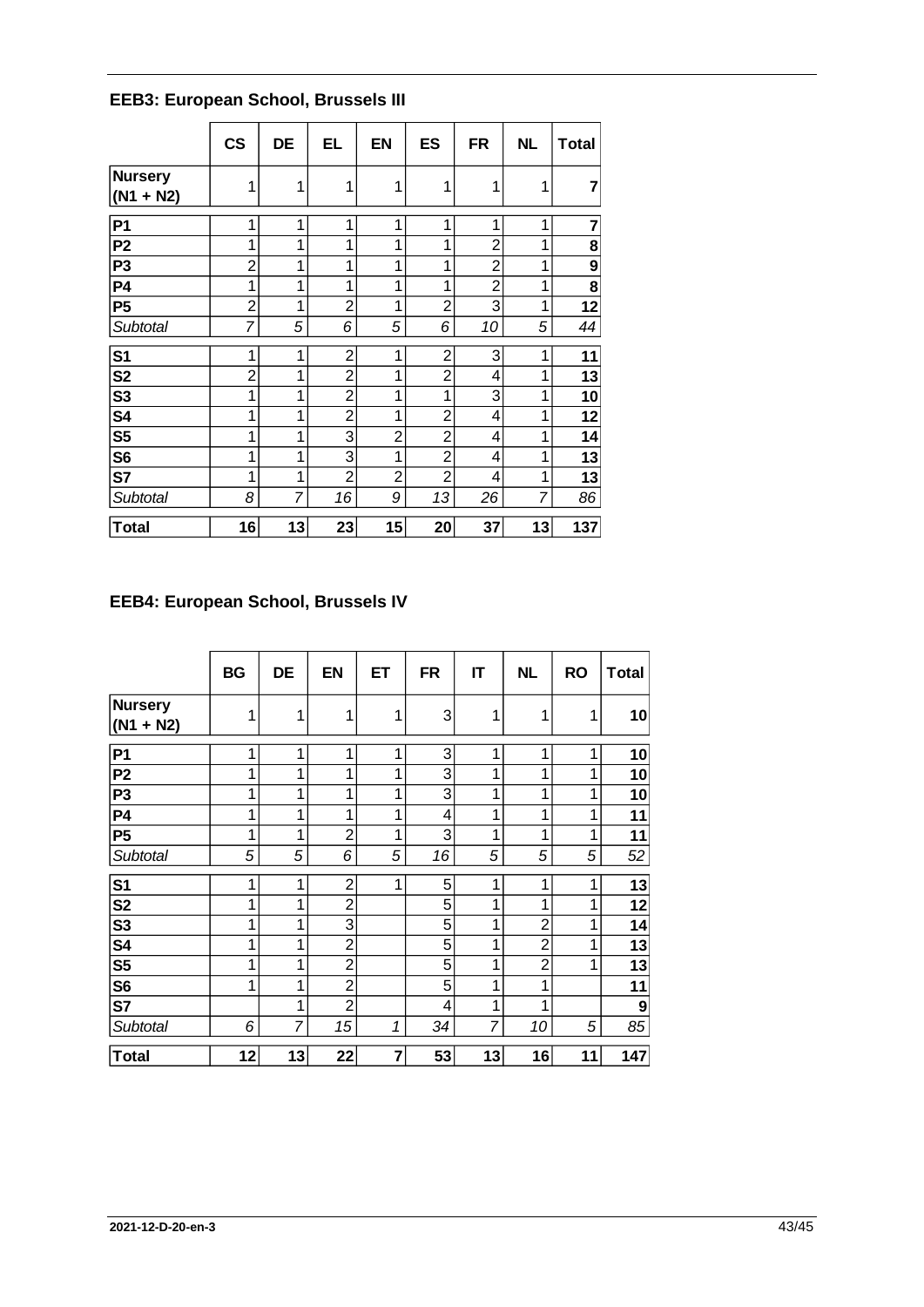# <span id="page-43-0"></span>**ANNEX III**

| <b>DE</b>                   | Nursery cycle,<br>P1, P2                               | EEB1-UCC, EEB1-BRK (classes), EEB2-WOL, EEB3, EEB4 up to 12 pupils<br>and EEB2-EVE up to 30 pupils |
|-----------------------------|--------------------------------------------------------|----------------------------------------------------------------------------------------------------|
|                             | P3, P4, P5                                             | EEB1-UCC, EEB1-BRK (classes), EEB2-WOL, EEB3, EEB4                                                 |
|                             | Secondary cycle                                        | EEB1-UCC, EEB2-WOL, EEB3, EEB4                                                                     |
|                             | Nursery cycle,<br>P1, P2                               | EEB1-UCC, EEB1-BRK (classes), EEB2-WOL, EEB3, EEB4 up to 12 pupils<br>and EEB2-EVE up to 30 pupils |
|                             | EN $ P3, P4$                                           | EEB1-UCC, EEB1-BRK (classes), EEB2-WOL, EEB3, EEB4                                                 |
|                             | P <sub>5</sub><br>Secondary cycle                      | EEB1-UCC, EEB2-WOL, EEB3, EEB4                                                                     |
|                             | Nursery cycle,<br>FR Primary cycle                     | EEB1-UCC, EEB1-BRK, EEB2-WOL, EEB3, EEB4 up to 12 pupils<br>and EEB2-EVE up to 30 pupils           |
|                             | Secondary cycle                                        | EEB1-UCC, EEB2-WOL, EEB3, EEB4                                                                     |
|                             | Nursery cycle,<br>P <sub>1</sub>                       | EEB1-UCC, EEB1-BRK (classes), EEB2-WOL, EEB4 up to 12 pupils<br>and EEB2-EVE up to 30 pupils       |
| $\mathsf{I}$                | P <sub>2</sub> , P <sub>3</sub> , P <sub>4</sub>       | EEB1-UCC, EEB1-BRK (classes), EEB2-WOL, EEB4                                                       |
|                             | P <sub>5</sub><br>Secondary cycle                      | EEB1-UCC, EEB2-WOL, EEB4                                                                           |
|                             | Nursery cycle,<br>NL Primary cycle,<br>Secondary cycle | EEB2-WOL, EEB3, EEB4                                                                               |
| ES.                         | Nursery cycle,<br>P1, P2, P3                           | EEB1-UCC, EEB1-BRK (classes), EEB3                                                                 |
|                             | P4. P5<br>Secondary cycle                              | EEB1-UCC, EEB3                                                                                     |
| EL.                         | Nursery cycle,<br>P1, P2, P3, P4                       | EEB1-BRK (classes), EEB3                                                                           |
|                             | P <sub>5</sub><br>Secondary cycle                      | EEB3                                                                                               |
| HU<br>PL                    | DA Nursery cycle,<br>Primary cycle,<br>Secondary cycle | EEB1-UCC                                                                                           |
| LV.                         | Nursery cycle,<br><b>SK</b> Primary cycle              | EEB1-BRK                                                                                           |
| FI<br>LT<br>PT<br><b>SV</b> | Nursery cycle,<br>Primary cycle,<br>Secondary cycle    | EEB2-WOL                                                                                           |
| CS.                         | Nursery cycle,<br>Primary cycle,<br>Secondary cycle    | EEB3                                                                                               |
| BG                          | Nursery cycle,<br>Primary cycle,<br>S1-S6              | EEB4                                                                                               |
| ET.                         | Nursery cycle,<br>Primary cycle,<br>S1                 | EEB4                                                                                               |
| <b>RO</b>                   | Nursery cycle,<br>Primary cycle,<br>S1-S5              | EEB4                                                                                               |

*2022-2023 school year*